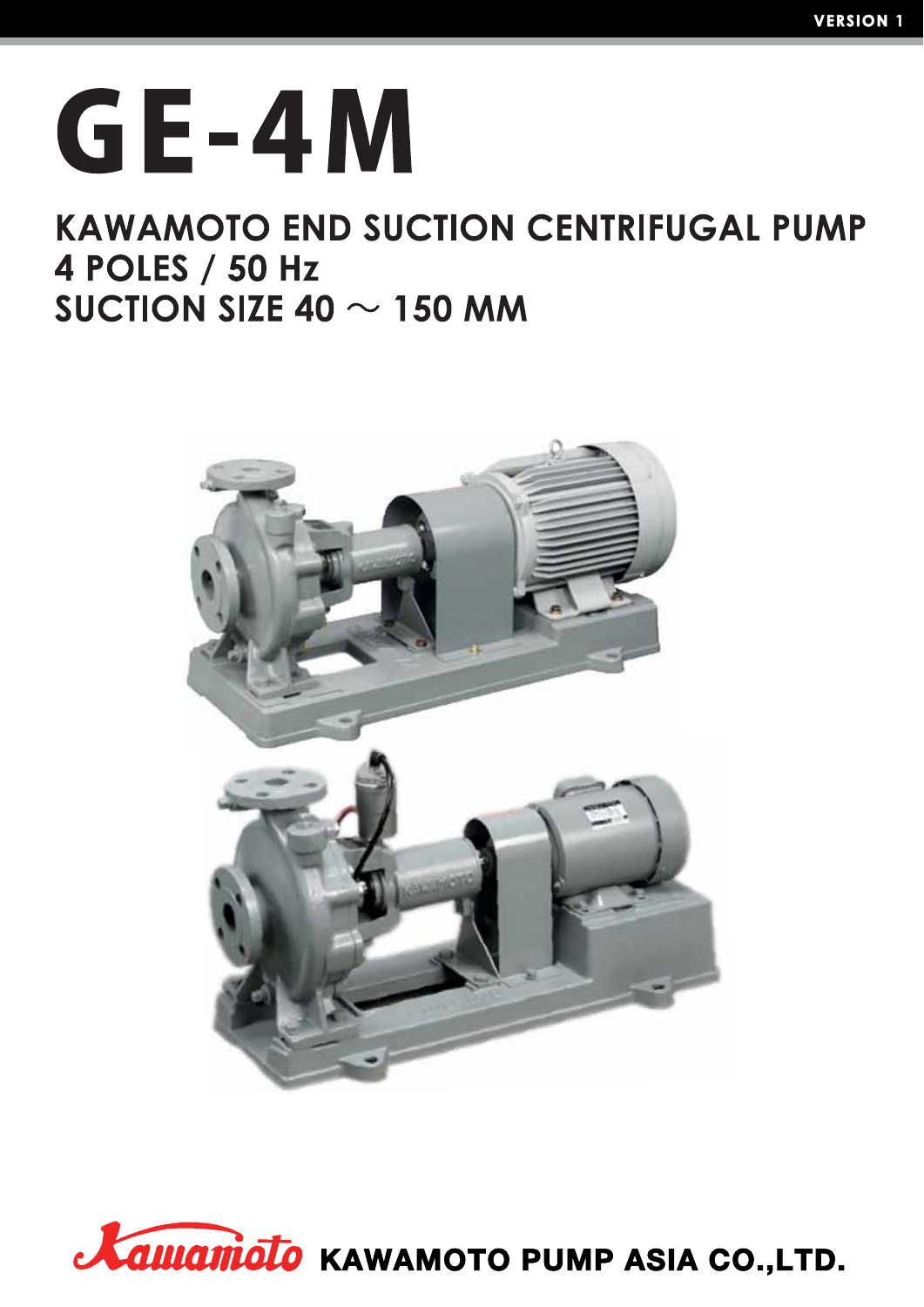# **APPLICATIONS AND FEATURES**

### **APPLICATIONS**

- Cold and hot water circulation
- Cooling water for building and factory equipment
- **Agriculture**
- II Industry
- Other general water supply (Please inquire in case drinking water application)

### **FEATURES**

- Easy maintenance and inspection due to back pull out construction.
- Long life mechanical seal is adopted for shaft sealing.
- Simple end suction top centerline discharge position enable steady installation with high discharge pipe loading.
- Wide application for various usages.
- Less vibration and quiet operation sound because of 4 pole motor revolution.
- In accordance with Japanese industrial standard (JIS B8313).

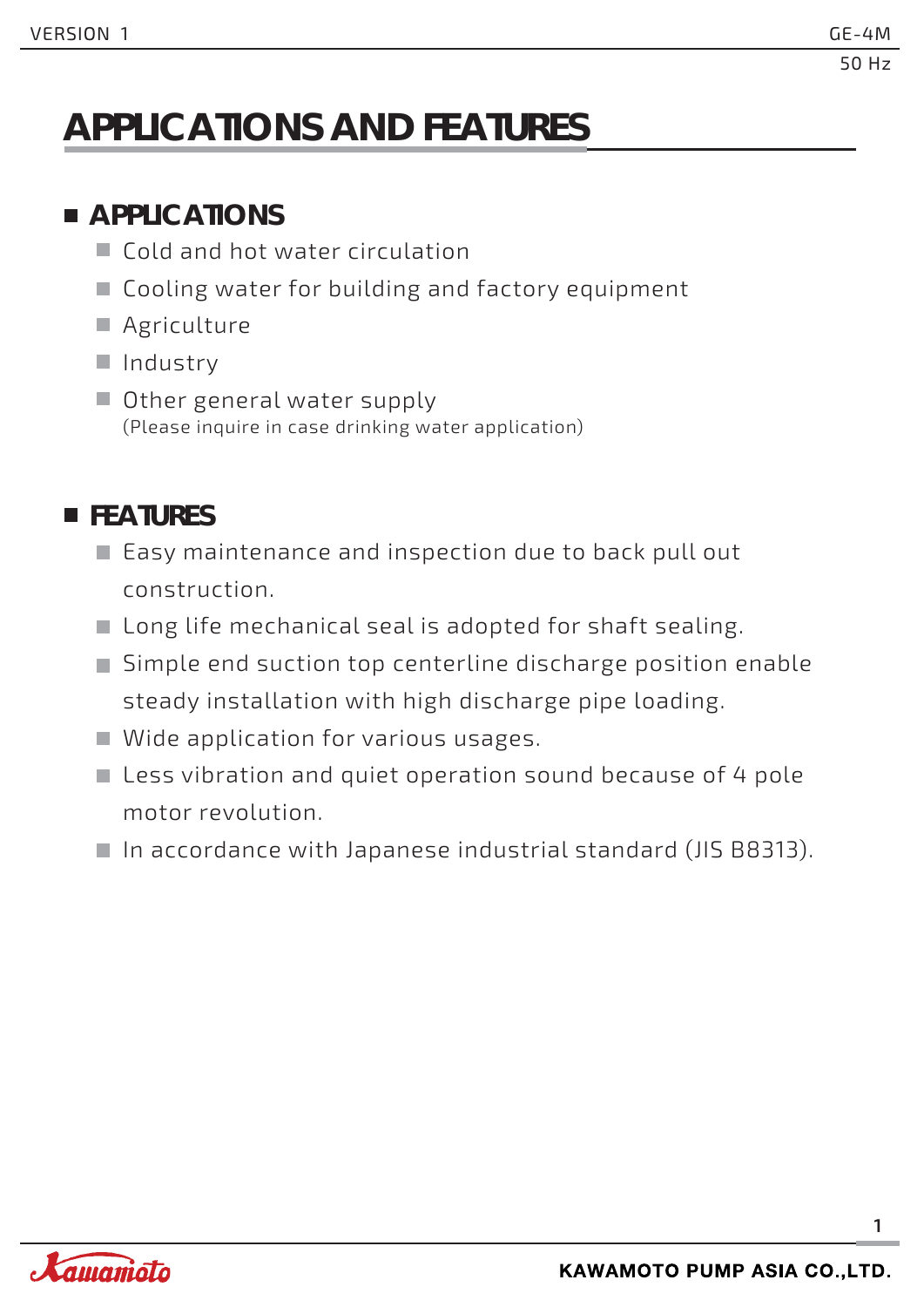# **STANDARD SPECIFICATIONS**

|                             | <b>Description</b> | Model: GE-4M                                       |  |  |  |  |  |
|-----------------------------|--------------------|----------------------------------------------------|--|--|--|--|--|
|                             | <b>Name</b>        | Clean water                                        |  |  |  |  |  |
| Liquid                      | Temperature        | $0 - 90 °C$                                        |  |  |  |  |  |
| <b>Max Working Pressure</b> |                    | 10 bar                                             |  |  |  |  |  |
| <b>Synchronous Speed</b>    |                    | 1500 min-1                                         |  |  |  |  |  |
| Installation                |                    | TEFC outdoor use (Motor IP55, Class F)             |  |  |  |  |  |
|                             | Casing             | Cast iron (FC200)                                  |  |  |  |  |  |
| <b>Material</b>             | Impeller           | Cast iron (FC200), Bronze (CAC406)                 |  |  |  |  |  |
|                             |                    | or Stainless cast iron (SCS13)                     |  |  |  |  |  |
|                             | <b>Shaft</b>       | Stainless steel (SUS403)                           |  |  |  |  |  |
|                             | Impeller           | Closed                                             |  |  |  |  |  |
|                             | <b>Shaft Seal</b>  | Mechanical seal (SIC $\times$ Carbon $\times$ FKM) |  |  |  |  |  |
| Construction                |                    | Gland packing (PTFE-non asbestos)                  |  |  |  |  |  |
|                             | <b>Sealing</b>     | None                                               |  |  |  |  |  |
|                             | <b>Bearing</b>     | Sealed ball bearing                                |  |  |  |  |  |
| Flange                      |                    | <b>JIS 10K</b>                                     |  |  |  |  |  |
| Baseplate                   |                    | Cast iron (FC150)                                  |  |  |  |  |  |

### **OPTIONAL SPECIFICATIONS**

|                                | <b>Description</b> | Model: GE-4M                                                                                                                                                  |  |  |  |  |  |  |  |
|--------------------------------|--------------------|---------------------------------------------------------------------------------------------------------------------------------------------------------------|--|--|--|--|--|--|--|
|                                | <b>Name</b>        | Non freeze liquid                                                                                                                                             |  |  |  |  |  |  |  |
| Liquid                         | Temperature        | $-15-40$ °C or $-5-40$ °C                                                                                                                                     |  |  |  |  |  |  |  |
|                                | Casing             | Cast iron $+$ Nylon coating                                                                                                                                   |  |  |  |  |  |  |  |
| <b>Material</b>                | Impeller           | SCS14 (SUS316) or SCS13 (SUS304)<br>40×32:0.4~0.75kw 50×40:0.4~2.2kw 65×50:0.75~3.7kw<br>80×65:1.5~11kw 100×80:3.7~15kw 125×100:3.7~15kw<br>150×125: 7.5~30kw |  |  |  |  |  |  |  |
|                                | Shaft              | Stainless steel (SUS316)                                                                                                                                      |  |  |  |  |  |  |  |
|                                | Impeller           | Closed                                                                                                                                                        |  |  |  |  |  |  |  |
| Construction                   | <b>Shaft Seal</b>  | Mechanical seal (SIC $\times$ SIC $\times$ H-NBR)                                                                                                             |  |  |  |  |  |  |  |
|                                | <b>Sealing</b>     | Quenching                                                                                                                                                     |  |  |  |  |  |  |  |
|                                | <b>Bearing</b>     | Sealed ball bearing                                                                                                                                           |  |  |  |  |  |  |  |
| Flange                         |                    | <b>JIS 10K</b>                                                                                                                                                |  |  |  |  |  |  |  |
| Baseplate                      |                    | Channel baseplate for European motor bland                                                                                                                    |  |  |  |  |  |  |  |
| <b>Anti-corrosion Painting</b> |                    | Urethane resin coating $+$ non touch seal bearing structure                                                                                                   |  |  |  |  |  |  |  |
|                                |                    | Epoxy resin coating                                                                                                                                           |  |  |  |  |  |  |  |

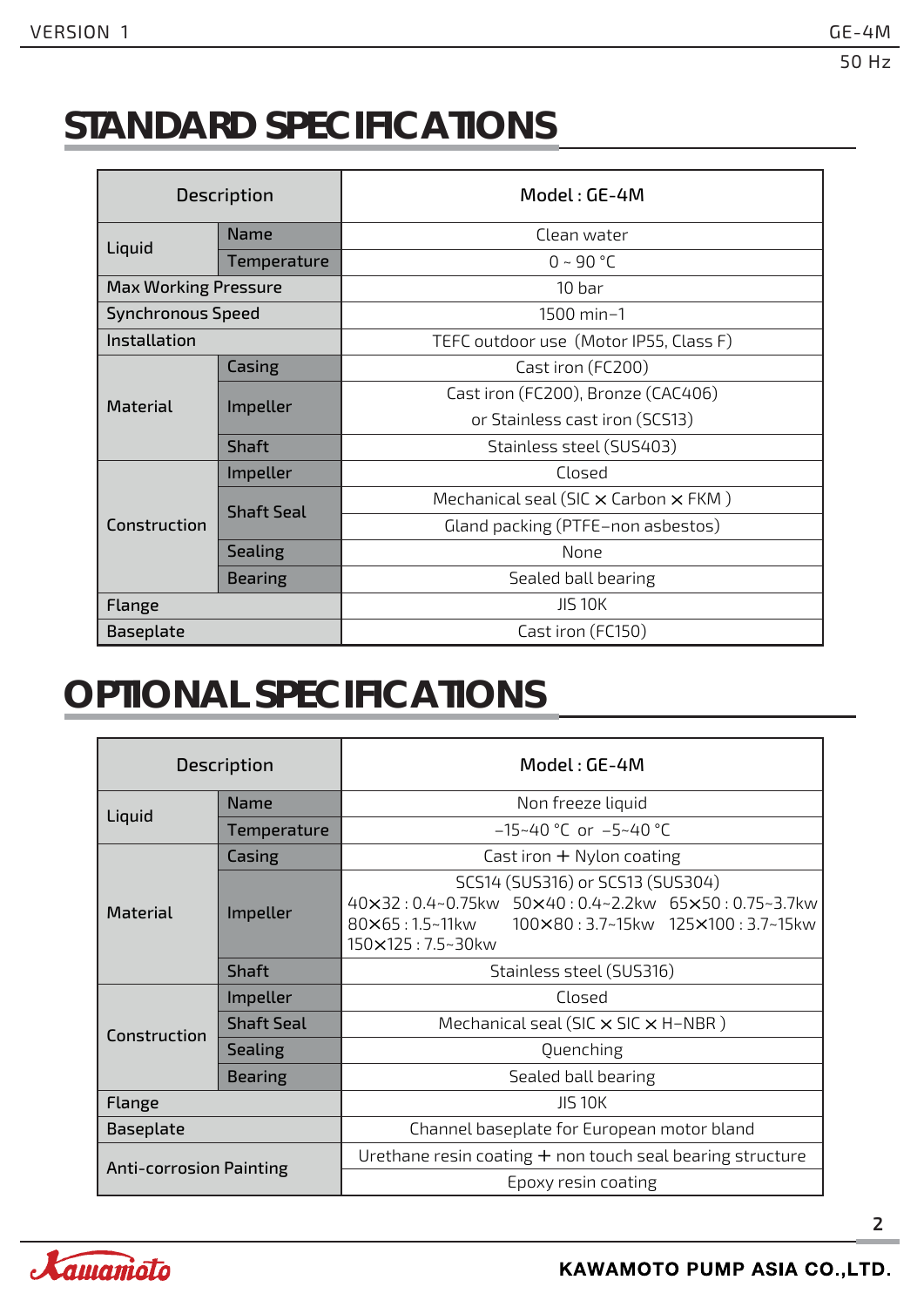### **PERFORMANCE CHART**



### **MODEL CODE**



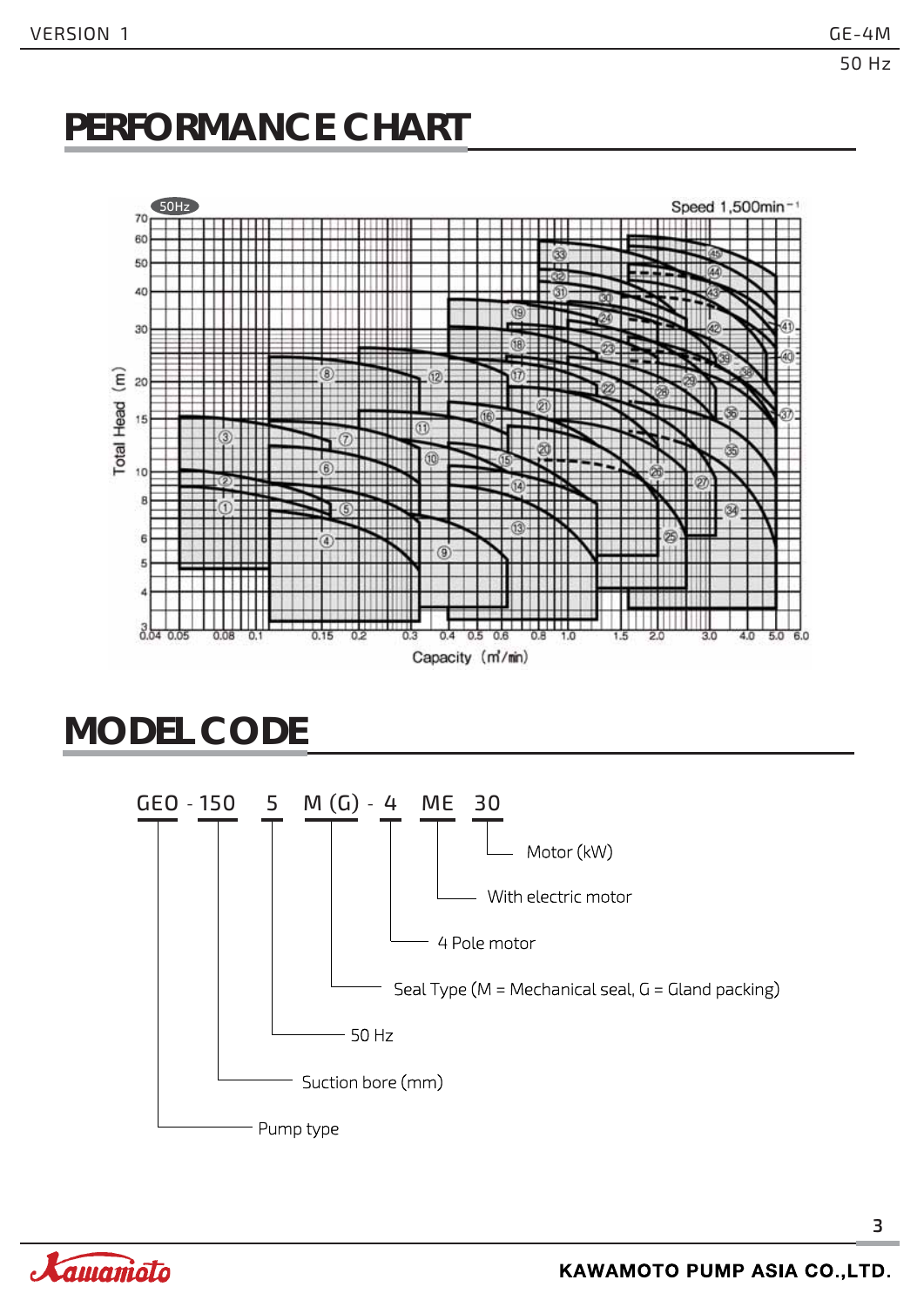# **SPECIFICATION TABLE**

|                |                       |               |                                   |             | Performance                       |             |                                                    |  |
|----------------|-----------------------|---------------|-----------------------------------|-------------|-----------------------------------|-------------|----------------------------------------------------|--|
| No.            | Model                 | Motor<br>(kW) | Capacity<br>(m <sup>3</sup> /min) | Head<br>(m) | Capacity<br>(m <sup>3</sup> /min) | Head<br>(m) | <b>Back Pressure</b><br>Mpa {kgf/cm <sup>2</sup> } |  |
| 1              | GEJ-40×325M(G)-4MN0.4 | 0.4           | 0.05                              | 9           | 0.16                              | 7.2         | $0.88\{9.0\}$                                      |  |
| $\overline{2}$ | GEK-40×325M(G)-4MN0.4 | 0.4           | 0.05                              | 10.2        | 0.16                              | 7.8         | $0.86\{8.8\}$                                      |  |
| $\overline{3}$ | GEK405M(G)4ME0.75     | 0.75          | 0.05                              | 15.2        | 0.16                              | 12.5        | $0.81\{8.3\}$                                      |  |
| $\overline{4}$ | GEJ-50×405M(G)-4MN0.4 | 0.4           | 0.1                               | 7.5         | 0.32                              | 4.8         | $0.89$ {9.1}                                       |  |
| 5              | GEJ505M(G)4ME0.75     | 0.75          | 0.1                               | 9.2         | 0.32                              | 6.8         | $0.88\{9.0\}$                                      |  |
| 6              | GEK505M(G)4ME0.75     | 0.75          | 0.1                               | 12.2        | 0.32                              | 9.2         | $0.85\{8.7\}$                                      |  |
| $\overline{7}$ | GEK505M(G)4ME1.5      | 1.5           | 0.1                               | 14.8        | 0.32                              | 12          | $0.82\{8.4\}$                                      |  |
| 8              | GEL505M(G)4ME2.2      | 2.2           | 0.1                               | 24.2        | 0.32                              | 20.5        | $0.73$ $\{7.4\}$                                   |  |
| $\mathsf g$    | GEJ655M(G)4ME0.75     | 0.75          | 0.2                               | 8           | 0.63                              | 5.2         | $0.89$ {9.1}                                       |  |
| 10             | GEK655M(G)4ME1.5      | 1.5           | 0.2                               | 13          | 0.63                              | 10          | $0.84\{8.6\}$                                      |  |
| 11             | GEK655M(G)4ME2.2      | 2.2           | 0.2                               | 16          | 0.63                              | 13.2        | $0.8\{8.2\}$                                       |  |
| 12             | GEL655M(G)4ME3.7      | 3.7           | 0.2                               | 26          | 0.63                              | 21          | $0.72$ $\{7.3\}$                                   |  |
| 13             | GEJ805M(G)4ME1.5      | 1.5           | 0.4                               | 9           | 1.25                              | 5           | $0.87\{8.9\}$                                      |  |
| 14             | GEJ805M(G)4ME2.2      | 2.2           | 0.4                               | 10.5        | 1.25                              | 7.8         | $0.86\{8.8\}$                                      |  |
| 15             | GEK805M(G)4ME2.2      | 2.2           | 0.4                               | 12.5        | 1.25                              | 7.5         | $0.84\{8.6\}$                                      |  |
| 16             | GEK805M(G)4ME3.7      | 3.7           | 0.4                               | 17          | 1.25                              | 12.2        | $0.79$ ${8.1}$                                     |  |
| 17             | GEL805M(G)4ME5.5      | 5.5           | 0.4                               | 24.2        | 1.25                              | 19.2        | $0.74$ $\{7.5\}$                                   |  |
| 18             | GEM805M(G)4ME7.5      | 7.5           | 0.4                               | 30.5        | 1.25                              | 24.5        | $0.68\{6.9\}$                                      |  |
| 19             | GEM805M(G)4ME11       | 11            | 0.4                               | 38          | 1.25                              | 32          | $0.60$ $[6.1]$                                     |  |
| 20             | GEK1005M(G)4ME3.7     | 3.7           | 0.63                              | 14.2        | $\overline{2}$                    | 8           | $0.85\{8.7\}$                                      |  |
| 21             | GEL1005M(G)4ME5.5     | 5.5           | 0.63                              | 19.2        | $\overline{2}$                    | 12.2        | $0.78\{8.0\}$                                      |  |
| 22             | GEL1005M(G)4ME7.5     | 7.5           | 0.63                              | 24          | $\overline{2}$                    | 17          | $0.75$ $\{7.6\}$                                   |  |
| 23             | GEM1005M(G)4ME11      | 11            | 0.63                              | 31          | $\overline{2}$                    | 24          | $0.69$ $\{7.0\}$                                   |  |
| 24             | GEM1005M(G)4ME15      | 15            | 0.63                              | 37          | $\overline{2}$                    | 31          | $0.62\{6.3\}$                                      |  |
| 25             | GEK1255M(G)4ME3.7     | 3.7           | 0.8                               | 11.8        | 2.5                               | 6.2         | $0.84\{8.6\}$                                      |  |
| 26             | GEK1255M(G)4ME5.5     | 5.5           | 0.8                               | 15          | 2.5                               | 10          | $0.81\{8.3\}$                                      |  |
| 27             | GEL1255BM(G)4ME7.5    | 7.5           | 1                                 | 18.5        | 3.1                               | 10          | $0.80$ {8.2}                                       |  |
| 28             | GEL1255BM(G)4ME11     | 11            | $\mathbf{1}$                      | 24          | 3.15                              | 15.5        | $0.76$ $\{7.7\}$                                   |  |
| 29             | GEM1255BM(G)4ME15     | 15            | 1                                 | 32          | 3.15                              | 19.5        | $0.66\{6.7\}$                                      |  |
| 30             | GEM1255BM(G)4ME18     | 18.5          | $\mathbf{1}$                      | 37          | 3.15                              | 24          | $0.62\{6.3\}$                                      |  |
| 31             | GEM1255M(G)4ME18      | 18.5          | 0.8                               | 42.5        | 2.5                               | 30.8        | $0.55$ {5.6}                                       |  |
| 32             | GE01255M(G)4ME22      | 22            | 0.8                               | 47          | 2.5                               | 31.5        | $0.52$ {5.3}                                       |  |
| 33             | GE01255M(G)4ME30      | 30            | 0.8                               | 59          | 2.5                               | 45          | $0.41\{4.2\}$                                      |  |
| 34             | GEK1505M(G)4ME7.5     | 7.5           | 1.6                               | 13.5        | 5                                 | 4.8         | $0.85\{8.7\}$                                      |  |
| 35             | GEK1505M(G)4ME11      | 11            | 1.6                               | 17.2        | 5                                 | 9.5         | $0.82\{8.4\}$                                      |  |
| 36             | GEL1505M(G)4ME15      | 15            | 1.6                               | 23.5        | 5                                 | 13.5        | $0.76$ $\{7.8\}$                                   |  |
| 37             | GEL1505M(G)4ME18      | 18.5          | 1.6                               | 25.2        | 5                                 | 16          | $0.75$ $\{7.6\}$                                   |  |
| 38             | GEM1505M(G)4ME18      | 18.5          | 1.6                               | 28          | 5                                 | 13.5        | $0.69$ $\{7.0\}$                                   |  |
| 39             | GEM1505M(G)4ME22      | 22            | 1.6                               | 32          | 5                                 | 17.5        | $0.65\{6.6\}$                                      |  |
| 40             | GEM1505M(G)4ME30      | 30            | 1.6                               | 39          | 5                                 | 26          | $0.58$ {5.9}                                       |  |
| 41             | GEM1505M(G)4ME37      | 37            | 1.6                               | 45.5        | 5                                 | 32          | $0.51$ {5.2}                                       |  |
| 42             | GE01505M(G)4ME30      | 30            | 1.6                               | 44.5        | 5                                 | 25          | $0.54\{5.5\}$                                      |  |
| 43             | GE01505M(G)4ME37      | 37            | 1.6                               | 49.5        | 5                                 | 28          | $0.49$ {5.0}                                       |  |
| 44             | GE01505M(G)4ME45      | 45            | 1.6                               | 56.5        | 5                                 | 35          | $0.42\{4.3\}$                                      |  |
| 45             | GE01505M(G)4ME55      | 55            | 1.6                               | 61          | 5                                 | 45          | $0.38\{3.9\}$                                      |  |

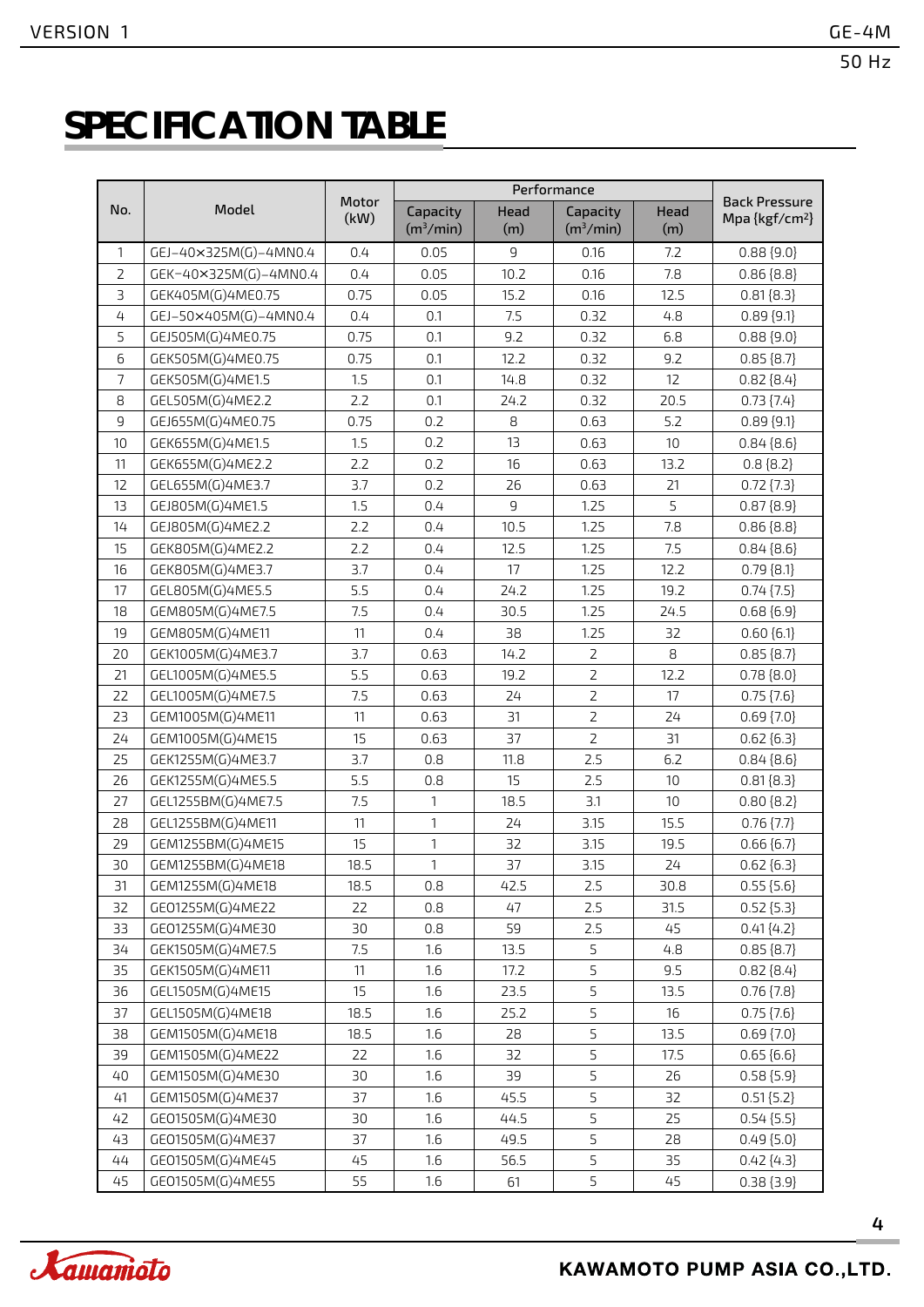# **PUMP DATA**

|                |                       |              | Mechanical     | Gland          |        | <b>Bearing</b> |                      |                        | <b>Back</b><br>Pressure |
|----------------|-----------------------|--------------|----------------|----------------|--------|----------------|----------------------|------------------------|-------------------------|
| No.            | Model                 | Impeller     | Seal           | Packing        | Motor  | Pump           | Coupling             | Key                    | Mpa<br>$\{kgf/cm^2\}$   |
| $\mathbf{1}$   | GEJ-40×325M(G)-4MN0.4 | FC           | Ø20 EA560H-20N | 020×036×8.5×4  | 6304ZZ | 6304ZZ         | Ø63ר19ר24            | $6 \times 6 \times 32$ | 0.88(9.0)               |
| $\overline{2}$ | GEK-40×325M(G)-4MN0.4 |              | Ø25 EA560H-25N | 025×041×8.5×4  | 6305ZZ | 6305ZZ         | 074×024×014          | 8×7×40                 | $0.86{8.8}$             |
| 3              | GEK405M(G)4ME0.75     | CAC406(BC6)  |                |                |        |                | 074×024×019          |                        | $0.81\{8.3\}$           |
| 4              | GEJ-50×405M(G)-4MN0.4 |              | Ø20 EA560H-20N | 020×036×8.5×4  | 6304ZZ | 6304ZZ         | Ø63ר19ר14            | $6\times6\times32$     | $0.89{9.1}$             |
| 5              | GEJ505M(G)4ME0.75     | FC           |                |                |        |                | 063×019×019          |                        | 0.88(9.0)               |
| 6              | GEK505M(G)4ME0.75     |              |                |                |        |                | 074×024×019          |                        | $0.85{8.7}$             |
| 7              | GEK505M(G)4ME1.5      |              | 025 EA560H-25N | 025×041×8.5×4  | 6305ZZ | 6305ZZ         | 074×024×024          | 8×7×40                 | $0.82{8.4}$             |
| 8              | GEL505M(G)4ME2.2      | CAC406(BC6)  |                |                |        |                | 0112×024×028         |                        | $0.73{7.4}$             |
| 9              | GEJ655M(G)4ME0.75     |              |                |                |        |                | 074×024×019          |                        | $0.89\{9.1\}$           |
| 10             | GEK655M(G)4ME1.5      | FC           | Ø25 EA560H-25N | 025×041×8.5×4  | 6305ZZ | 6305ZZ         | 074×024×024          | $8\times7\times40$     | $0.84{8.6}$             |
| 11             | GEK655M(G)4ME2.2      |              |                |                |        |                | 0112×024×028         |                        | 0.8[8.2]                |
| 12             | GEL655M(G)4ME3.7      | CAC406(BC6)  |                |                |        |                | 0125×024×028         |                        | 0.72[7.3]               |
| 13             | GEJ805M(G)4ME1.5      |              |                |                |        |                | 074×024×024          |                        | $0.87{8.9}$             |
| 14             | GEJ805M(G)4ME2.2      |              | Ø25 EA560H-25N | 025×041×8.5×4  | 6305ZZ | 6305ZZ         | 0112×024×028         | $8\times7\times40$     | $0.86{8.8}$             |
| 15             | GEK805M(G)4ME2.2      |              |                |                |        |                | 0112×024×028         |                        | $0.84{8.6}$             |
| 16             | GEK805M(G)4ME3.7      | <b>FC</b>    |                |                |        |                | 0125×024×028         |                        | $0.79{8.1}$             |
| 17             | GEL805M(G)4ME5.5      |              | Ø30 EA560H-30N | Ø30ר44×8.5×4   |        |                | 0140×032×038         |                        | $0.74{7.5}$             |
| 18             | GEM805M(G)4ME7.5      |              | Ø35 EA560H-35N | 035×051×8.5×4  |        |                |                      |                        | $0.68{6.9}$             |
| 19             | GEM805M(G)4ME11       |              |                |                |        |                | 0160×032×042         |                        | $0.60{6.1}$             |
| 20             | GEK1005M(G)4ME3.7     |              | Ø30 EA560H-30N | Ø30ר46×8.5×4   | 6307ZZ | 6307ZZ         | 0125×032×028         | $10\times8\times50$    | $0.85{8.7}$             |
| 21             | GEL1005M(G)4ME5.5     | FC           |                |                |        |                | 0140×032×038         |                        | $0.78{8.0}$             |
| 22             | GEL1005M(G)4ME7.5     |              | Ø35 EA560H-35N | 035×051×8.5×4  |        |                |                      |                        | 0.75[7.6]               |
| 23             | GEM1005M(G)4ME11      |              |                |                |        |                | 0160×032×042         |                        | $0.69\{7.0\}$           |
| 24             | GEM1005M(G)4ME15      |              |                |                |        |                |                      |                        | $0.62{6.3}$             |
| 25             | GEK1255M(G)4ME3.7     | CAC406(BC6)  |                |                |        |                | 0125×032×028         |                        | $0.84\{8.6\}$           |
| 26             | GEK1255M(G)4ME5.5     |              |                |                |        |                | 0140×032×038         |                        | 0.81[8.3]               |
| 27             | GEL1255BM(G)4ME7.5    |              |                |                |        |                |                      |                        | $0.80{8.2}$             |
| 28             | GEL1255BM(G)4ME11     |              | 035 EA560H-35N | 035×051×8.5×4  | 6307ZZ | 6307ZZ         |                      | 10×8×50                | $0.76{7.7}$             |
| 29             | GEM1255BM(G)4ME15     | <b>FC</b>    |                |                |        |                | 0160×032×042         |                        | 0.66[6.7]               |
| 30             | GEM1255BM(G)4ME18     |              |                |                |        |                |                      |                        | $0.62{6.3}$             |
| 31             | GEM1255M(G)4ME18      |              |                |                |        |                | 0160×032×048         |                        | $0.55{5.6}$             |
| 32             | GE01255M(G)4ME22      | <b>SCS13</b> | Ø45 EA560H-45N | 045×065×10.5×5 | 6310ZZ | 6310ZZ         | 0180×042×055 10×8×63 |                        | 0.52[5.3]               |
| 33             | GE01255M(G)4ME30      |              |                |                |        |                |                      |                        | $0.41{4.2}$             |
| 34             | GEK1505M(G)4ME7.5     |              |                |                |        |                | 0140×032×038         |                        | $0.85{8.7}$             |
| 35             | GEK1505M(G)4ME11      | CAC406(BC6)  | Ø35 EA560H-35N | 035×051×8.5×4  | 6307ZZ | 6307ZZ         | 0160×032×042 10×8×50 |                        | $0.82{8.4}$             |
| 36             | GEL1505M(G)4ME15      |              |                |                |        |                |                      |                        | 0.76[7.8]               |
| 37             | GEL1505M(G)4ME18      |              |                |                |        |                | 0160×032×048         |                        | 0.75[7.6]               |
| 38             | GEM1505M(G)4ME18      |              |                |                |        |                | 0160×042×048         |                        | $0.69{7.0}$             |
| 39             | GEM1505M(G)4ME22      | CAC406(BC6)  | Ø45 EA560H-45N | Ø45ר65×10.5×5  |        |                | 0180×042×055         | $10\times8\times63$    | $0.65{6.6}$             |
| 40             | GEM1505M(G)4ME30      |              |                |                |        |                |                      |                        | 0.58[5.9]               |
| 41             | GEM1505M(G)4ME37      |              |                |                | 6310ZZ | 6310ZZ         | 0200×042×060         | $12\times8\times63$    | $0.51{5.2}$             |
| 42             | GE01505M(G)4ME30      |              |                |                |        |                | 0180×042×055         |                        | 0.54[5.5]               |
| 43             | GE01505M(G)4ME37      | SCS13        | Ø50 EA560H-50N | 050×075×10.5×5 |        |                | 0200×042×06012×8×92  |                        | $0.49{5.0}$             |
| 44             | GE01505M(G)4ME45      |              |                |                |        |                |                      |                        | $0.42{4.3}$             |
| 45             | GE01505M(G)4ME55      |              |                |                |        |                | 0224×042×065         |                        | 0.38[3.9]               |

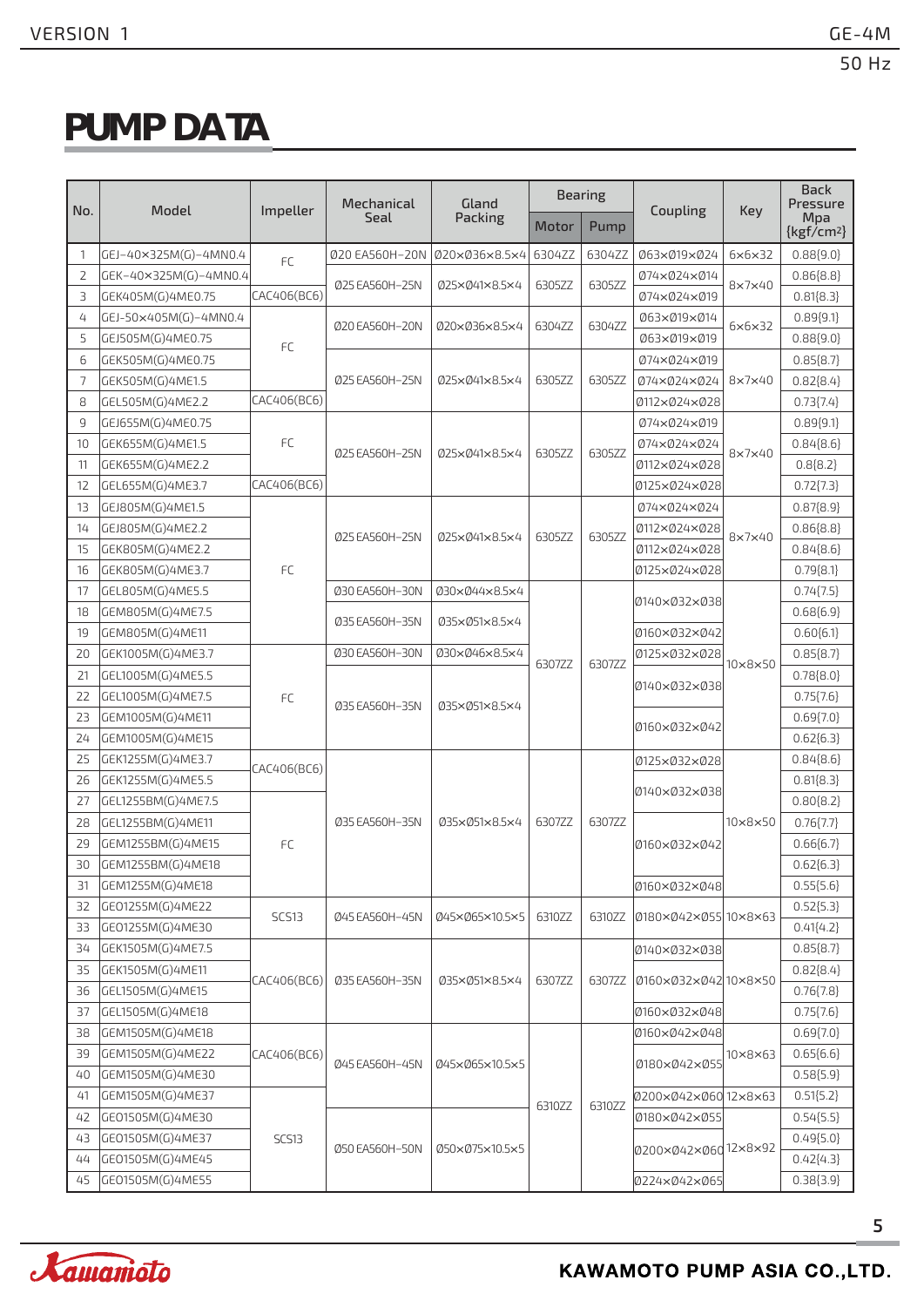### **PUMP DATA**

|                |                       |           | Motor       | <b>ImpellerDiameter</b> | Coupling   | ShaftDiameter |           |  |  |
|----------------|-----------------------|-----------|-------------|-------------------------|------------|---------------|-----------|--|--|
| No.            | Model                 | Power(kW) | Frame(No.)  | (mm)                    | <b>CLA</b> | Pump(mm)      | Motor(mm) |  |  |
| 1              | GEJ-40×325M(G)-4MN0.4 | 0.4       | 71M         | $G-165$                 | $AF-63$    | 19            | 14        |  |  |
| $\overline{2}$ | GEK-40×325M(G)-4MN0.4 | 0.4       | 71M         | $G - 179$               | $AF-74$    | 24            | 14        |  |  |
| 3              | GEK405M(G)4ME0.75     | 0.75      | 80M         | $G - 216$               | $AF-74$    | 24            | 19        |  |  |
| 4              | GEJ-50×405M(G)-4MN0.4 | 0.4       | 71M         | $G - 152$               | $AF-63$    | 19            | 14        |  |  |
| 5              | GEJ505M(G)4ME0.75     | 0.75      | 80M         | $G - 171$               | $AF-63$    | 19            | 19        |  |  |
| 6              | GEK505M(G)4ME0.75     | 0.75      | 80M         | $G - 194$               | $AF-74$    | 24            | 19        |  |  |
| $\overline{7}$ | GEK505M(G)4ME1.5      | 1.5       | 90L         | $G - 210$               | $AF-74$    | 24            | 24        |  |  |
| 8              | GEL505M(G)4ME2.2      | 2.2       | 100L        | $G - 266$               | 112        | 24            | 28        |  |  |
| 9              | GEJ655M(G)4ME0.75     | 0.75      | 80M         | $G - 161$               | $AF-74$    | 24            | 19        |  |  |
| 10             | GEK655M(G)4ME1.5      | 1.5       | 90L         | $G-198$                 | $AF-74$    | 24            | 24        |  |  |
| 11             | GEK655M(G)4ME2.2      | 2.2       | 100L        | $G - 218$               | 112        | 24            | 28        |  |  |
| 12             | GEL655M(G)4ME3.7      | 3.7       | 112M        | $G - 273$               | 125        | 24            | 28        |  |  |
| 13             | GEJ805M(G)4ME1.5      | 1.5       | 90L         | $G-173$                 | $AF-74$    | 24            | 24        |  |  |
| 14             | GEJ805M(G)4ME2.2      | 2.2       | 100L        | $G - 180$               | 112        | 24            | 28        |  |  |
| 15             | GEK805M(G)4ME2.2      | 2.2       | 100L        | $G-196$                 | 112        | 24            | 28        |  |  |
| 16             | GEK805M(G)4ME3.7      | 3.7       | 112M        | $G - 224$               | 125        | 24            | 28        |  |  |
| 17             | GEL805M(G)4ME5.5      | 5.5       | 1325        | $G - 270$               | 140        | 32            | 38        |  |  |
| 18             | GEM805M(G)4ME7.5      | 7.5       | 132M        | $G - 300$               | 140        | 32            | 38        |  |  |
| 19             | GEM805M(G)4ME11       | 11        | 160M        | $G - 328$               | 160        | 32            | 42        |  |  |
| 20             | GEK1005M(G)4ME3.7     | 3.7       | 112M        | $G - 209$               | 125        | 32            | 28        |  |  |
| 21             | GEL1005M(G)4ME5.5     | 5.5       | 1325        | $G - 244$               | 140        | 32            | 38        |  |  |
| 22             | GEL1005M(G)4ME7.5     | 7.5       | 132M        | $G - 268$               | 140        | 32            | 38        |  |  |
| 23             | GEM1005M(G)4ME11      | 11        | 160M        | $G - 302$               | 160        | 32            | 42        |  |  |
| 24             | GEM1005M(G)4ME15      | 15        | 160L        | $G - 330$               | 160        | 32            | 42        |  |  |
| 25             | GEK1255M(G)4ME3.7     | 3.7       | 112M        | $G-198$                 | 125        | 32            | 28        |  |  |
| 26             | GEK1255M(G)4ME5.5     | 5.5       | <b>1325</b> | $G - 218$               | 140        | 32            | 38        |  |  |
| 27             | GEL1255BM(G)4ME7.5    | 7.5       | 132M        | $G - 240$               | 140        | 32            | 38        |  |  |
| 28             | GEL1255BM(G)4ME11     | 11        | 160M        | $G - 268$               | 160        | 32            | 42        |  |  |
| 29             | GEM1255BM(G)4ME15     | 15        | 160L        | $G - 315$               | 160        | 32            | 42        |  |  |
| 30             | GEM1255BM(G)4ME18     | 18        | 180M        | $G - 336$               | 160        | 32            | 48        |  |  |
| 31             | GEM1255M(G)4ME18      | 18        | 180M        | $G - 353$               | 140        | 32            | 48        |  |  |
| 32             | GE01255M(G)4ME22      | 22        | 180M        | $G - 375$               | 180        | 42            | 55        |  |  |
| 33             | GE01255M(G)4ME30      | 30        | 180L        | $G - 413$               | 180        | 42            | 55        |  |  |
| 34             | GEK1505M(G)4ME7.5     | 7.5       | 132M        | $GF-217$                | 140        | 32            | 38        |  |  |
| 35             | GEK1505M(G)4ME11      | 11        | 160M        | $GF-234$                | 160        | 32            | 42        |  |  |
| 36             | GEL1505M(G)4ME15      | 15        | 160L        | $GF-268$                | 160        | 32            | 42        |  |  |
| 37             | GEL1505M(G)4ME18      | 18        | 180M        | $GF-273$                | 160        | 32            | 48        |  |  |
| 38             | GEM1505M(G)4ME18      | 18        | 180M        | $G - 295$               | 160        | 42            | 48        |  |  |
| 39             | GEM1505M(G)4ME22      | 22        | 180M        | $G - 312$               | 180        | 42            | 55        |  |  |
| 40             | GEM1505M(G)4ME30      | 30        | 180L        | $G - 340$               | 180        | 42            | 55        |  |  |
| 41             | GEM1505M(G)4ME37      | 37        | 200L        | GF-366                  | 200        | 32            | 60        |  |  |
| 42             | GE01505M(G)4ME30      | 30        | 180L        | $G - 373$               | 180        | 32            | 55        |  |  |
| 43             | GE01505M(G)4ME37      | 37        | 200L        | $G - 392$               | 200        | 32            | 60        |  |  |
| 44             | GE01505M(G)4ME45      | 45        | 200L        | $G - 413$               | 200        | 32            | 60        |  |  |
| 45             | GE01505M(G)4ME55      | 55        | 2255        | $GD-424$                | 224        | 32            | 65        |  |  |

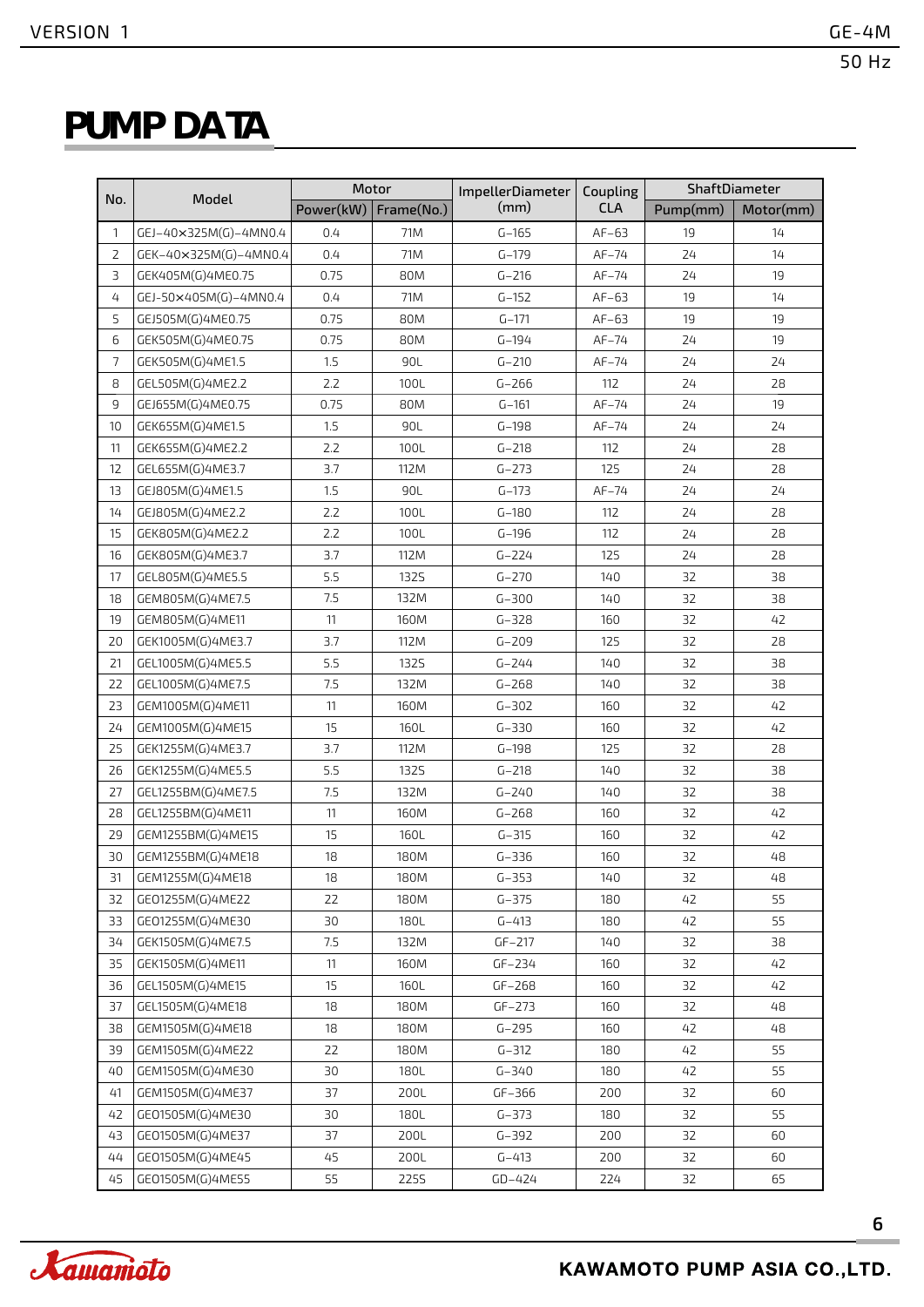# **SECTION VIEW - MECHANICAL SEAL**



| No.                      | Part name             | <b>Material</b>               | Q'ty                     |
|--------------------------|-----------------------|-------------------------------|--------------------------|
| 1                        | Casing                | Cast iron                     | 1                        |
| $\overline{\phantom{a}}$ | Casing cover          | Cast iron                     | $\mathbf{1}$             |
| 3                        | Impeller              | Cast iron,<br>Bronze or SCS13 | 1                        |
| 4                        | Shaft                 | SUS304                        | 1                        |
| 5                        | Deflector             | Rubber                        | $\overline{\mathcal{L}}$ |
| 8                        | Mechanical seal       | Sic x Carbon                  | $\mathbf{1}$             |
| 10                       | 0-Ring                | Rubber                        | 1                        |
| 11                       | Shaft coupling        | Cast iron                     | $\mathbf{1}$             |
| 12                       | Bearing               | Sealed bearing                | $\mathbf{1}$             |
| 13                       | Bearing box           | Cast iron                     | $\mathbf{1}$             |
| 14                       | Bearing cover         | Cast iron                     | 1                        |
| 15                       | <b>Screw</b>          | SUS304                        | 1                        |
| 17                       | Nut                   | SUS304                        | 1                        |
| 19                       | Plane washer          | <b>SUS304</b>                 | $\mathbf{1}$             |
| 20                       | Spring washer         | <b>SUS304</b>                 | $\mathbf{1}$             |
| 21                       | Key                   | SUS304                        | 1                        |
| 22                       | Key                   | <b>S45C</b>                   | $\mathbf{1}$             |
| 23                       | Mechanical seal cover | Bronze                        | 1                        |
| 24                       | Supporter             | <b>SPCC</b>                   | 1                        |
| 25                       | Stopper ring          | SUS316                        | 1                        |



| No. | Part name   | <b>Material</b> | O'ty |
|-----|-------------|-----------------|------|
| 1   | Cup gasket  | <b>FKM</b>      |      |
| 2   | Mating ring | <b>SIC</b>      | 1    |
| 3   | Seal ring   | Carbon          |      |
| 4   | Bellows     | <b>FKM</b>      | 1    |
| 5   | Case        | SUS304          |      |
| 6   | Drive ring  | SUS304          |      |
| 7   | Coil spring | SUS304          |      |

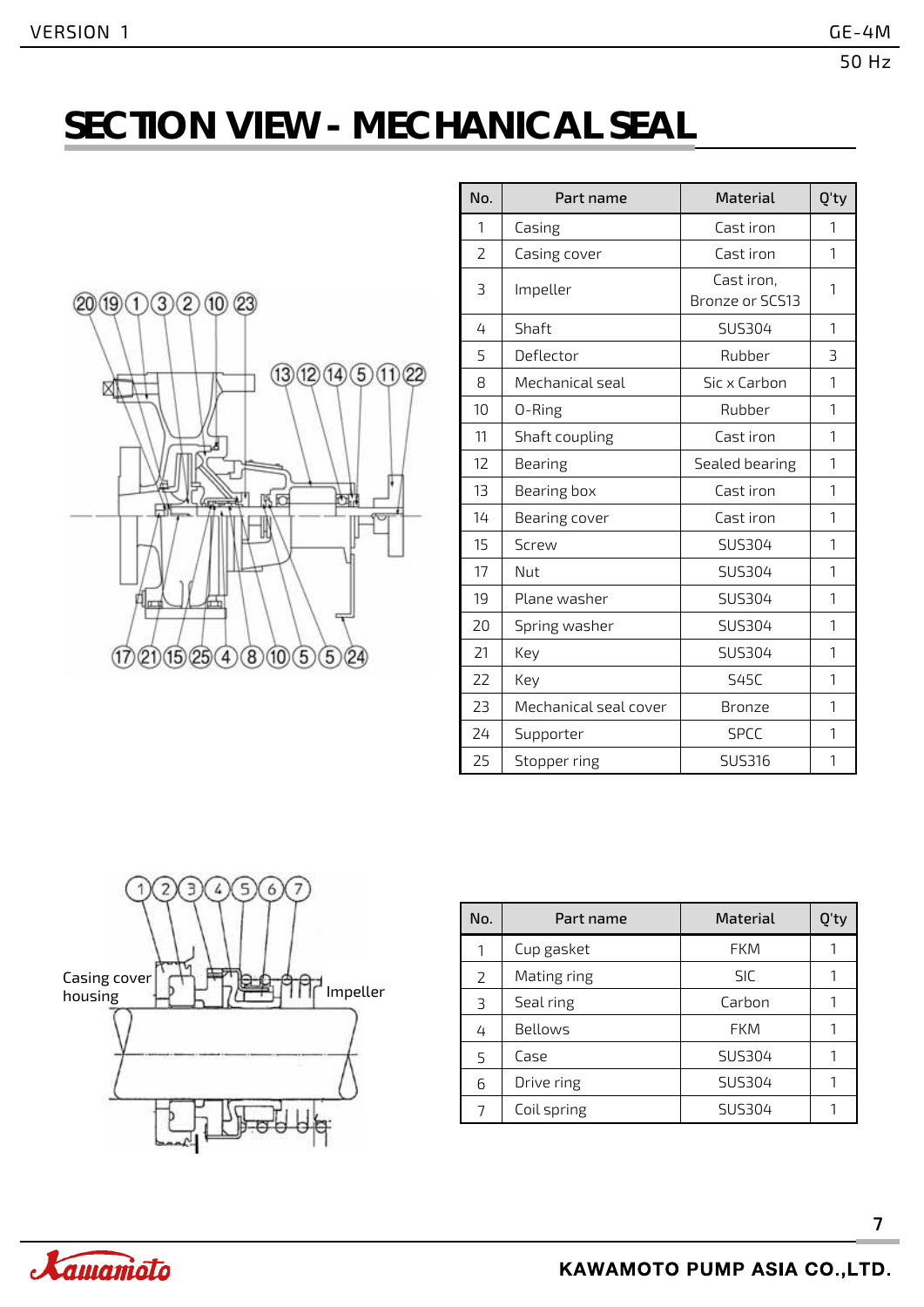# **SECTION VIEW - GLAND PACKING SEAL**



| No. | Part name            | <b>Material</b>               | Q'ty    |
|-----|----------------------|-------------------------------|---------|
| 1   | Casing               | Cast iron                     | 1       |
| 2   | Casing cover         | Cast iron                     | 1       |
| 3   | Impeller             | Cast iron,<br>Bronze or SCS13 | 1       |
| 4   | Shaft                | SUS403                        | 1       |
| 5   | Deflector            | Rubber                        | 3       |
| 6   | Packing gland        | Bronze                        | 1       |
| 7   | Lantern ring         | Bronze                        | 1       |
| 9   | Gland packing        | Non asbestos                  | $4 - 5$ |
| 10  | 0 ring               | Rubber                        | 1       |
| 11  | Shaft coupling       | Cast iron                     | 1       |
| 12  | Bearing              | Sealed bearing                | 1       |
| 13  | Bearing box          | Cast iron                     | 1       |
| 14  | Bearing cover        | Cast iron                     | 1       |
| 15  | <b>Screw</b>         | SUS304                        | 1       |
| 16  | Double nut stud bolt | C3604                         | 2       |
| 18  | Plane washer         | C3604                         | 2       |
| 19  | Plane washer         | SUS304                        | 1       |
| 20  | Spring washer        | SUS304                        | 1       |
| 21  | Key                  | SUS304                        | 1       |
| 22  | key                  | <b>S45C</b>                   | 1       |
| 24  | Supporter            | <b>SPCC</b>                   | 1       |
| 25  | Stopper ring         | <b>SUS316</b>                 | 1       |
| 26  | Elbow                | FCMB28                        | 1       |



Detail of sruffing box

| No. | Part name     | <b>Material</b> | )'ty    |
|-----|---------------|-----------------|---------|
| 1   | Casing cover  | Cast iron       |         |
| 2   | Impeller      | Cast iron       |         |
| 3   | Lantern ring  | Bronze          |         |
| 4   | Shaft         | <b>SUS304</b>   |         |
| 5   | Packing grand | <b>Bronze</b>   | $4 - 5$ |
| 6   | Grand packing | Non asbestos    |         |
|     | Filler        |                 |         |

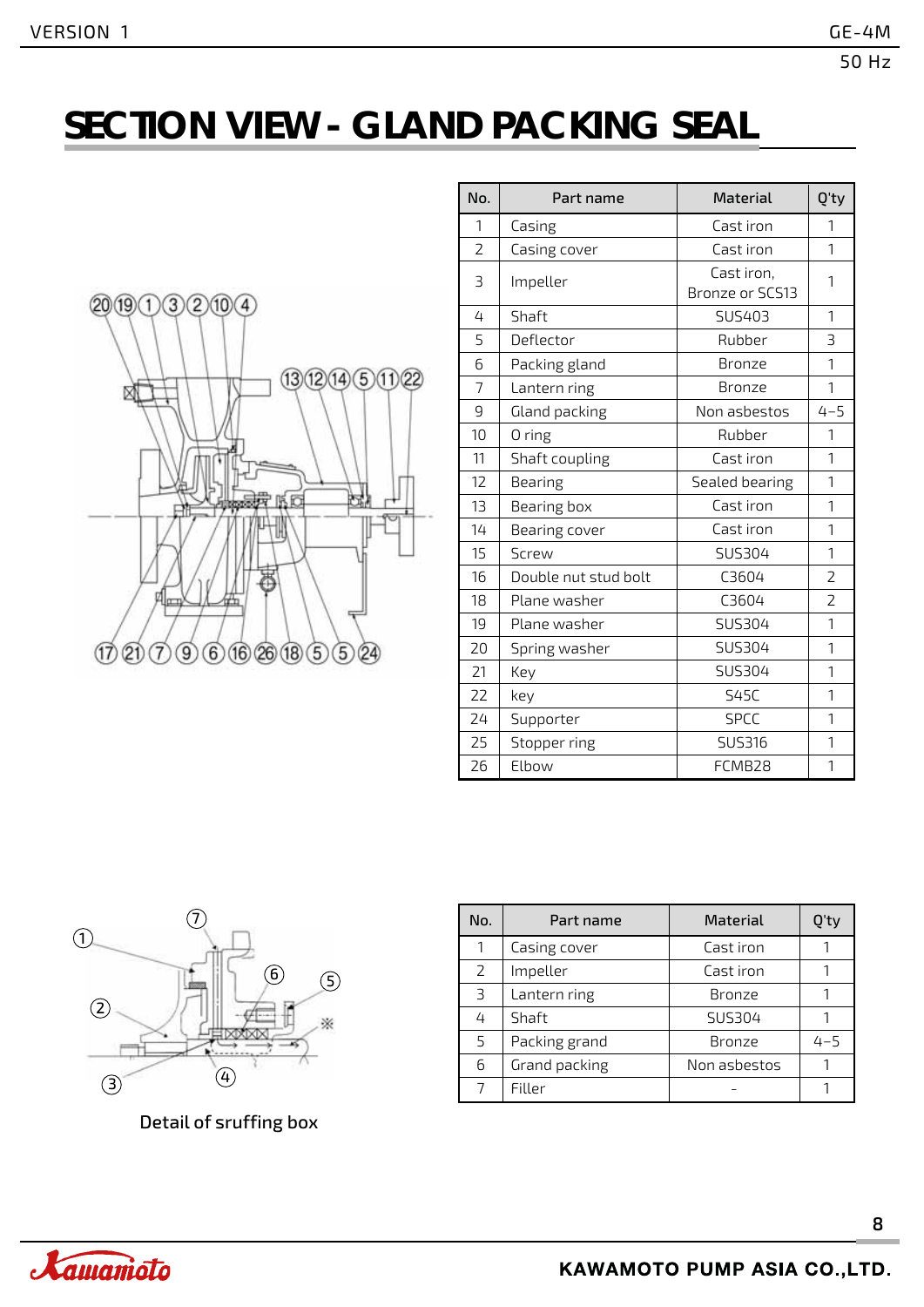### **DRAWING DIMENSION – BARE PUMP**





|          | Suction Discharge | Model                 | Motor          |     |     |     |     | <b>Pump Dimension</b> |     |                |     |    | Shaft        |     | <b>Coupling Key</b> |                |    |
|----------|-------------------|-----------------------|----------------|-----|-----|-----|-----|-----------------------|-----|----------------|-----|----|--------------|-----|---------------------|----------------|----|
| $d_1$    | d <sub>2</sub>    | (kW)                  | $\overline{a}$ | f   | h1  | h2  | n1  | n2                    | m1  | m <sub>2</sub> | d   |    | $\mathsf{u}$ | W   | t                   | $\mathsf{k}$   |    |
|          |                   | GEJ-40×325M(G)-4MN0.4 | 0.4            | 80  | 440 | 292 | 132 | 240                   | 196 | 100            | 70  | 19 | 40           | 3.5 | 6                   | 6              | 32 |
| $40^{1}$ | 32                | GEK-40×325M(G)-4MN0.4 | 0.4            | 80  | 440 | 340 | 160 | 240                   | 196 | 100            | 70  | 24 | 50           | 4   | 8                   | 7              | 40 |
|          |                   | GEK405M(G)4ME0.75     | 0.75           | 80  | 440 | 340 | 160 | 240                   | 196 | 100            | 70  | 24 | 50           | 4   | 8                   | $\overline{7}$ | 40 |
|          |                   | GEJ-50×405M(G)-4MN0.4 | 0.4            | 80  | 440 | 292 | 132 | 240                   | 196 | 100            | 70  | 19 | $40^{1}$     | 3.5 | 6                   | 6              | 32 |
|          |                   | GEJ505M(G)4ME0.75     | 0.75           | 80  | 440 | 292 | 132 | 240                   | 196 | 100            | 70  | 19 | $40^{1}$     | 3.5 | 6                   | 6              | 32 |
| 50       | $40^{1}$          | GEK505M(G)4ME0.75     | 0.75           | 100 | 460 | 340 | 160 | 265                   | 212 | 100            | 70  | 24 | 50           | 4   | 8                   | 7              | 40 |
|          |                   | GEK505M(G)4ME1.5      | 1.5            | 100 | 460 | 340 | 160 | 265                   | 212 | 100            | 70  | 24 | 50           | 4   | 8                   | 7              | 40 |
|          |                   | GEL505M(G)4ME2.2      | 2.2            | 100 | 460 | 405 | 180 | 320                   | 250 | 125            | 95  | 24 | 50           | 4   | 8                   | $\overline{7}$ | 40 |
|          | 50                | GEJ655M(G)4ME0.75     | 0.75           | 100 | 460 | 340 | 160 | 265                   | 212 | 100            | 70  | 24 | 50           | 4   | 8                   | 7              | 40 |
| 65       |                   | GEK655M(G)4ME1.5      | 1.5            | 100 | 460 | 360 | 160 | 265                   | 212 | 100            | 70  | 24 | 50           | 4   | 8                   | $\overline{7}$ | 40 |
|          |                   | GEK655M(G)4ME2.2      | 2.2            | 100 | 460 | 360 | 160 | 265                   | 212 | 100            | 70  | 24 | 50           | 4   | 8                   | 7              | 40 |
|          |                   | GEL655M(G)4ME3.7      | 3.7            | 100 | 460 | 405 | 180 | 320                   | 250 | 125            | 95  | 24 | 50           | 4   | 8                   | $\overline{7}$ | 40 |
|          |                   | GEJ805M(G)4ME1.5      | 1.5            | 100 | 460 | 360 | 160 | 280                   | 212 | 125            | 95  | 24 | 50           | 4   | 8                   | 7              | 40 |
|          |                   | GEJ805M(G)4ME2.2      | 2.2            | 100 | 460 | 360 | 160 | 280                   | 212 | 125            | 95  | 24 | 50           | 4   | 8                   | $\overline{7}$ | 40 |
|          |                   | GEK805M(G)4ME2.2      | 2.2            | 100 | 460 | 405 | 180 | 320                   | 250 | 125            | 95  | 24 | 50           | 4   | 8                   | $\overline{7}$ | 40 |
| 80       | 65                | GEK805M(G)4ME3.7      | 3.7            | 100 | 460 | 405 | 180 | 320                   | 250 | 125            | 95  | 24 | 50           | 4   | 8                   | $\overline{7}$ | 40 |
|          |                   | GEL805M(G)4ME5.5      | 5.5            | 100 | 570 | 450 | 200 | 260                   | 280 | 160            | 120 | 32 | 80           | 5   | 10                  | 8              | 50 |
|          |                   | GEM805M(G)4ME7.5      | 7.5            | 125 | 595 | 505 | 225 | 400                   | 315 | 160            | 120 | 32 | 80           | 5   | 10                  | 8              | 50 |
|          |                   | GEM805M(G)4ME11       | 11             | 125 | 595 | 505 | 225 | 400                   | 315 | 160            | 120 | 32 | 80           | 5   | 10                  | 8              | 50 |

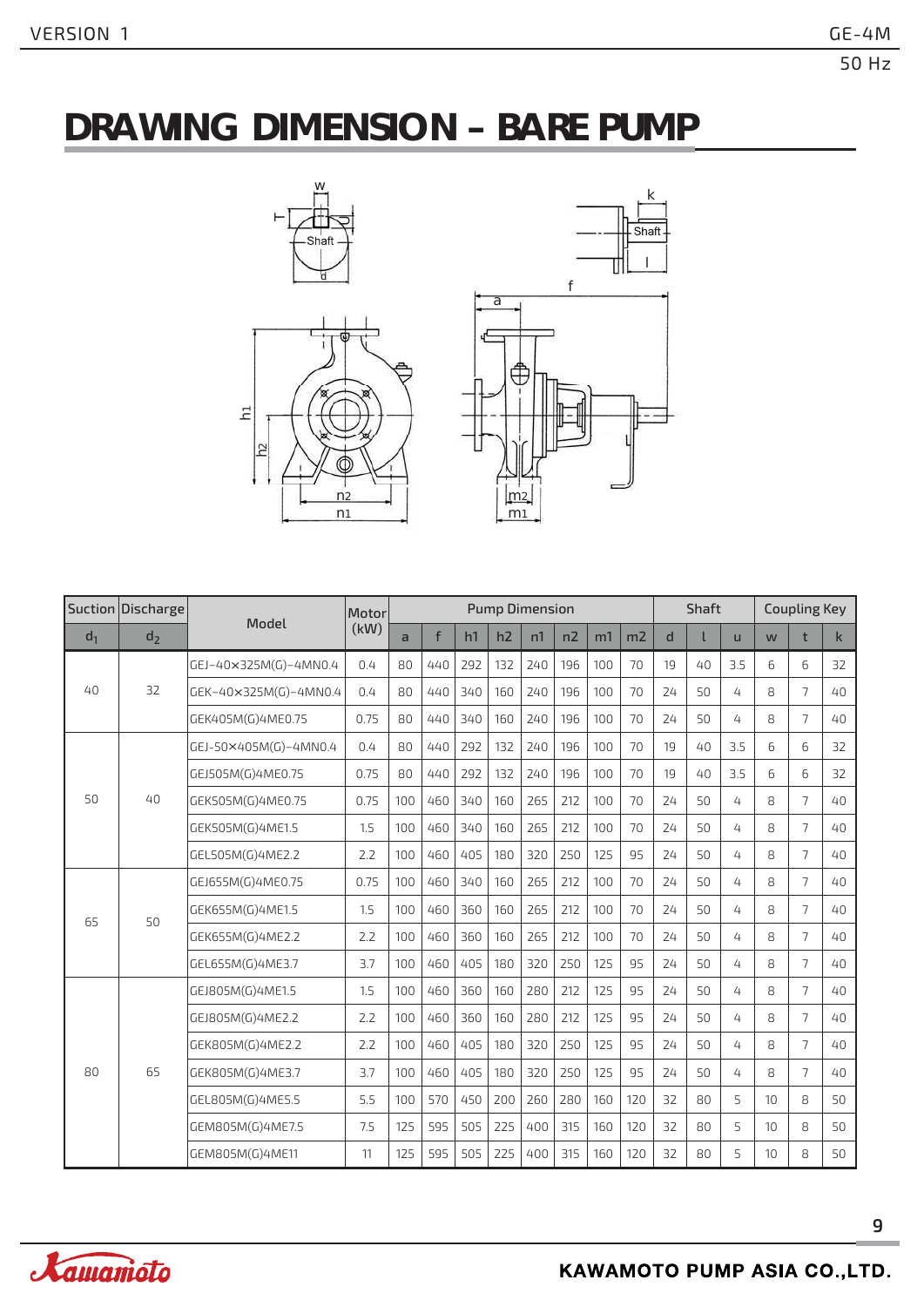### **DRAWING DIMENSION – BARE PUMP**



w



|       | Suction Discharge |                    | Motor |     |     |     |     | <b>Pump Dimension</b> |     |     |     |    | <b>Shaft</b> |   |                 | <b>Coupling Key</b> |              |
|-------|-------------------|--------------------|-------|-----|-----|-----|-----|-----------------------|-----|-----|-----|----|--------------|---|-----------------|---------------------|--------------|
| $d_1$ | d <sub>2</sub>    | Model              | (kW)  | a   | f   | h1  | h2  | n1                    | n2  | m1  | m2  | d  |              | ū | W               | t                   | $\mathsf{k}$ |
|       |                   | GEK1005M(G)4ME3.7  | 3.7   | 125 | 595 | 430 | 180 | 345                   | 280 | 125 | 95  | 32 | 80           | 5 | 10 <sup>1</sup> | 8                   | 50           |
|       |                   | GEL1005M(G)4ME5.5  | 5.5   | 125 | 595 | 505 | 225 | 400                   | 315 | 160 | 120 | 32 | 80           | 5 | 10              | 8                   | 50           |
| 100   | 80                | GEL1005M(G)4ME7.5  | 7.5   | 125 | 595 | 505 | 225 | 400                   | 315 | 160 | 120 | 32 | 80           | 5 | 10              | 8                   | 50           |
|       |                   | GEM1005M(G)4ME11   | 11    | 125 | 595 | 565 | 250 | 400                   | 315 | 160 | 120 | 32 | 80           | 5 | 10              | 8                   | 50           |
|       |                   | GEM1005M(G)4ME15   | 15    | 125 | 595 | 565 | 250 | 400                   | 315 | 160 | 120 | 32 | 80           | 5 | 10              | 8                   | 50           |
|       |                   | GEK1255M(G)4ME3.7  | 3.7   | 125 | 595 | 480 | 200 | 360                   | 280 | 160 | 120 | 32 | 80           | 5 | 10              | 8                   | 50           |
|       | 100               | GEK1255M(G)4ME5.5  | 5.5   | 125 | 595 | 480 | 200 | 360                   | 280 | 160 | 120 | 32 | 80           | 5 | 10              | 8                   | 50           |
|       |                   | GEL1255BM(G)4ME7.5 | 7.5   | 140 | 610 | 505 | 225 | 315                   | 400 | 120 | 160 | 32 | 80           | 5 | 10              | 8                   | 50           |
|       |                   | GEL1255BM(G)4ME11  | 11    | 140 | 610 | 505 | 225 | 315                   | 400 | 120 | 160 | 32 | 80           | 5 | 10              | 8                   | 50           |
| 125   |                   | GEM1255BM(G)4ME15  | 15    | 140 | 610 | 565 | 250 | 315                   | 400 | 120 | 160 | 32 | 80           | 5 | 10 <sup>°</sup> | 8                   | 50           |
|       |                   | GEM1255BM(G)4ME18  | 18    | 140 | 610 | 565 | 250 | 315                   | 400 | 120 | 160 | 32 | 80           | 5 | 10              | 8                   | 50           |
|       |                   | GEM1255M(G)4ME18   | 18    | 140 | 610 | 565 | 250 | 315                   | 400 | 120 | 160 | 32 | 80           | 5 | 10              | 8                   | 50           |
|       |                   | GE01255M(G)4ME22   | 22    | 140 | 670 | 635 | 280 | 400                   | 500 | 150 | 200 | 42 | 110          | 5 | 10              | 8                   | 50           |
|       |                   | GE01255M(G)4ME30   | 30    | 140 | 670 | 635 | 280 | 400                   | 500 | 150 | 200 | 42 | 110          | 5 | 10              | 8                   | 50           |
|       |                   | GEK1505M(G)4ME7.5  | 7.5   | 140 | 670 | 565 | 250 | 400                   | 315 | 160 | 120 | 42 | 110          | 5 | 12              | 8                   | 63           |
|       |                   | GEK1505M(G)4ME11   | 11    | 140 | 670 | 565 | 250 | 400                   | 315 | 160 | 120 | 42 | 110          | 5 | 12              | 8                   | 63           |
|       |                   | GEL1505M(G)4ME15   | 15    | 140 | 670 | 605 | 250 | 400                   | 315 | 160 | 120 | 42 | 110          | 5 | 12              | 8                   | 63           |
|       |                   | GEL1505M(G)4ME18   | 18    | 140 | 670 | 605 | 250 | 400                   | 315 | 160 | 120 | 42 | 110          | 5 | 12              | 8                   | 63           |
|       |                   | GEM1505M(G)4ME18   | 18    | 140 | 670 | 635 | 280 | 500                   | 400 | 200 | 150 | 42 | 110          | 5 | 12              | 8                   | 63           |
| 150   | 125               | GEM1505M(G)4ME22   | 22    | 140 | 670 | 635 | 280 | 500                   | 400 | 200 | 150 | 42 | 110          | 5 | 12              | 8                   | 63           |
|       |                   | GEM1505M(G)4ME30   | 30    | 140 | 670 | 635 | 280 | 500                   | 400 | 200 | 150 | 42 | 110          | 5 | 12              | 8                   | 63           |
|       |                   | GEM1505M(G)4ME37   | 37    | 140 | 670 | 635 | 280 | 500                   | 400 | 200 | 150 | 42 | 110          | 5 | 12              | 8                   | 63           |
|       |                   | GE01505M(G)4ME30   | 30    | 140 | 670 | 715 | 315 | 500                   | 400 | 200 | 150 | 42 | 110          | 5 | 12              | 8                   | 63           |
|       |                   | GE01505M(G)4ME37   | 37    | 140 | 670 | 715 | 315 | 500                   | 400 | 200 | 150 | 42 | 110          | 5 | 12              | 8                   | 63           |
|       |                   | GE01505M(G)4ME45   | 45    | 140 | 670 | 715 | 315 | 500                   | 400 | 200 | 150 | 42 | 110          | 5 | 12              | 8                   | 63           |
|       |                   | GE01505M(G)4ME55   | 55    | 140 | 670 | 715 | 315 | 500                   | 400 | 200 | 150 | 42 | 110          | 5 | 12              | 8                   | 63           |

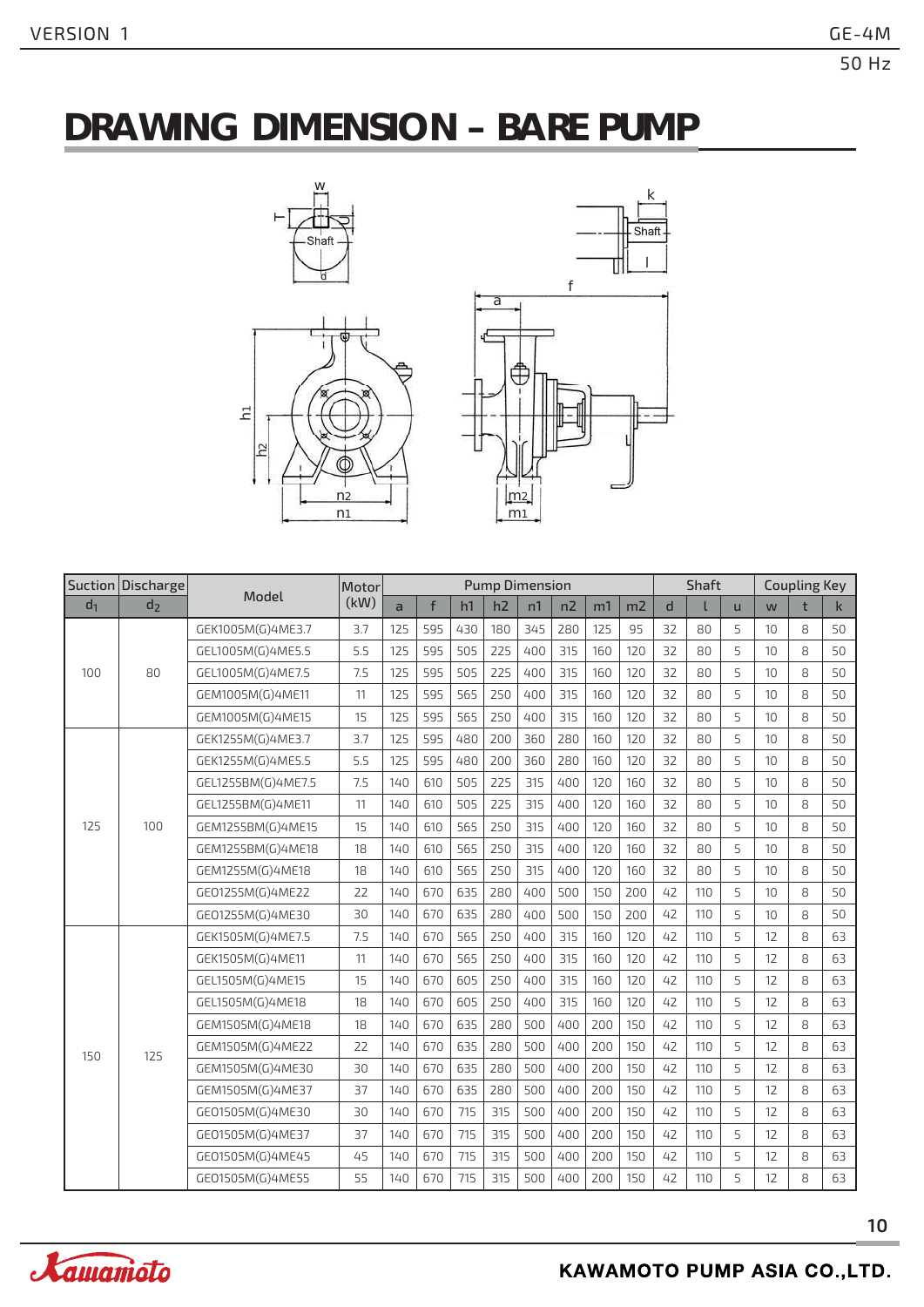# **DRAWING DIMENSION - COMPLETE SET**





| Suction<br><b>Bore</b> | <b>Discharge</b><br><b>Bore</b> | g1  | g2  | n1 | n <sub>2</sub> | k <sub>1</sub> | k <sub>2</sub> |
|------------------------|---------------------------------|-----|-----|----|----------------|----------------|----------------|
| d1                     | d2                              |     |     |    |                |                |                |
| 40                     | 32                              | 105 | 100 | 4  | 4              | 19             | 19             |
| 50                     | 40                              | 120 | 105 | 4  | 4              | 19             | 19             |
| 65                     | 50                              | 140 | 120 | 4  | 4              | 19             | 19             |
| 80                     | 65                              | 150 | 140 | 8  | 4              | 19             | 19             |
| 100                    | 80                              | 175 | 150 | 8  | 8              | 19             | 19             |
| 125                    | 100                             | 210 | 175 | 8  | 8              | 23             | 19             |
| 150                    | 125                             | 240 | 210 | 8  | 8              | 23             | 23             |





#### (REFERENCE JAPANESE MOTOR BRAND)

|                | Suction Discharge | Model                 | Motor |           | Pump      |           | Baseplate |           |           |                 |                 |     |                                     |
|----------------|-------------------|-----------------------|-------|-----------|-----------|-----------|-----------|-----------|-----------|-----------------|-----------------|-----|-------------------------------------|
| d <sub>1</sub> | d <sub>2</sub>    |                       | (kW)  | <b>SC</b> | <b>PL</b> | <b>BI</b> | <b>BL</b> | <b>BA</b> | <b>BM</b> | BP <sub>1</sub> | BP <sub>2</sub> | BW1 | BW <sub>2</sub>                     |
|                |                   | GEJ-40×325M(G)-4MN0.4 | 0.4   | 80        | 440       | 25        | 647       | 111       | 420       | 290             | 210             | 336 | 256                                 |
| 40             | 32                | GEK-40×325M(G)-4MN0.4 | 0.4   | 80        | 440       | 25        | 654       | 112       | 420       | 290             | 230             | 336 | 276                                 |
|                |                   | GEK405M(G)4ME0.75     | 0.75  | 80        | 440       | 25        | 733       | 122       | 480       | 290             | 290             | 336 | 336                                 |
|                |                   | GEJ-50×405M(G)-4MN0.4 | 0.4   | 80        | 440       | 25        | 647       | 111       | 420       | 290             | 210             | 336 | 256                                 |
|                |                   | GEJ505M(G)4ME0.75     | 0.75  | 80        | 440       | 25        | 727       | 121       | 480       | 290             | 230             | 336 | 276                                 |
| 50             | 40                | GEK505M(G)4ME0.75     | 0.75  | 100       | 460       | 25        | 733       | 122       | 480       | 320             | 320             | 366 | 366                                 |
|                |                   | GEK505M(G)4ME1.5      | 1.5   | 100       | 460       | 25        | 731       | 122       | 480       | 320             | 320             | 366 | 366                                 |
|                |                   | GEL505M(G)4ME2.2      | 2.2   | 100       | 460       | 25        | 825       | 138       | 540       | 400             | 290             | 458 | 348                                 |
|                | 50                | GEJ655M(G)4ME0.75     | 0.75  | 100       | 460       | 25        | 733       | 122       | 480       | 320             | 320             | 366 | 366                                 |
| 65             |                   | GEK655M(G)4ME1.5      | 1.5   | 100       | 460       | 25        | 731       | 122       | 480       | 320             | 320             | 366 | 366                                 |
|                |                   | GEK655M(G)4ME2.2      | 2.2   | 100       | 460       | 25        | 731       | 122       | 480       | 320             | 320             | 366 | 366                                 |
|                |                   | GEL655M(G)4ME3.7      | 3.7   | 100       | 460       | 35        | 823       | 138       | 540       | 400             | 320             | 458 | 378                                 |
|                |                   | GEJ805M(G)4ME1.5      | 1.5   | 100       | 460       | 25        | 732       | 122       | 480       | 350             | 260             | 396 | 306                                 |
|                |                   | GEJ805M(G)4ME2.2      | 2.2   | 100       | 460       | 25        | 822       | 138       | 540       | 350             | 290             | 396 | 336                                 |
|                |                   | GEK805M(G)4ME2.2      | 2.2   | 100       | 460       | 25        | 825       | 138       | 540       | 400             | 290             | 458 | 348                                 |
| 80             | 65                | GEK805M(G)4ME3.7      | 3.7   | 100       | 460       | 35        | 823       | 138       | 540       | 400             | 320             | 458 | 378                                 |
|                |                   | GEL805M(G)4ME5.5      | 5.5   | 100       | 570       | 25        | 923       | 158       | 600       | 440             | 350             | 498 | 408                                 |
|                |                   | GEM805M(G)4ME7.5      | 7.5   | 125       | 595       | 25        | 1029      | 180       | 660       | 490             | 350             | 548 | 408                                 |
|                |                   | GEM805M(G)4ME11       | 11    | 125       | 595       | 35        | 1146      | 199       | 740       | 490             | 400             | 548 | 458<br>$C$ ontinuo to the novt nore |

Continue to the next page

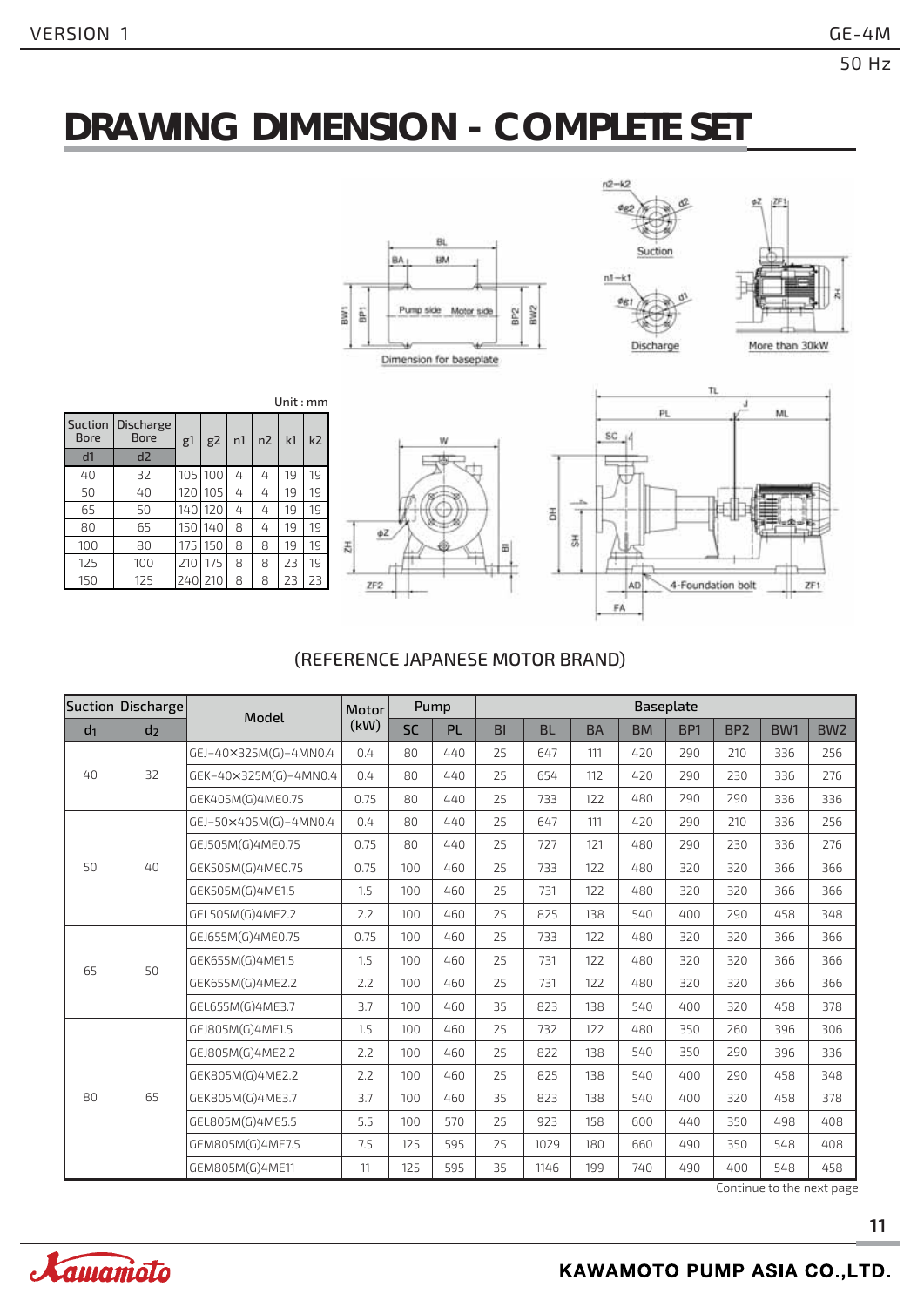# **DRAWING DIMENSION - COMPLETE SET**







| Suction<br><b>Bore</b> | <b>Discharge</b><br><b>Bore</b> | g1   | g2  | n1 | n <sub>2</sub> | k1 | k <sub>2</sub> |
|------------------------|---------------------------------|------|-----|----|----------------|----|----------------|
| d <sub>1</sub>         | d2                              |      |     |    |                |    |                |
| 40                     | 32                              | 105  | 100 | 4  | 4              | 19 | 19             |
| 50                     | 40                              | 120  | 105 | 4  | 4              | 19 | 19             |
| 65                     | 50                              | 140  | 120 | 4  | 4              | 19 | 19             |
| 80                     | 65                              | 150  | 140 | 8  | 4              | 19 | 19             |
| 100                    | 80                              | 175  | 150 | 8  | 8              | 19 | 19             |
| 125                    | 100                             | 210  | 175 | 8  | 8              | 23 | 19             |
| 150                    | 125                             | 2401 | 210 | 8  | 8              | 23 | 23             |





#### (REFERENCE JAPANESE MOTOR BRAND)

|                | Suction Discharge | Model                 | Motor |           |           |           | Combination |                |           |                          | <b>Other</b> |                |                 |           |                | Weight |
|----------------|-------------------|-----------------------|-------|-----------|-----------|-----------|-------------|----------------|-----------|--------------------------|--------------|----------------|-----------------|-----------|----------------|--------|
| d <sub>1</sub> | d <sub>2</sub>    |                       | (kW)  | <b>DH</b> | <b>SH</b> | <b>TL</b> | <b>AD</b>   | J              | <b>FA</b> | W                        | <b>ML</b>    | ZF1            | ZF <sub>2</sub> | <b>ZH</b> | $\overline{z}$ | (kg)   |
|                |                   | GEJ-40×325M(G)-4MN0.4 | 0.4   | 347       | 187       | 681       | 45          | 3              | 12        |                          | 238          | 23             | $-2$            | 156       | 22             | 46     |
| $40^{1}$       | 32                | GEK-40×325M(G)-4MN0.4 | 0.4   | 395       | 215       | 681       | 45          | 3              | 125       | $\qquad \qquad -$        | 238          | 23             | $-12$           | 184       | 22             | 53     |
|                |                   | GEK405M(G)4ME0.75     | 0.75  | 395       | 215       | 746       | 55          | 3              | 135       | $\overline{\phantom{m}}$ | 281          | 20             | 39              | 205       | 22             | 65     |
|                |                   | GEJ-50×405M(G)-4MN0.4 | 0.4   | 347       | 187       | 681       | 45          | $\overline{3}$ | 125       | $\overline{\phantom{0}}$ | 238          | 23             | $-2$            | 156       | 22             | 49     |
|                |                   | GEJ505M(G)4ME0.75     | 0.75  | 347       | 187       | 741       | 55          | $\overline{3}$ | 135       | $\overline{\phantom{a}}$ | 281          | 20             | 9               | 177       | 22             | 55     |
| 50             | 40                | GEK505M(G)4ME0.75     | 0.75  | 395       | 215       | 766       | 55          | $\overline{3}$ | 155       | $\equiv$                 | 281          | 20             | 54              | 205       | 22             | 64     |
|                |                   | GEK505M(G)4ME1.5      | 1.5   | 395       | 215       | 779       | 55          | 3              | 155       | $\overline{\phantom{m}}$ | 316          | 17             | 42              | 175       | 28             | 71     |
|                |                   | GEL505M(G)4ME2.2      | 2.2   | 470       | 245       | 842       | 55          | $\overline{3}$ | 155       | $\equiv$                 | 357          | $-7$           | 20              | 205       | 28             | 101    |
|                | 50                | GEJ655M(G)4ME0.75     | 0.75  | 395       | 215       | 766       | 55          | 3              | 155       | $\overline{\phantom{m}}$ | 281          | 20             | 54              | 205       | 22             | 67     |
| 65             |                   | GEK655M(G)4ME1.5      | 1.5   | 415       | 215       | 779       | 55          | 3              | 155       | $\overline{\phantom{m}}$ | 316          | 17             | 42              | 175       | 28             | 77     |
|                |                   | GEK655M(G)4ME2.2      | 2.2   | 425       | 225       | 820       | 55          | $\overline{3}$ | 155       | $\overline{\phantom{a}}$ | 357          | 53             | 35              | 185       | 28             | 88     |
|                |                   | GEL655M(G)4ME3.7      | 3.7   | 470       | 245       | 840       | 55          | $\overline{3}$ | 155       | $\equiv$                 | 373          | $\overline{7}$ | 22              | 205       | 28             | 111    |
|                |                   | GEJ805M(G)4ME1.5      | 1.5   | 415       | 215       | 779       | 40          | 3              | 140       | $\overline{\phantom{m}}$ | 316          | 32             | 12              | 175       | 28             | 74     |
|                |                   | GEJ805M(G)4ME2.2      | 2.2   | 425       | 225       | 839       | 55          | 3              | 155       | $\overline{\phantom{m}}$ | 357          | $-10$          | 20              | 185       | 28             | 90     |
|                |                   | GEK805M(G)4ME2.2      | 2.2   | 470       | 245       | 842       | 55          | 3              | 155       | $\overline{\phantom{m}}$ | 357          | $-7$           | 20              | 205       | 28             | 94     |
| 80             | 65                | GEK805M(G)4ME3.7      | 3.7   | 470       | 245       | 840       | 55          | 3              | 155       | $\overline{\phantom{m}}$ | 373          | $\equiv$       | 22              | 205       | 28             | 107    |
|                |                   | GEL805M(G)4ME5.5      | 5.5   | 515       | 265       | 1001      | 60          | 3              | 160       | $\equiv$                 | 428          | 111            | 4               | 210       | 36             | 156    |
|                |                   | GEM805M(G)4ME7.5      | 7.5   | 590       | 310       | 1064      | 80          | 3              | 205       | $\overline{\phantom{m}}$ | 466          | 69             | 4               | 255       | 36             | 189    |
|                |                   | GEM805M(G)4ME11       | 11    | 590       | 310       | 1172      | 100         | 3              | 225       | $\overline{\phantom{a}}$ | 563          | 58             | $-17$           | 247       | 52             | 228    |

Continue from the previous page

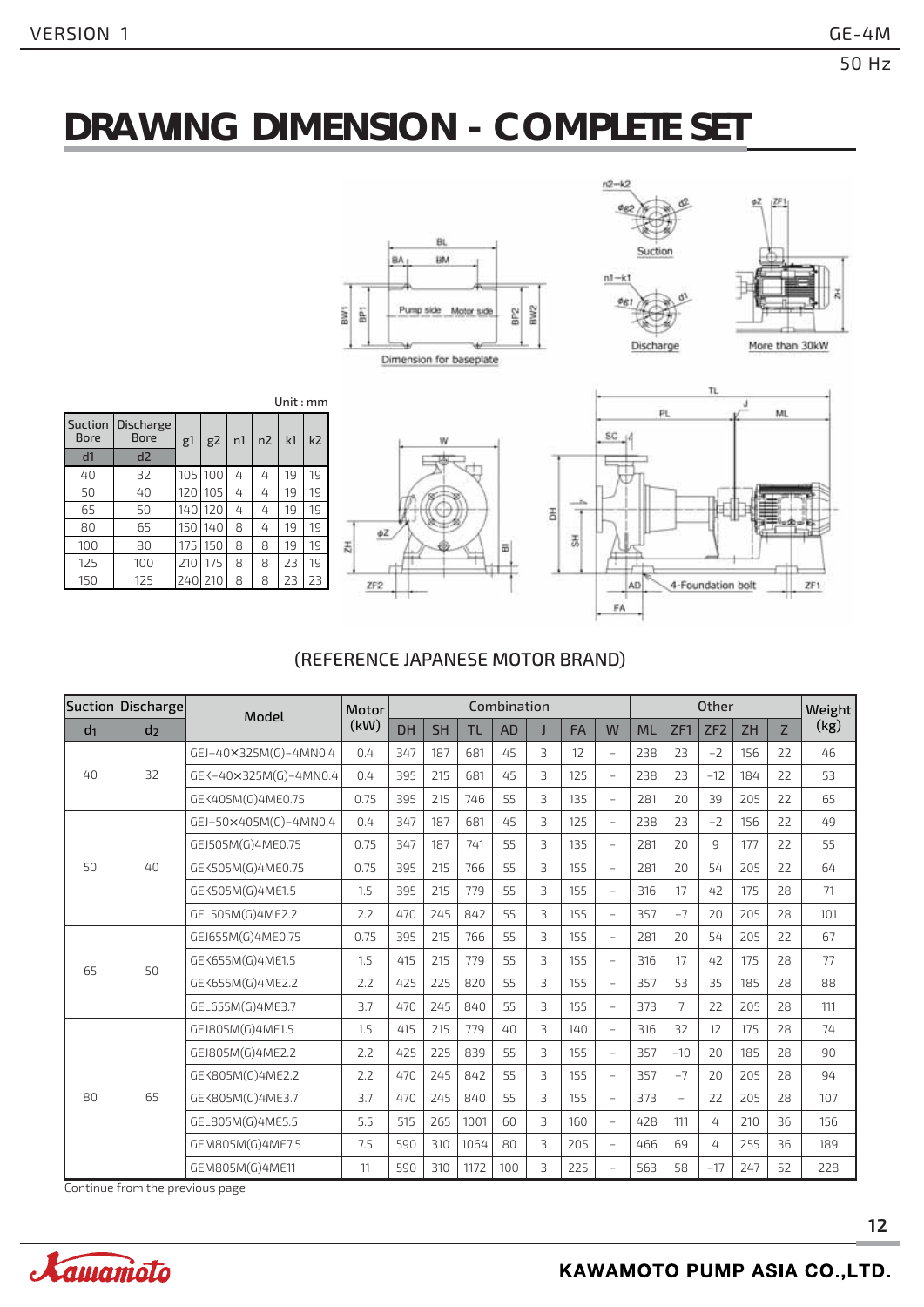# **DRAWING DIMENSION - COMPLETE SET**





| Unit : $mm$ |  |
|-------------|--|
|-------------|--|

| Suction<br><b>Bore</b> | Discharge<br><b>Bore</b> | g1  | g2  | n1 | n <sub>2</sub> | k <sub>1</sub> | k <sub>2</sub> |  |
|------------------------|--------------------------|-----|-----|----|----------------|----------------|----------------|--|
| d1                     | d2                       |     |     |    |                |                |                |  |
| 40                     | 32                       | 105 | 100 | 4  | 4              | 19             | 19             |  |
| 50                     | 40                       | 120 | 105 | 4  | 4              | 19             | 19             |  |
| 65                     | 50                       | 140 | 120 | 4  | 4              | 19             | 19             |  |
| 80                     | 65                       | 150 | 140 | 8  | 4              | 19             | 19             |  |
| 100                    | 80                       | 175 | 150 | 8  | 8              | 19             | 19             |  |
| 125                    | 100                      | 210 | 175 | 8  | 8              | 23             | 19             |  |
| 150                    | 125                      | 240 | 210 | 8  | 8              | 23             | 23             |  |





#### (REFERENCE JAPANESE MOTOR BRAND)

| Suction        | Discharge      | Model              | Motor |           | Pump      |           |           |           |           | Baseplate       |                 |                 |                 |
|----------------|----------------|--------------------|-------|-----------|-----------|-----------|-----------|-----------|-----------|-----------------|-----------------|-----------------|-----------------|
| d <sub>1</sub> | d <sub>2</sub> |                    | (kW)  | <b>SC</b> | <b>PL</b> | <b>BI</b> | <b>BL</b> | <b>BA</b> | <b>BM</b> | BP <sub>1</sub> | BP <sub>2</sub> | BW <sub>1</sub> | BW <sub>2</sub> |
|                |                | GEK1005M(G)4ME3.7  | 3.7   | 125       | 595       | 35        | 921       | 158       | 600       | 440             | 350             | 498             | 408             |
|                |                | GEL1005M(G)4ME5.5  | 5.5   | 125       | 595       | 35        | 1029      | 180       | 660       | 490             | 350             | 548             | 408             |
| 100            | 80             | GEL1005M(G)4ME7.5  | 7.5   | 125       | 595       | 35        | 1029      | 180       | 660       | 490             | 350             | 548             | 408             |
|                |                | GEM1005M(G)4ME11   | 11    | 125       | 595       | 35        | 1146      | 199       | 740       | 490             | 400             | 548             | 458             |
|                |                | GEM1005M(G)4ME15   | 15    | 125       | 595       | 35        | 1146      | 199       | 740       | 490             | 400             | 548             | 458             |
|                |                | GEK1255M(G)4ME3.7  | 3.7   | 125       | 595       | 35        | 927       | 158       | 600       | 440             | 320             | 498             | 378             |
|                |                | GEK1255M(G)4ME5.5  | 5.5   | 125       | 595       | 35        | 923       | 158       | 600       | 440             | 350             | 498             | 408             |
|                |                | GEL1255BM(G)4ME7.5 | 7.5   | 140       | 610       | 35        | 1029      | 180       | 660       | 490             | 350             | 548             | 408             |
|                |                | GEL1255BM(G)4ME11  | 11    | 140       | 610       | 35        | 1146      | 199       | 740       | 490             | 400             | 548             | 458             |
| 125            | 100            | GEM1255BM(G)4ME15  | 15    | 140       | 610       | 35        | 1146      | 199       | 740       | 490             | 400             | 548             | 458             |
|                |                | GEM1255BM(G)4ME18  | 18    | 140       | 610       | 35        | 1146      | 199       | 740       | 490             | 490             | 548             | 548             |
|                |                | GEM1255M(G)4ME18   | 18    | 140       | 670       | 35        | 1146      | 199       | 740       | 490             | 490             | 548             | 548             |
|                |                | GE01255M(G)4ME22   | 22    | 140       | 670       | 35        | 1276      | 214       | 840       | 600             | 490             | 668             | 558             |
|                |                | GE01255M(G)4ME30   | 30    | 140       | 610       | 35        | 1276      | 214       | 840       | 600             | 490             | 668             | 558             |
|                |                | GEK1505M(G)4ME7.5  | 7.5   | 140       | 610       | 35        | 1029      | 180       | 660       | 490             | 350             | 548             | 408             |
|                |                | GEK1505M(G)4ME11   | 11    | 140       | 610       | 35        | 1146      | 199       | 740       | 490             | 400             | 548             | 458             |
|                |                | GEL1505M(G)4ME15   | 15    | 140       | 610       | 35        | 1146      | 199       | 740       | 490             | 400             | 548             | 458             |
|                |                | GEL1505M(G)4ME18   | 18    | 140       | 610       | 35        | 1146      | 199       | 740       | 490             | 490             | 548             | 548             |
|                |                | GEM1505M(G)4ME18   | 18    | 140       | 670       | 35        | 1276      | 214       | 840       | 600             | 490             | 668             | 558             |
| 150            | 125            | GEM1505M(G)4ME22   | 22    | 140       | 670       | 35        | 1276      | 214       | 840       | 600             | 490             | 668             | 558             |
|                |                | GEM1505M(G)4ME30   | 30    | 140       | 670       | 35        | 1276      | 214       | 840       | 600             | 490             | 668             | 558             |
|                |                | GEM1505M(G)4ME37   | 37    | 140       | 670       | 35        | 1321      | 214       | 840       | 600             | 490             | 668             | 558             |
|                |                | GE01505M(G)4ME30   | 30    | 140       | 670       | 35        | 1280      | 214       | 840       | 600             | 490             | 688             | 558             |
|                |                | GE01505M(G)4ME37   | 37    | 140       | 670       | 50        | 1432      | 241       | 940       | 600             | 600             | 670             | 670             |
|                |                | GE01505M(G)4ME45   | 45    | 140       | 670       | 50        | 1432      | 241       | 940       | 600             | 600             | 670             | 670             |
|                |                | GE01505M(G)4ME55   | 55    | 140       | 670       | 50        | 1432      | 241       | 940       | 600             | 600             | 670             | 670             |

Continue to the next page

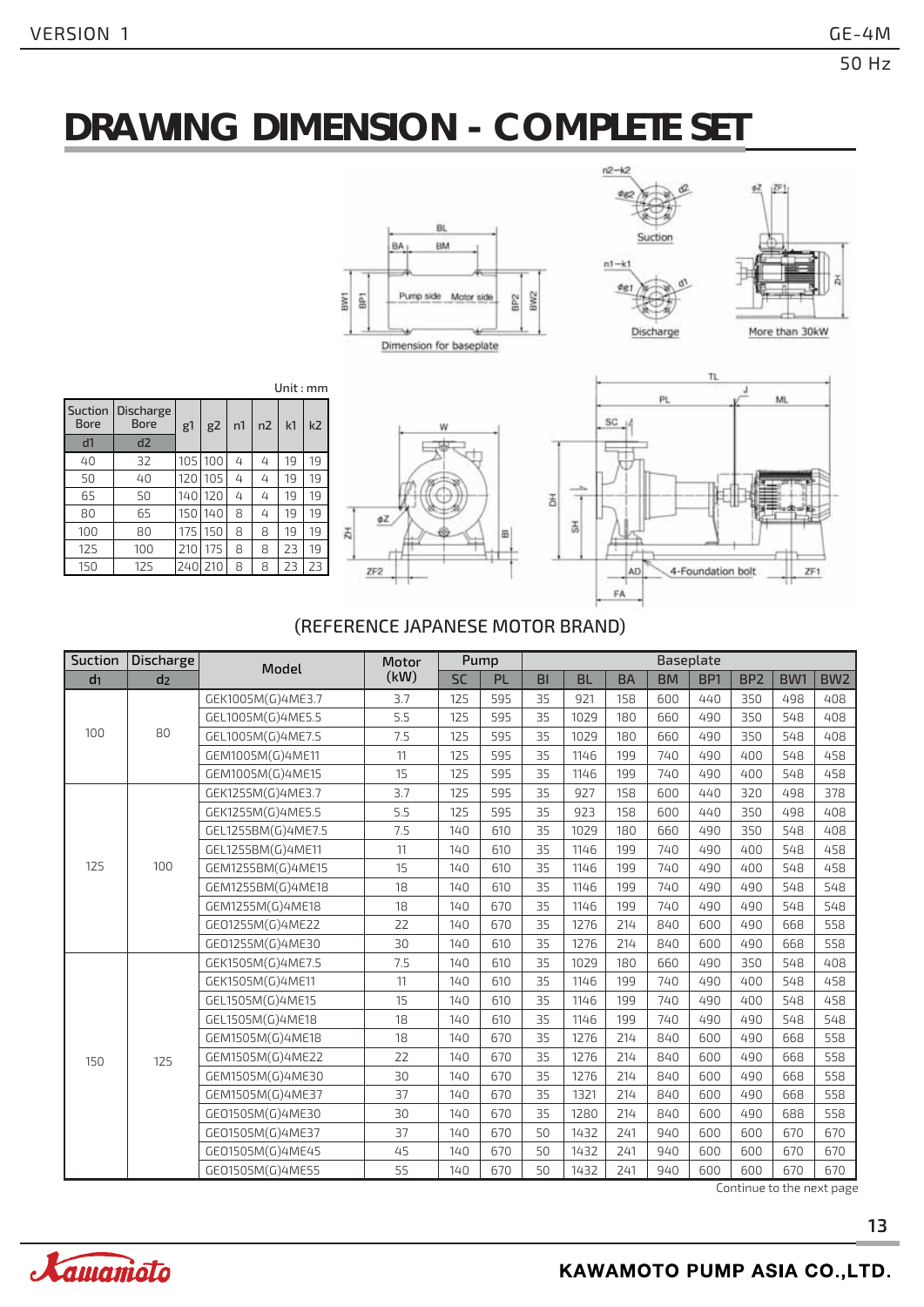# **DRAWING DIMENSION - COMPLETE SET**





| Suction<br>Bore | <b>Discharge</b><br><b>Bore</b> | g1  | g2  | n1 | n2 | k1 | k <sub>2</sub> |  |
|-----------------|---------------------------------|-----|-----|----|----|----|----------------|--|
| d1              | d2                              |     |     |    |    |    |                |  |
| 40              | 32                              | 105 | 100 | 4  | 4  | 19 | 19             |  |
| 50              | 40                              | 120 | 105 | 4  | 4  | 19 | 19             |  |
| 65              | 50                              | 140 | 120 | 4  | 4  | 19 | 19             |  |
| 80              | 65                              | 150 | 140 | 8  | 4  | 19 | 19             |  |
| 100             | 80                              | 175 | 150 | 8  | 8  | 19 | 19             |  |
| 125             | 100                             | 210 | 175 | 8  | 8  | 23 | 19             |  |
| 150             | 125                             | 240 | 210 | 8  | 8  | 23 | 23             |  |





#### (REFERENCE JAPANESE MOTOR BRAND)

| Suction        | Discharge      | Model              | Motor | <b>Other</b><br>Combination |           |           |           |   |           |                          |           |       | Weight          |           |    |      |
|----------------|----------------|--------------------|-------|-----------------------------|-----------|-----------|-----------|---|-----------|--------------------------|-----------|-------|-----------------|-----------|----|------|
| d <sub>1</sub> | d <sub>2</sub> |                    | (kW)  | <b>DH</b>                   | <b>SH</b> | <b>TL</b> | <b>AD</b> |   | <b>FA</b> | W                        | <b>ML</b> | ZF1   | ZF <sub>2</sub> | <b>ZH</b> | Z  | (kg) |
|                |                | GEK1005M(G)4ME3.7  | 3.7   | 495                         | 245       | 971       | 75        | 3 | 200       | $\bar{ }$                | 373       | 37    | 37              | 205       | 28 | 130  |
|                |                | GEL1005M(G)4ME5.5  | 5.5   | 590                         | 310       | 1054      | 80        | 3 | 205       | $\equiv$                 | 428       | 31    | 4               | 255       | 36 | 180  |
| 100            | 80             | GEL1005M(G)4ME7.5  | 7.5   | 590                         | 310       | 1064      | 80        | 3 | 205       | $\bar{a}$                | 466       | 69    | 4               | 255       | 36 | 191  |
|                |                | GEM1005M(G)4ME11   | 11    | 650                         | 335       | 1172      | 100       | 3 | 225       | $\overline{\phantom{a}}$ | 563       | 58    | $-17$           | 272       | 52 | 238  |
|                |                | GEM1005M(G)4ME15   | 15    | 650                         | 335       | 1193      | 100       | 3 | 225       | $\bar{ }$                | 595       | 90    | $-17$           | 272       | 52 | 261  |
|                |                | GEK1255M(G)4ME3.7  | 3.7   | 545                         | 265       | 971       | 60        | 3 | 185       | $\bar{ }$                | 373       | 52    | 22              | 225       | 28 | 146  |
|                |                | GEK1255M(G)4ME5.5  | 5.5   | 545                         | 265       | 1026      | 60        | 3 | 185       | $\sim$                   | 428       | 111   | 4               | 210       | 36 | 165  |
|                |                | GEL1255BM(G)4ME7.5 | 7.5   | 590                         | 310       | 1079      | 80        | 3 | 220       | $\equiv$                 | 466       | 69    | 4               | 255       | 36 | 196  |
|                |                | GEL1255BM(G)4ME11  | 11    | 590                         | 310       | 1187      | 100       | 3 | 240       | $\bar{a}$                | 563       | 58    | $-17$           | 247       | 52 | 227  |
| 125            | 100            | GEM1255BM(G)4ME15  | 15    | 650                         | 335       | 1208      | 100       | 3 | 240       |                          | 595       | 90    | $-17$           | 272       | 52 | 273  |
|                |                | GEM1255BM(G)4ME18  | 18    | 650                         | 335       | 1278      | 100       | 3 | 240       | 566                      | 665       | $-6$  | 8               | 274       | 65 | 358  |
|                |                | GEM1255M(G)4ME18   | 18    | 650                         | 335       | 1278      | 100       | 3 | 240       | 566                      | 665       | $-6$  | 8               | 274       | 65 | 364  |
|                |                | GE01255M(G)4ME22   | 22    | 720                         | 365       | 1338      | 95        | 3 | 235       | $\equiv$                 | 665       | $-41$ | 8               | 304       | 65 | 457  |
|                |                | GE01255M(G)4ME30   | 30    | 720                         | 365       | 1411      | 95        | 3 | 235       | $\equiv$                 | 738       | 134   | 143             | 615       | 78 | 489  |
|                |                | GEK1505M(G)4ME7.5  | 7.5   | 650                         | 335       | 1079      | 80        | 3 | 220       | $\bar{ }$                | 466       | 69    | 4               | 280       | 36 | 189  |
|                |                | GEK1505M(G)4ME11   | 11    | 650                         | 335       | 1187      | 100       | 3 | 240       | $\bar{ }$                | 563       | 58    | $-17$           | 272       | 52 | 238  |
|                |                | GEL1505M(G)4ME15   | 15    | 690                         | 335       | 1208      | 100       | 3 | 240       |                          | 595       | 90    | $-17$           | 272       | 52 | 274  |
|                |                | GEL1505M(G)4ME18   | 18    | 690                         | 335       | 1278      | 100       | 3 | 240       | 566                      | 665       | $-6$  | 8               | 274       | 65 | 381  |
|                |                | GEM1505M(G)4ME18   | 18    | 720                         | 365       | 1338      | 95        | 3 | 235       | $\bar{a}$                | 665       | $-41$ | 8               | 304       | 65 | 432  |
| 150            | 125            | GEM1505M(G)4ME22   | 22    | 720                         | 365       | 1338      | 95        | 3 | 235       | $\bar{ }$                | 665       | $-41$ | 8               | 304       | 65 | 447  |
|                |                | GEM1505M(G)4ME30   | 30    | 720                         | 365       | 1411      | 95        | 3 | 235       | $\bar{\phantom{a}}$      | 738       | 134   | 143             | 615       | 78 | 479  |
|                |                | GEM1505M(G)4ME37   | 37    | 720                         | 365       | 1518      | 95        | 4 | 235       | $\equiv$                 | 844       | 83    | 88              | 650       | 65 | 591  |
|                |                | GE01505M(G)4ME30   | 30    | 805                         | 405       | 1411      | 95        | 4 | 235       | $\bar{ }$                | 738       | 134   | 143             | 655       | 78 | 526  |
|                |                | GE01505M(G)4ME37   | 37    | 820                         | 420       | 1518      | 120       | 4 | 260       |                          | 844       | 208   | 198             | 701       | 78 | 677  |
|                |                | GE01505M(G)4ME45   | 45    | 820                         | 420       | 1518      | 120       | 4 | 260       | $\bar{ }$                | 844       | 208   | 198             | 701       | 78 | 671  |
|                |                | GE01505M(G)4ME55   | 55    | 820                         | 420       | 1522      | 120       | 4 | 260       |                          | 851       | 202   | 198             | 726       | 92 | 751  |

Continue from the previous page

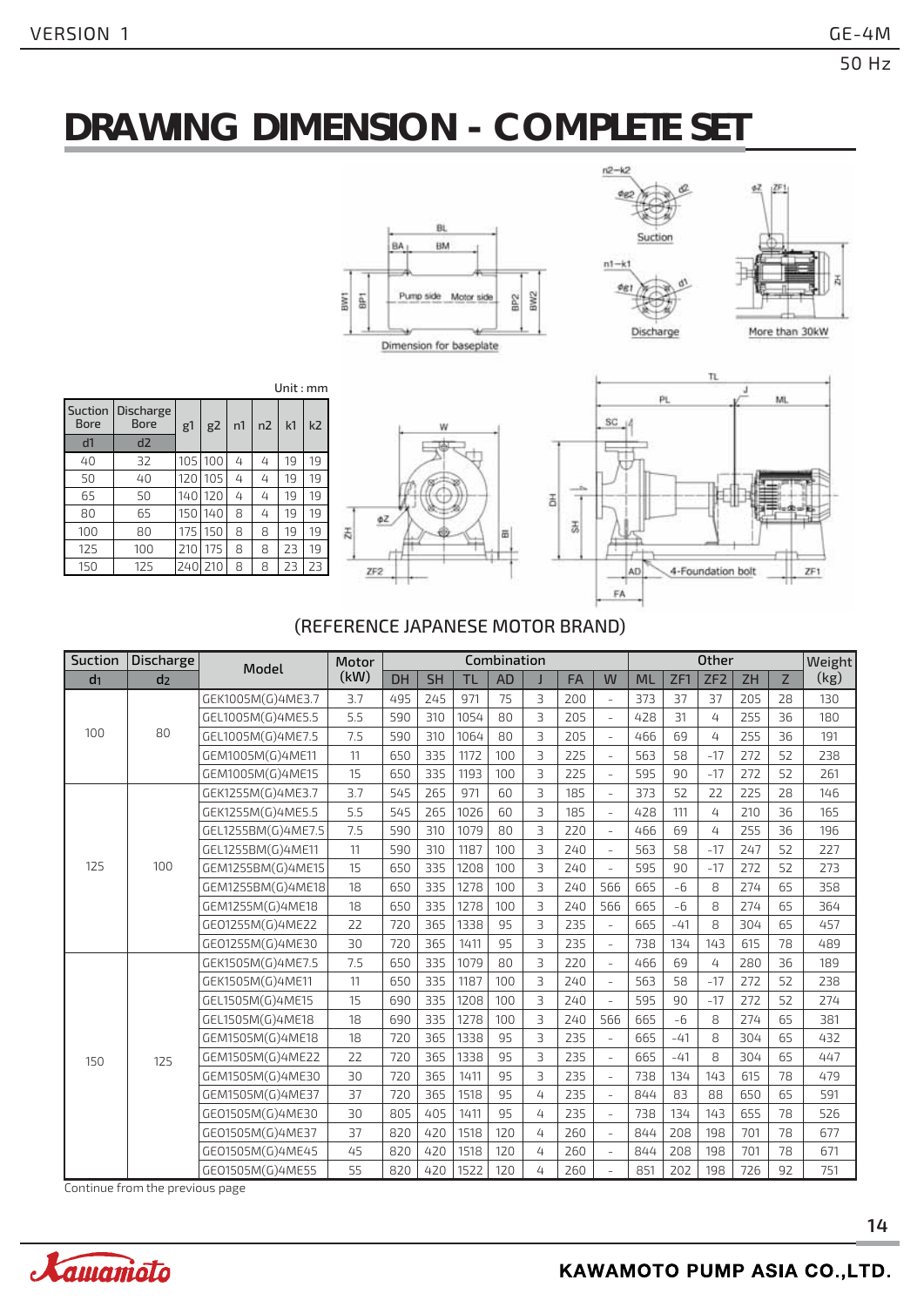### **INDIVIDUAL EXPECTED PERFORMANCE CURVE**

#### **MODEL : GEJ-40x325M(G)-4MN0.4**

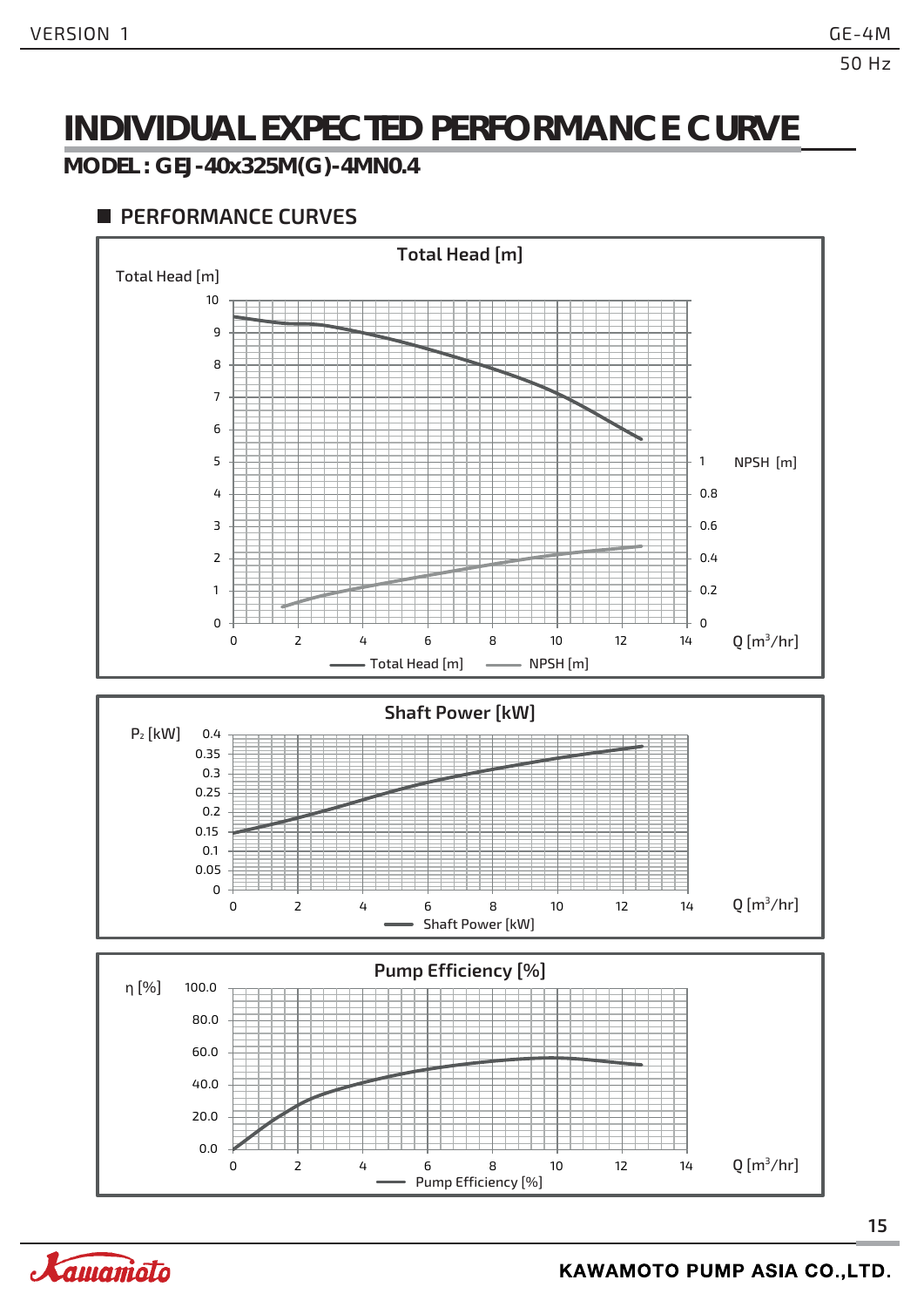### **INDIVIDUAL EXPECTED PERFORMANCE CURVE**

**MODEL : GEK-40x325M(G)-4MN0.4**

#### **PERFORMANCE CURVES**



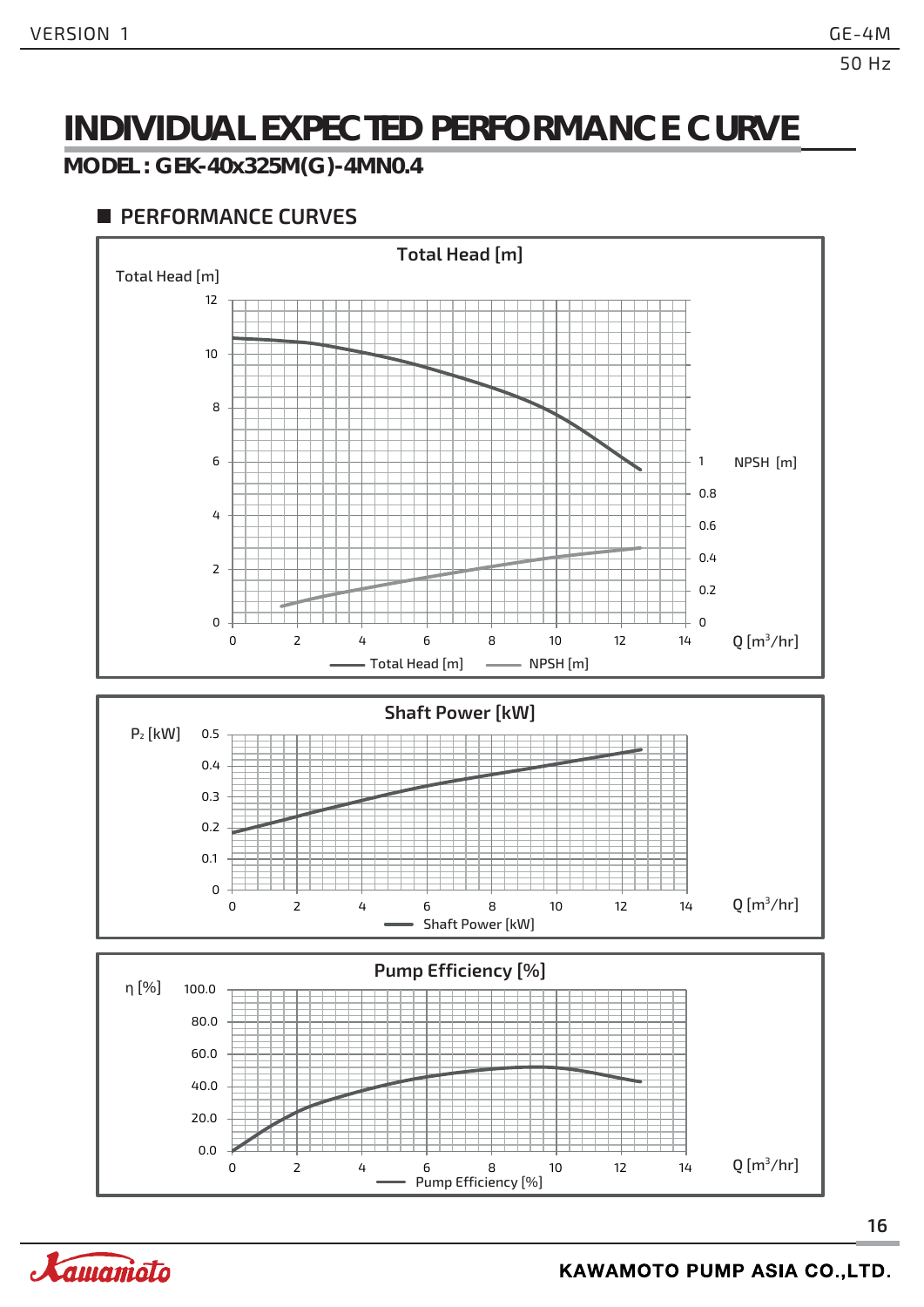### **INDIVIDUAL EXPECTED PERFORMANCE CURVE**

#### **MODEL : GEK405M(G)4ME0.75**



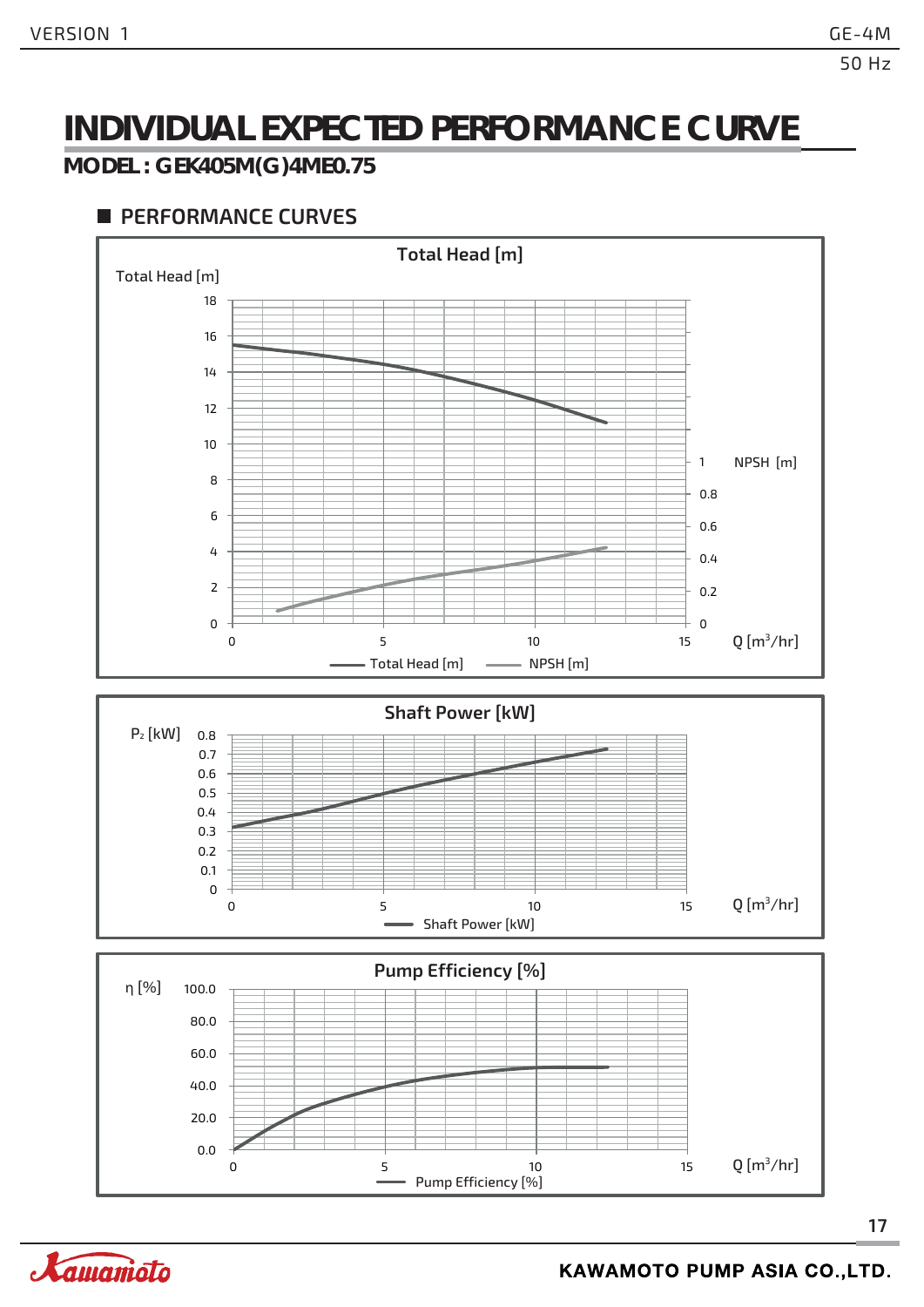### **INDIVIDUAL EXPECTED PERFORMANCE CURVE**

**MODEL : GEJ-50x405M(G)-4MN0.4**

#### **PERFORMANCE CURVES**



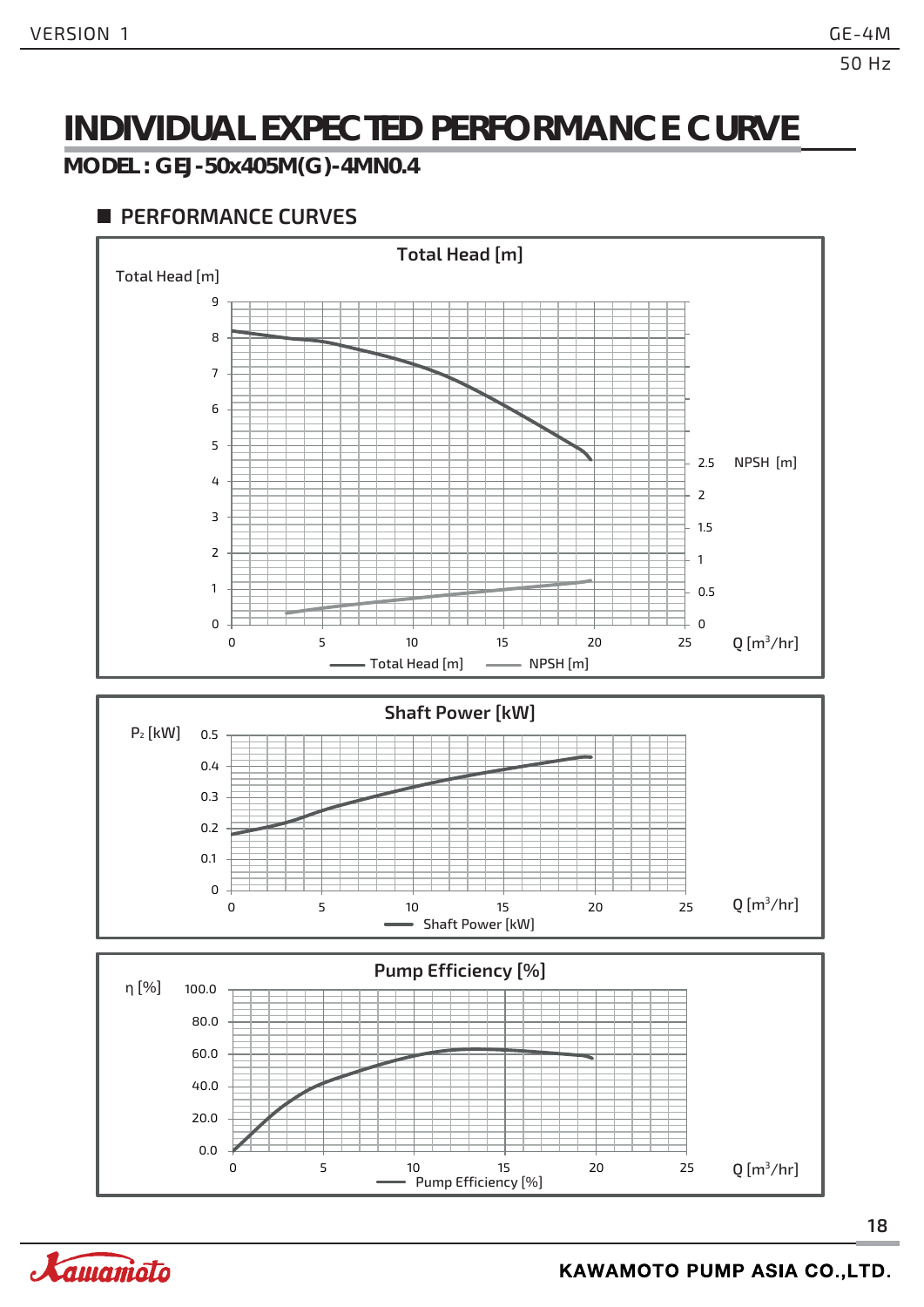### **INDIVIDUAL EXPECTED PERFORMANCE CURVE**

#### **MODEL : GEJ505M(G)4ME0.75**



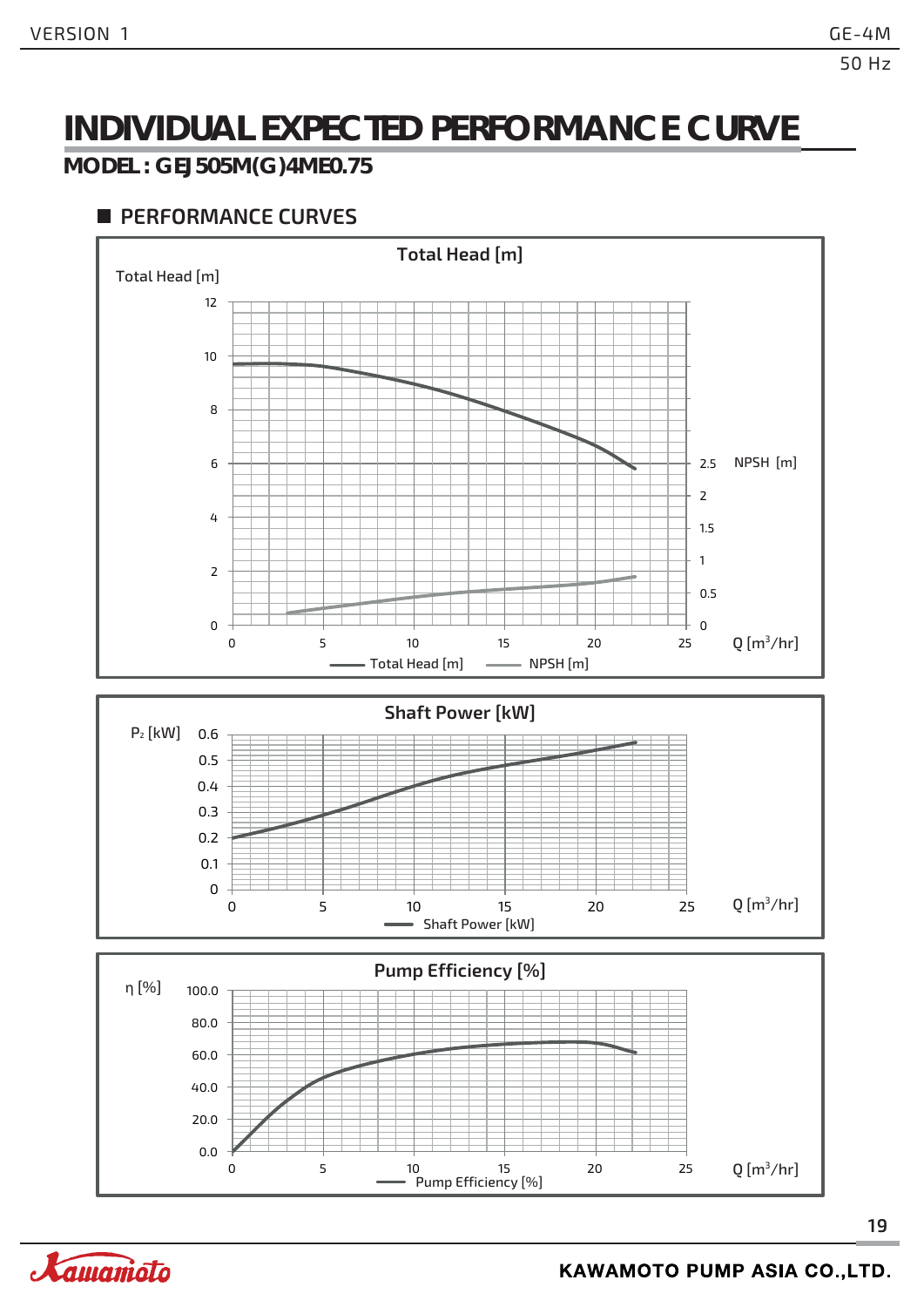### **INDIVIDUAL EXPECTED PERFORMANCE CURVE**

#### **MODEL : GEK505M(G)4ME0.75**



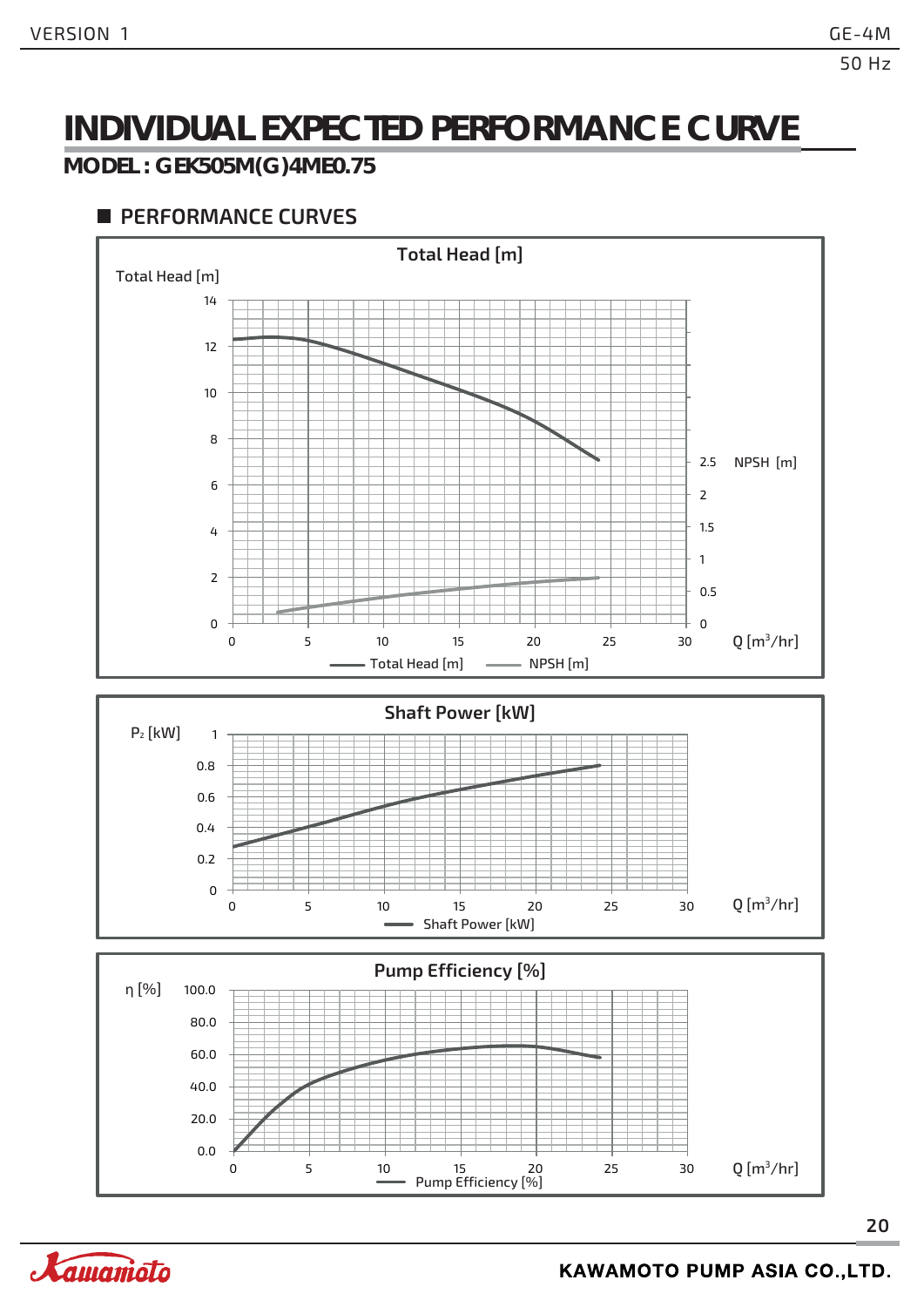### **INDIVIDUAL EXPECTED PERFORMANCE CURVE**

#### **MODEL : GEK505M(G)4ME1.5**

#### **PERFORMANCE CURVES**

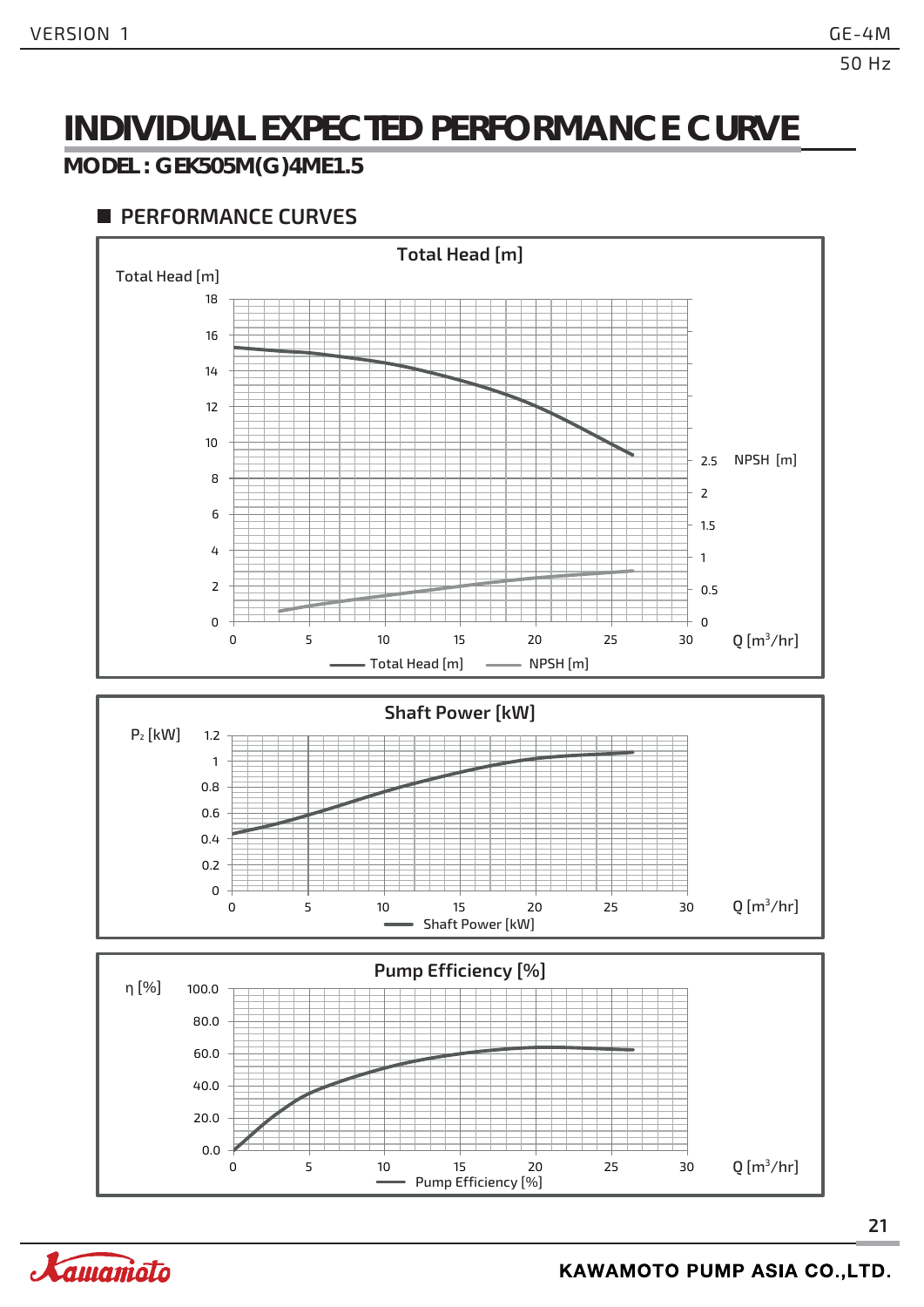### **INDIVIDUAL EXPECTED PERFORMANCE CURVE**

#### **MODEL : GEL505M(G)4ME2.2**

#### **PERFORMANCE CURVES**



Pump Efficiency [%]

0 5 10 15 20 25 30



 $Q$  [m<sup>3</sup>/hr]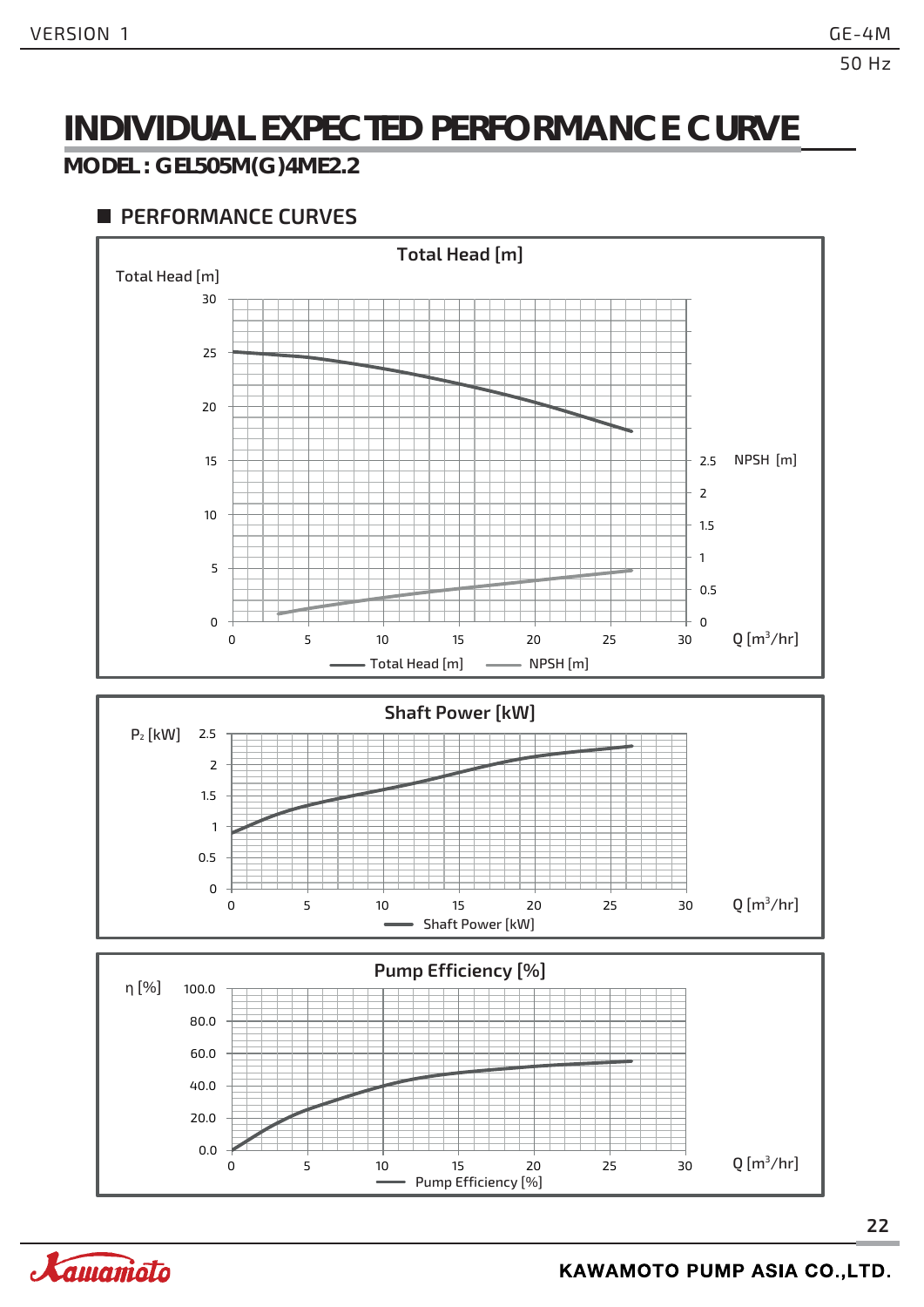### **INDIVIDUAL EXPECTED PERFORMANCE CURVE**

#### **MODEL : GEJ655M(G)4ME0.75**



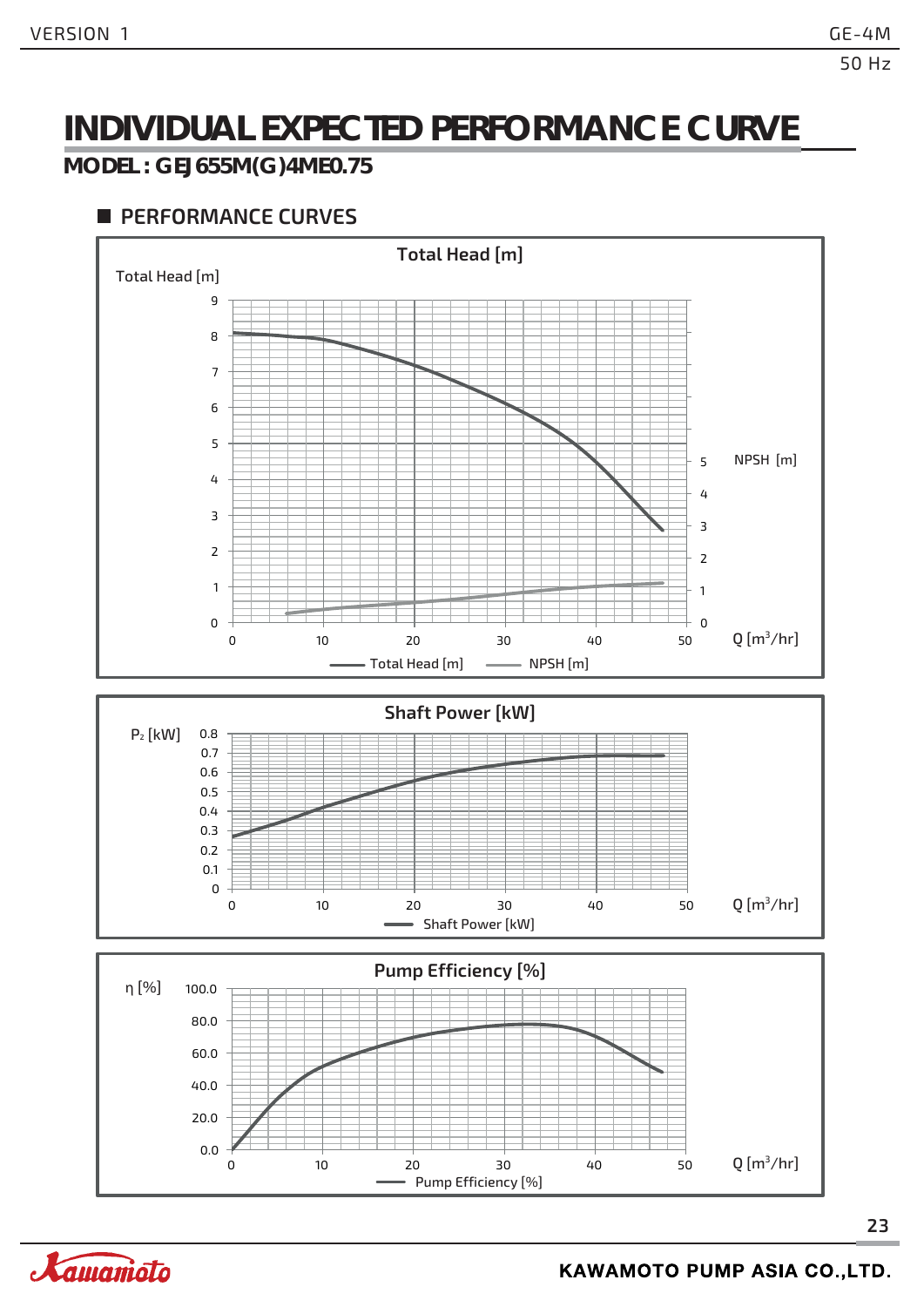### **INDIVIDUAL EXPECTED PERFORMANCE CURVE**

#### **MODEL : GEK655M(G)4ME1.5**

#### **PERFORMANCE CURVES**



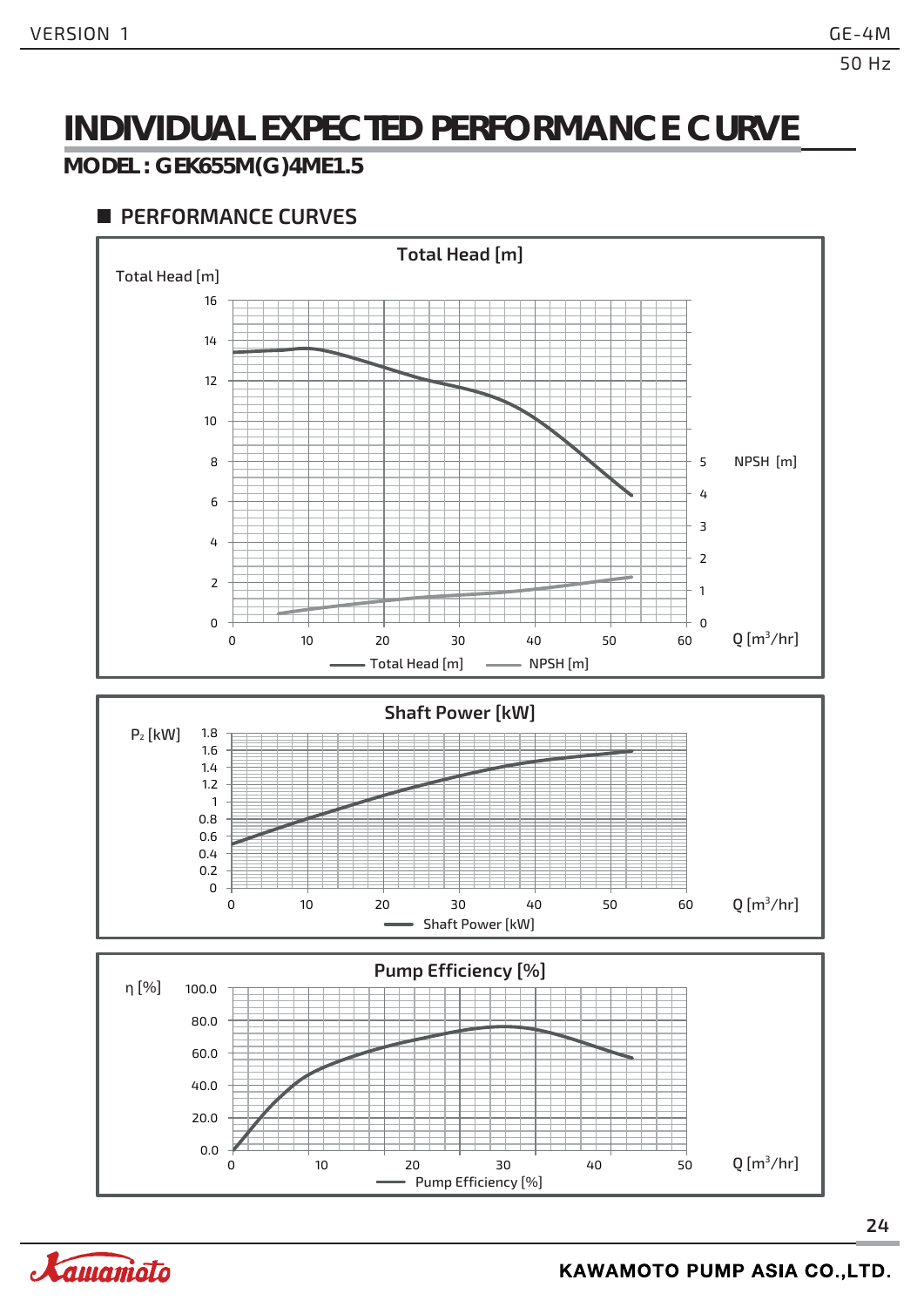### **INDIVIDUAL EXPECTED PERFORMANCE CURVE**

#### **MODEL : GEK655M(G)4ME2.2**

#### **PERFORMANCE CURVES**



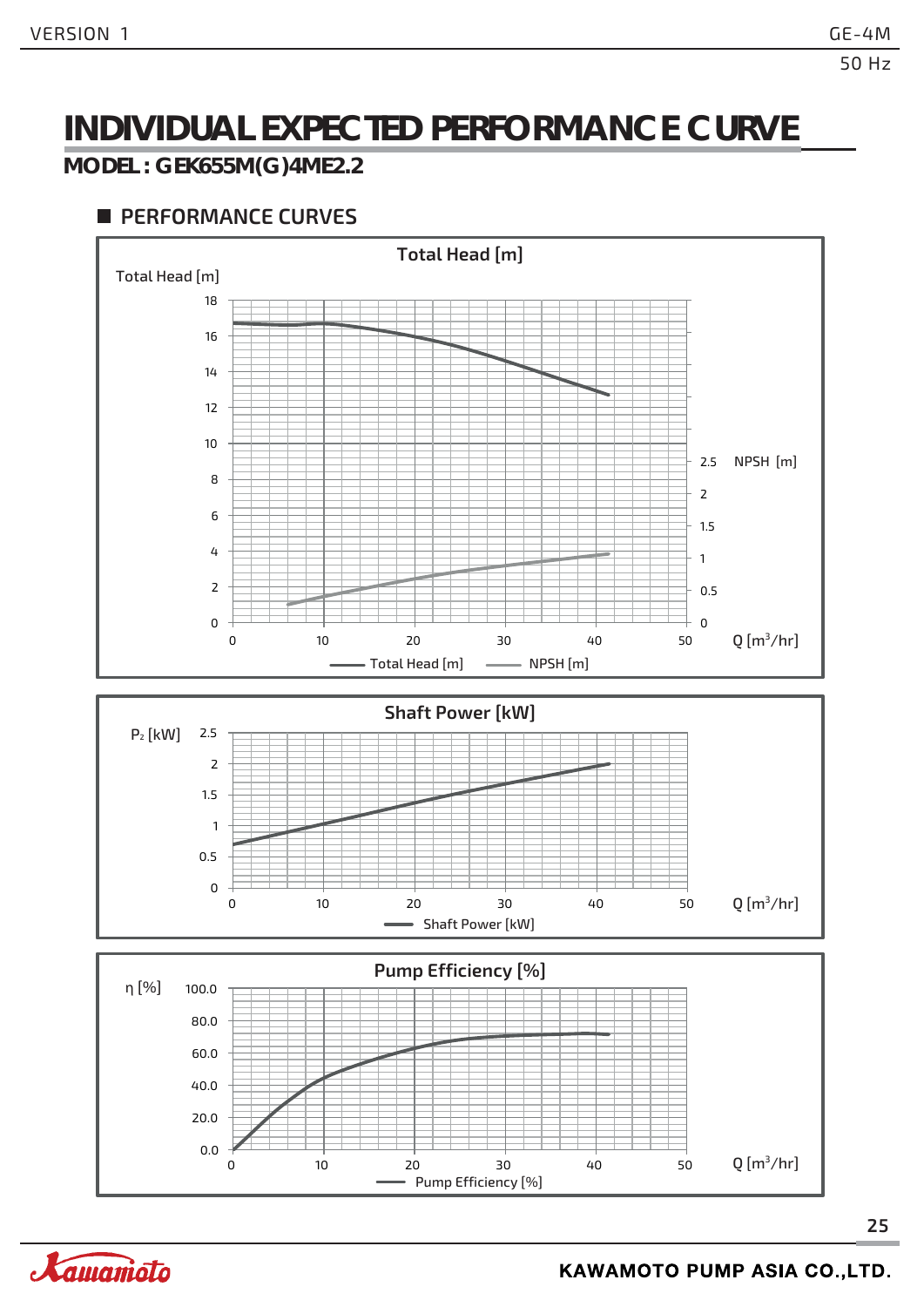### **INDIVIDUAL EXPECTED PERFORMANCE CURVE**

#### **MODEL : GEL655M(G)4ME3.7**

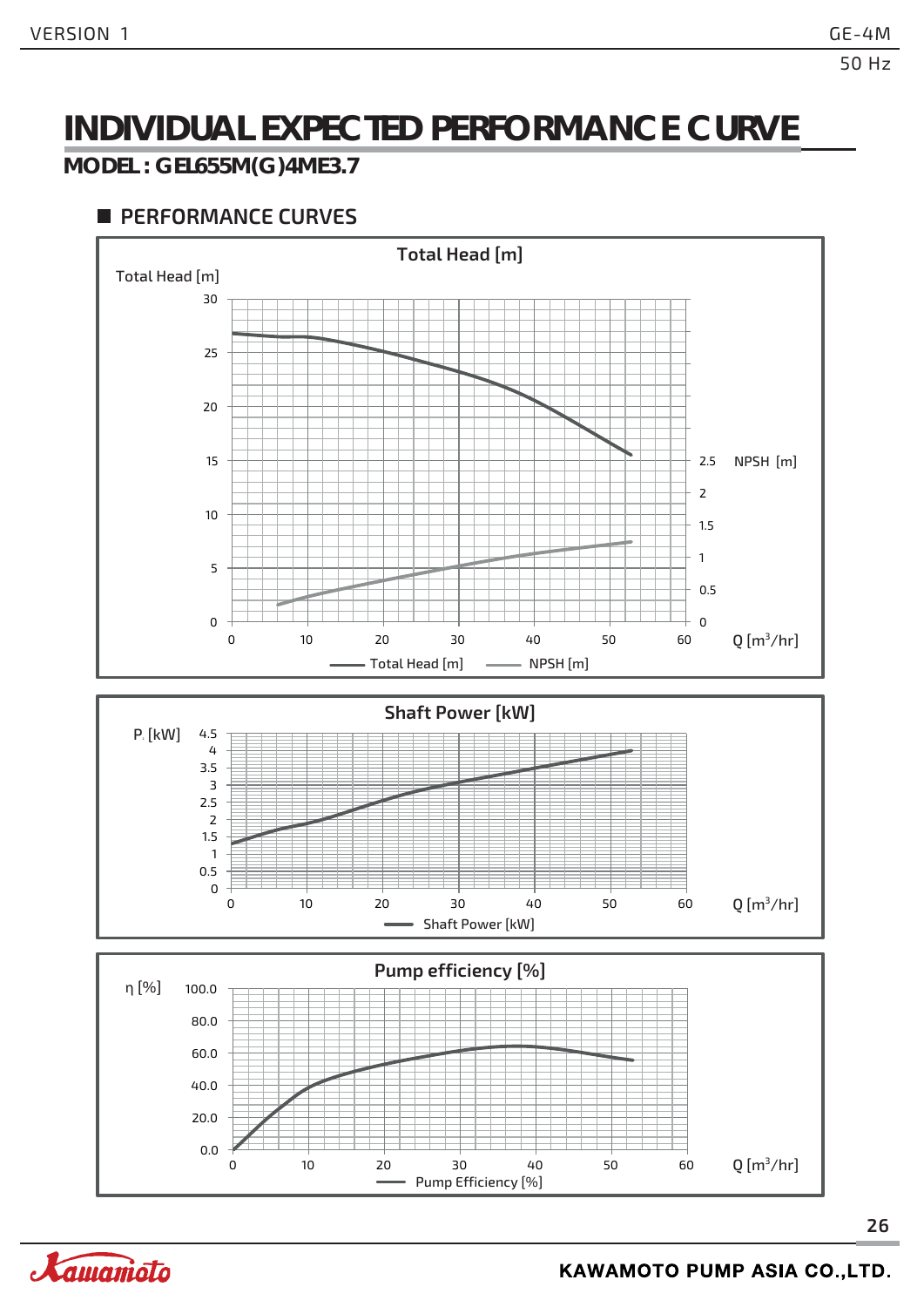### **INDIVIDUAL EXPECTED PERFORMANCE CURVE**

#### **MODEL : GEJ805M(G)4ME1.5**



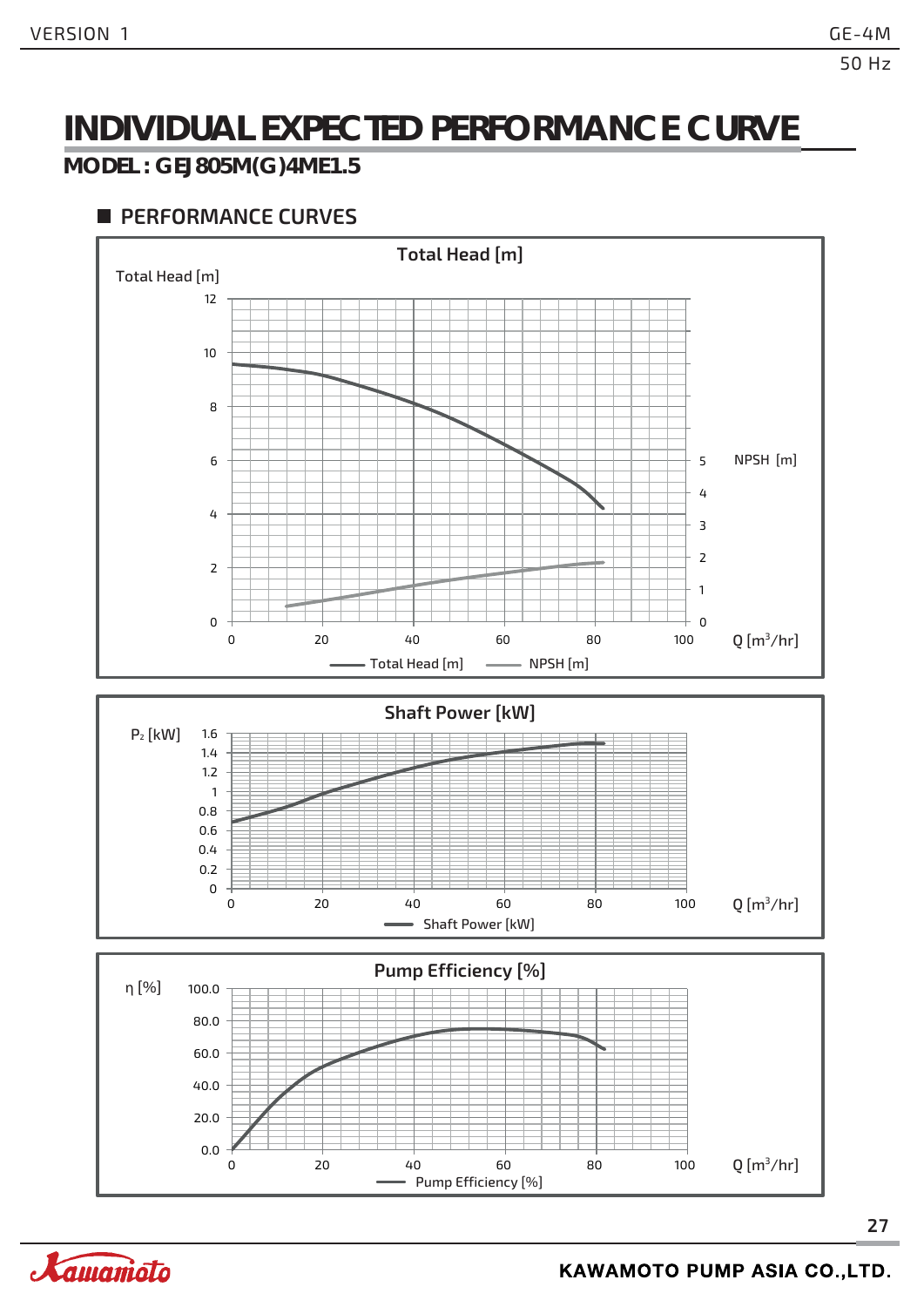### **INDIVIDUAL EXPECTED PERFORMANCE CURVE**

#### **MODEL : GEJ805M(G)4ME2.2**

#### **PERFORMANCE CURVES**





0 20 40 60 80 100

**28**



 $Q$ [m<sup>3</sup>/hr]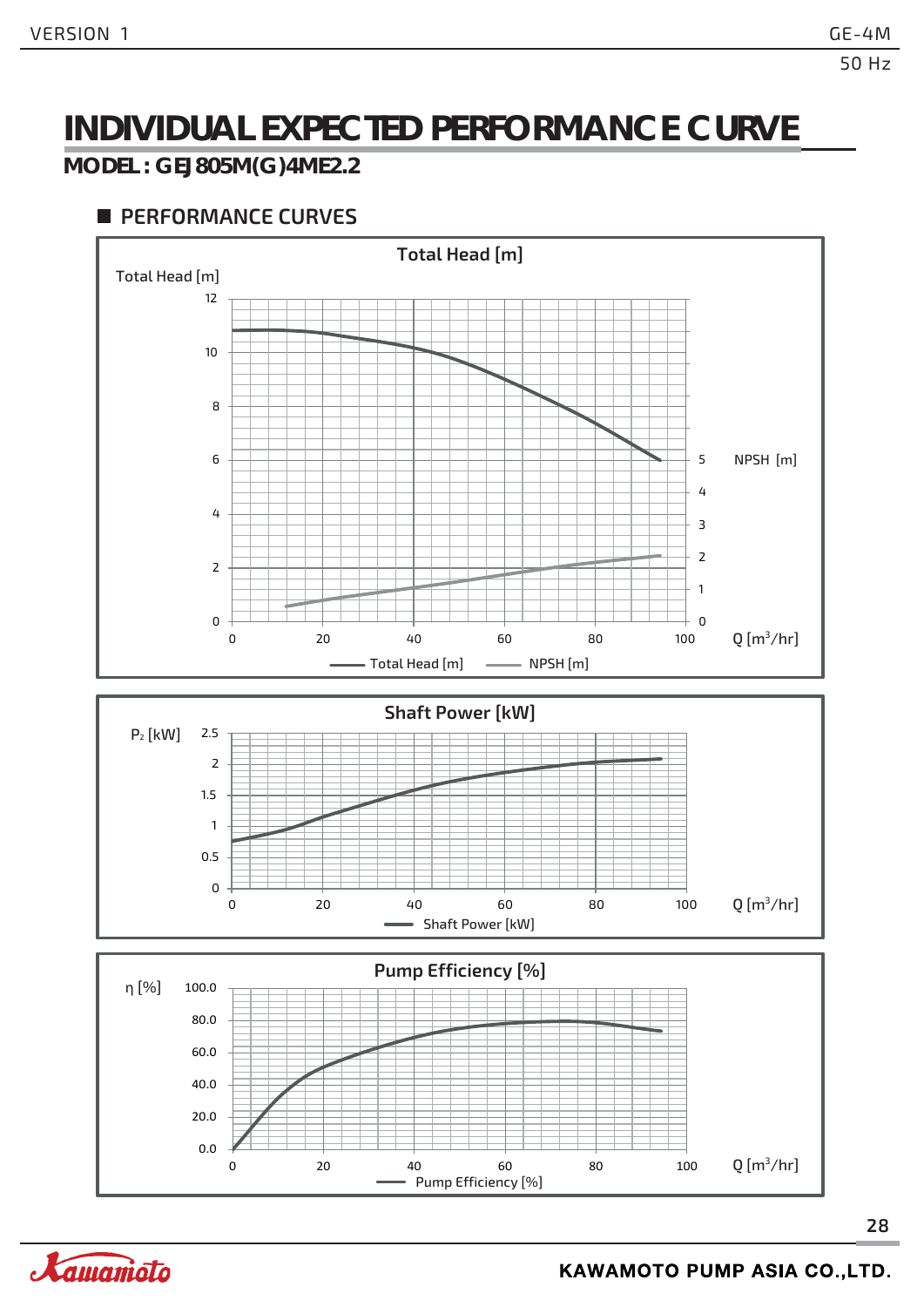### **INDIVIDUAL EXPECTED PERFORMANCE CURVE**

#### **MODEL : GEK805M(G)4ME2.2**

#### **PERFORMANCE CURVES**



Pump Efficiency [%]

0 20 40 60 80 100

0.0

20.0

 $Q$ [m<sup>3</sup>/hr]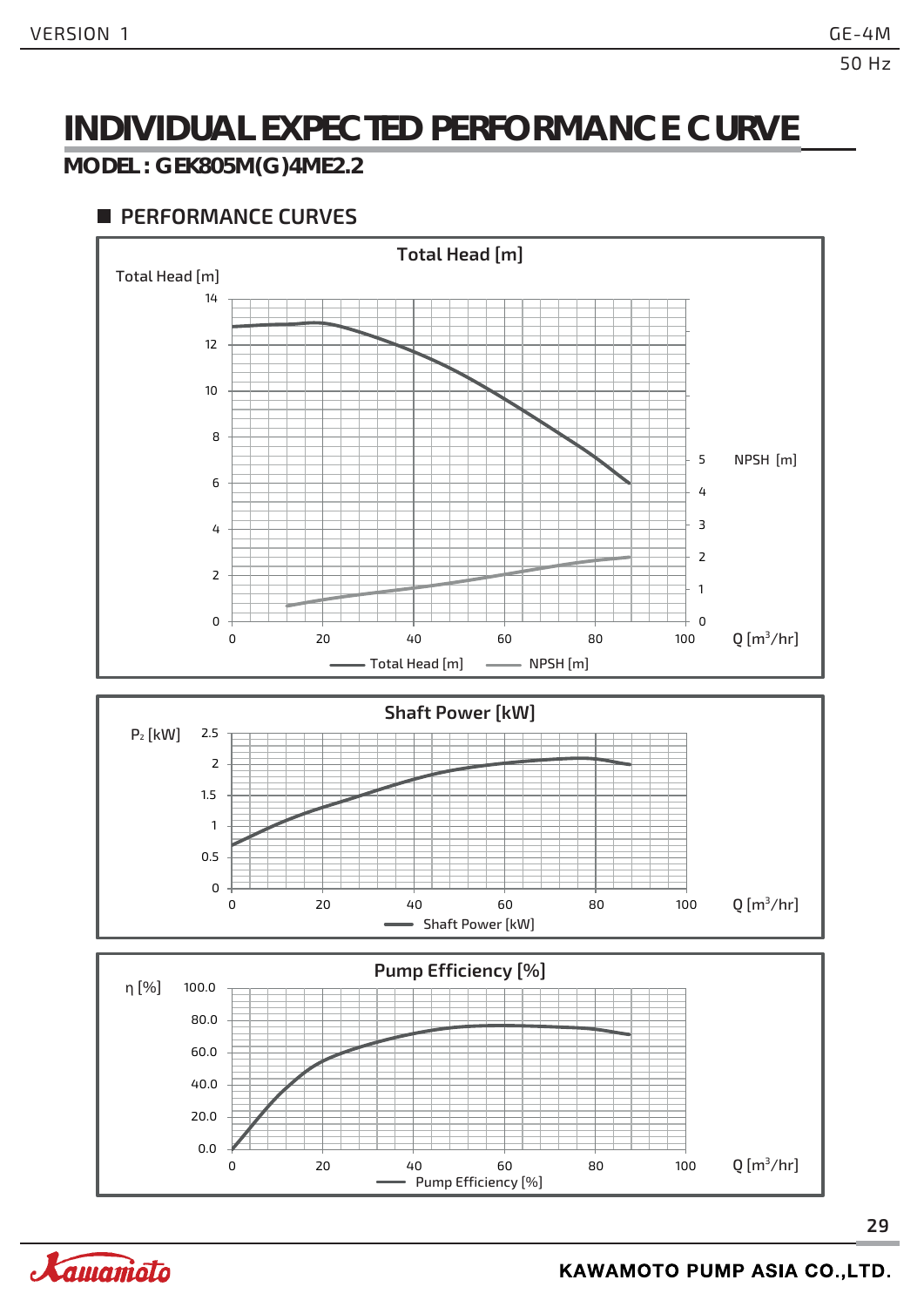### **INDIVIDUAL EXPECTED PERFORMANCE CURVE**

#### **MODEL : GEK805M(G)4ME3.7**



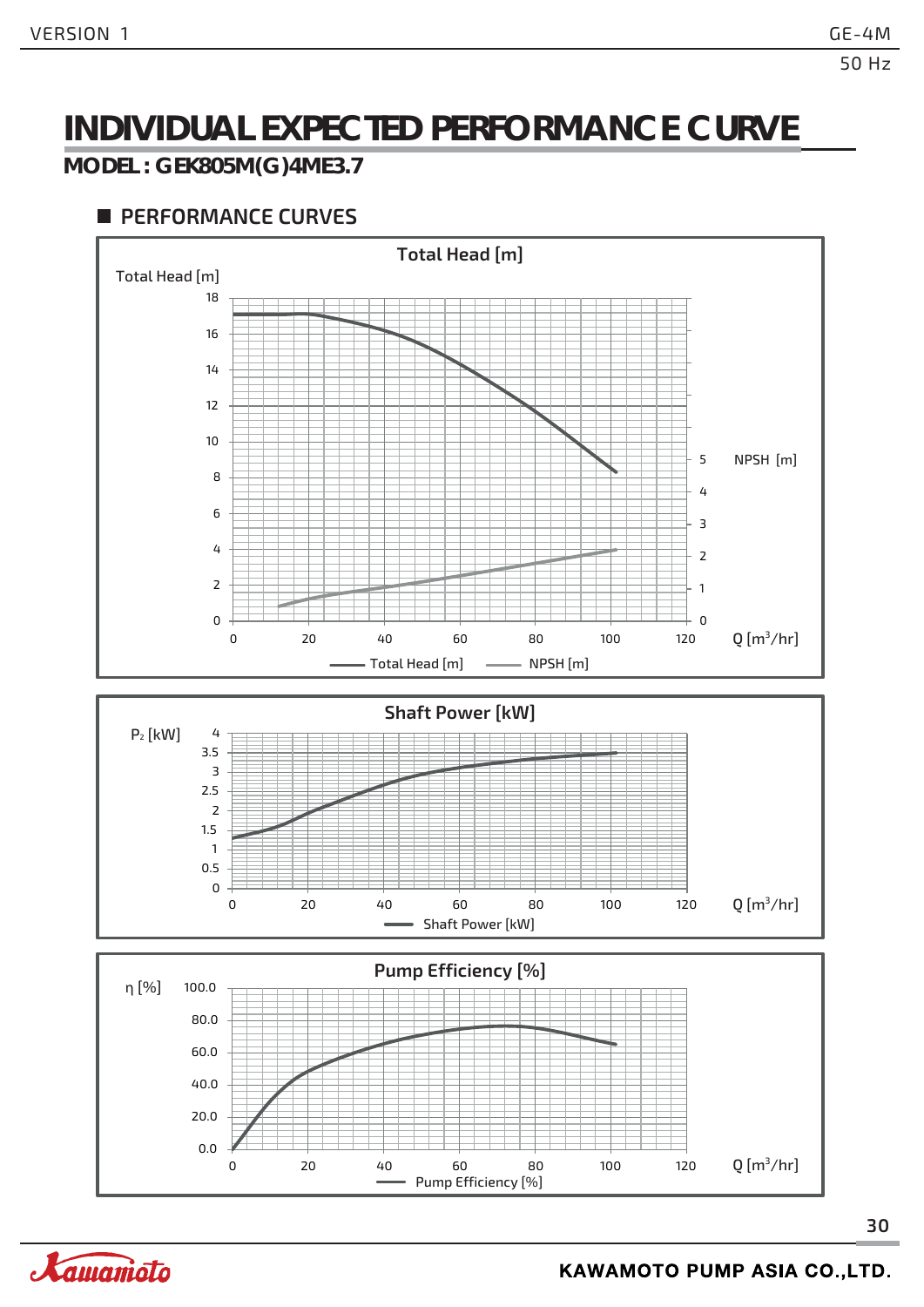### **INDIVIDUAL EXPECTED PERFORMANCE CURVE**

#### **MODEL : GEL805M(G)4ME5.5**

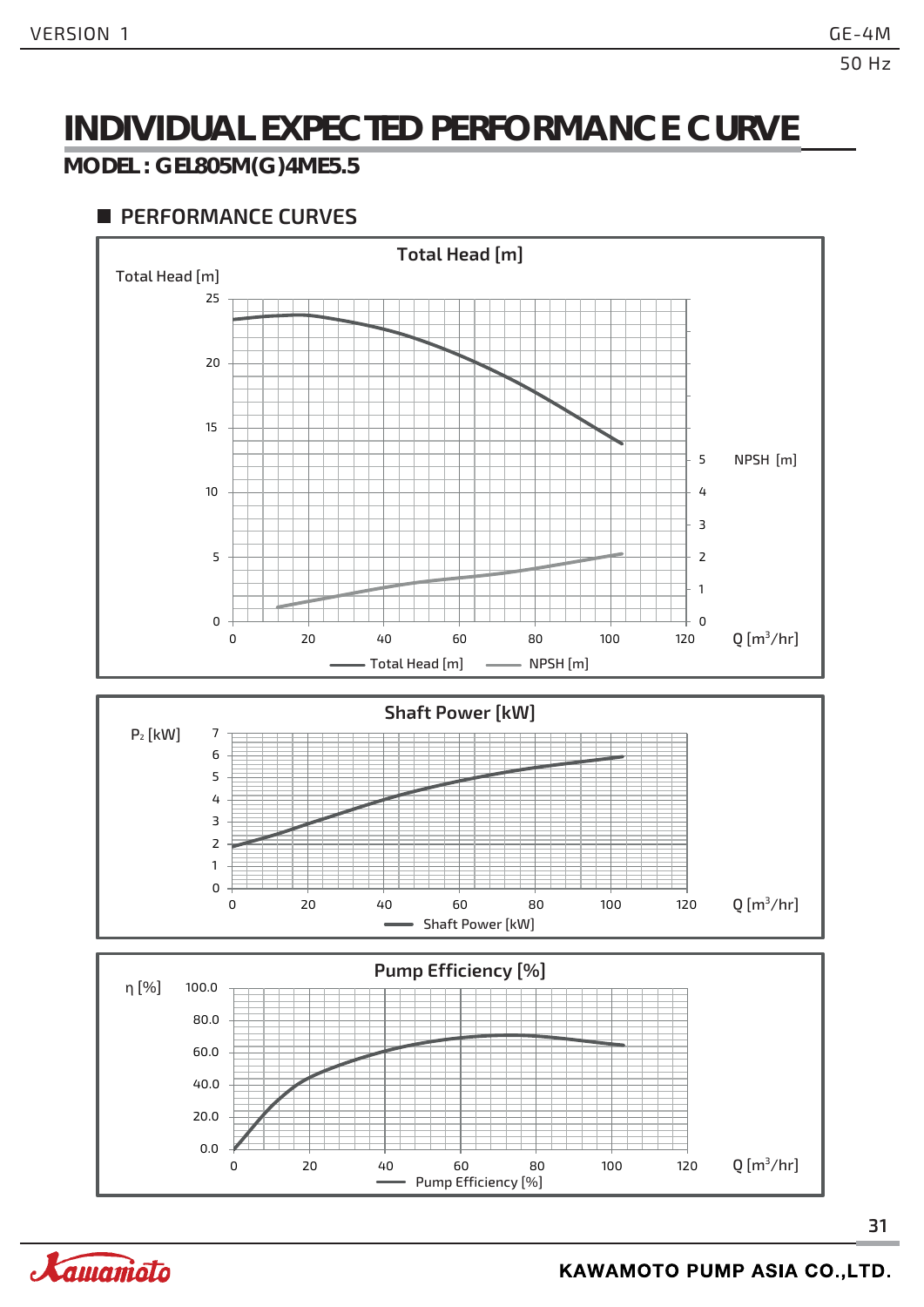### **INDIVIDUAL EXPECTED PERFORMANCE CURVE**

#### **MODEL : GEM805M(G)4ME7.5**



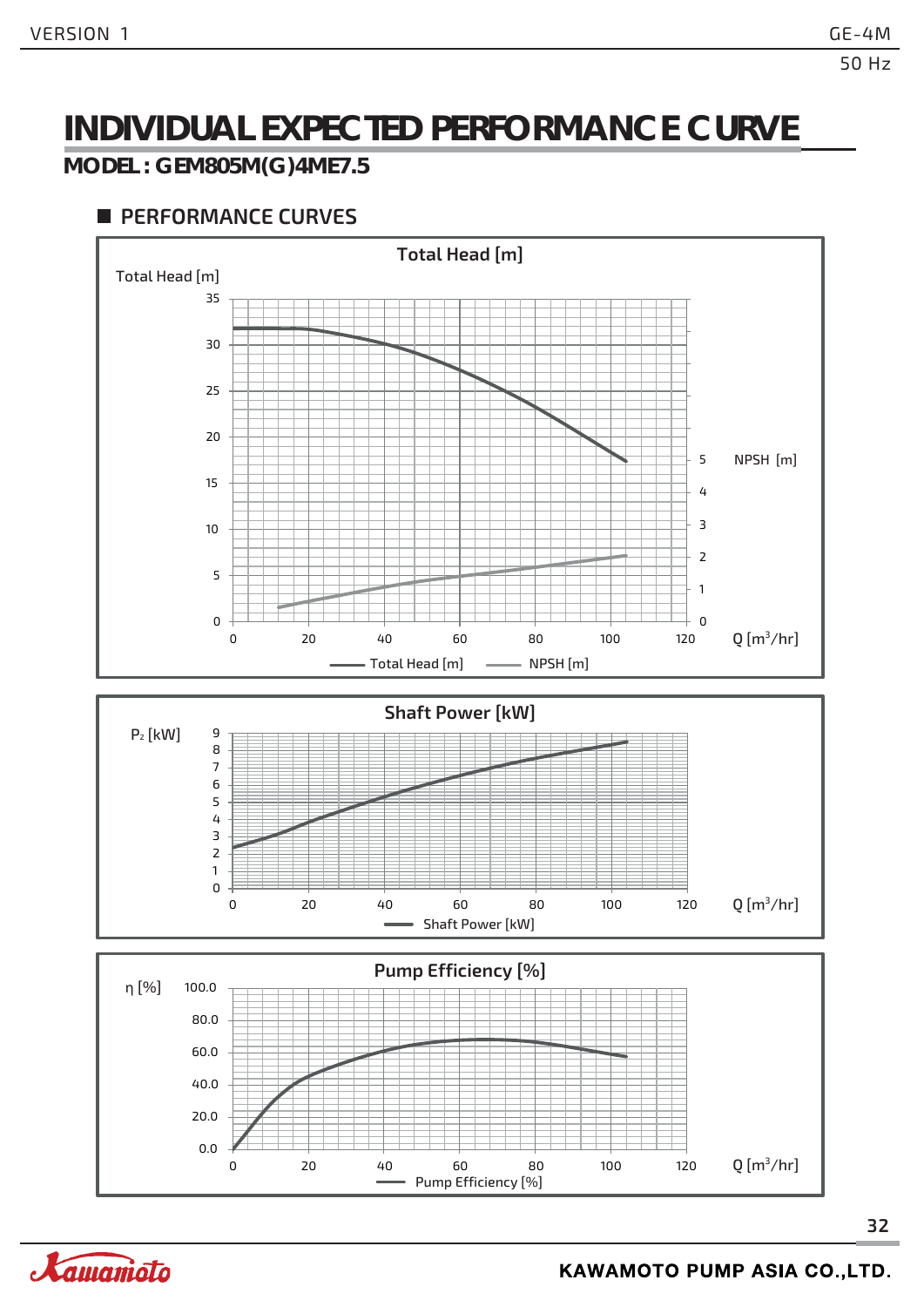### **INDIVIDUAL EXPECTED PERFORMANCE CURVE**

#### **MODEL : GEM805M(G)4ME11**



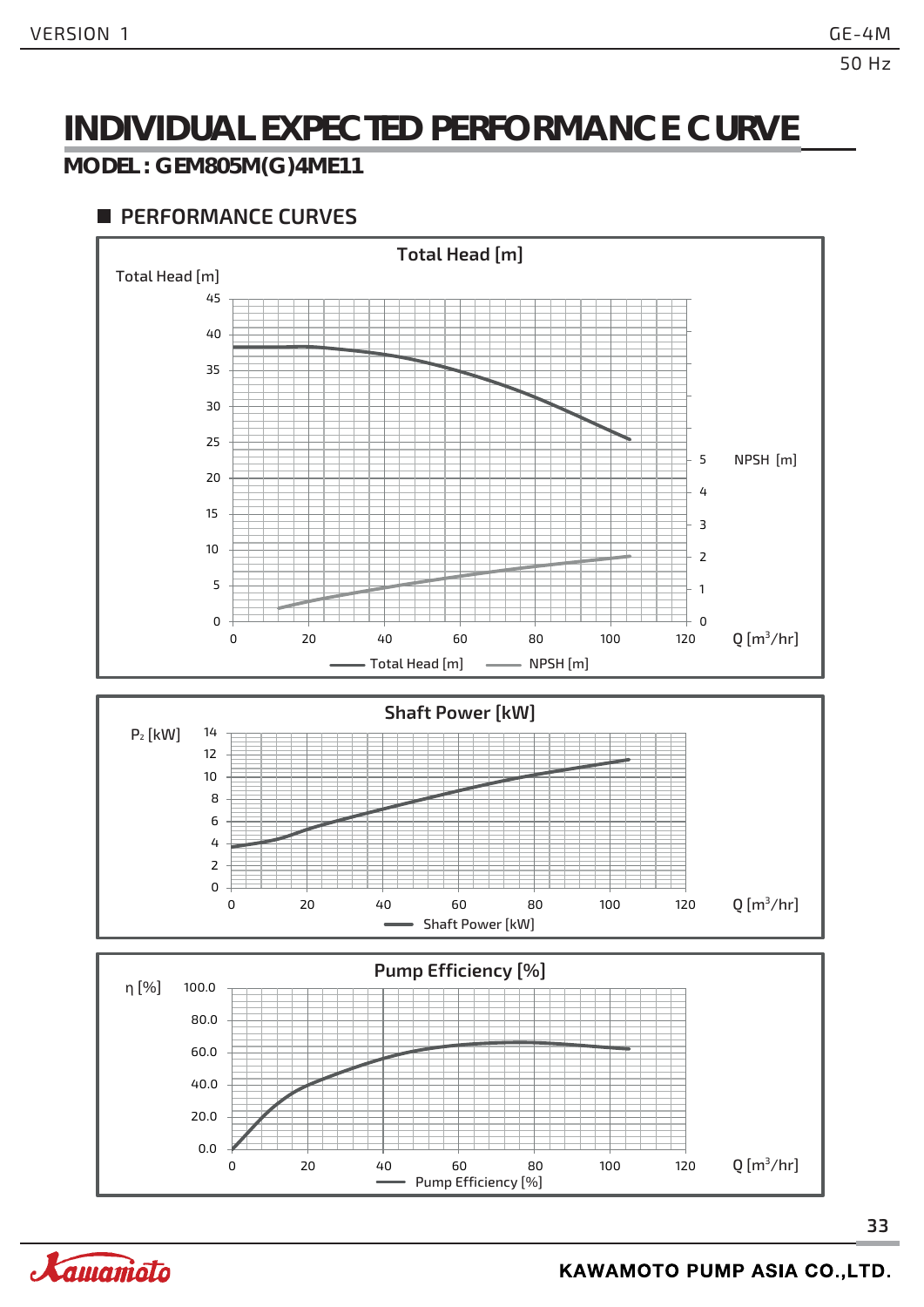### **INDIVIDUAL EXPECTED PERFORMANCE CURVE**

#### **MODEL : GEK1005M(G)4ME3.7**

#### **PERFORMANCE CURVES**



Pump Efficiency [%]

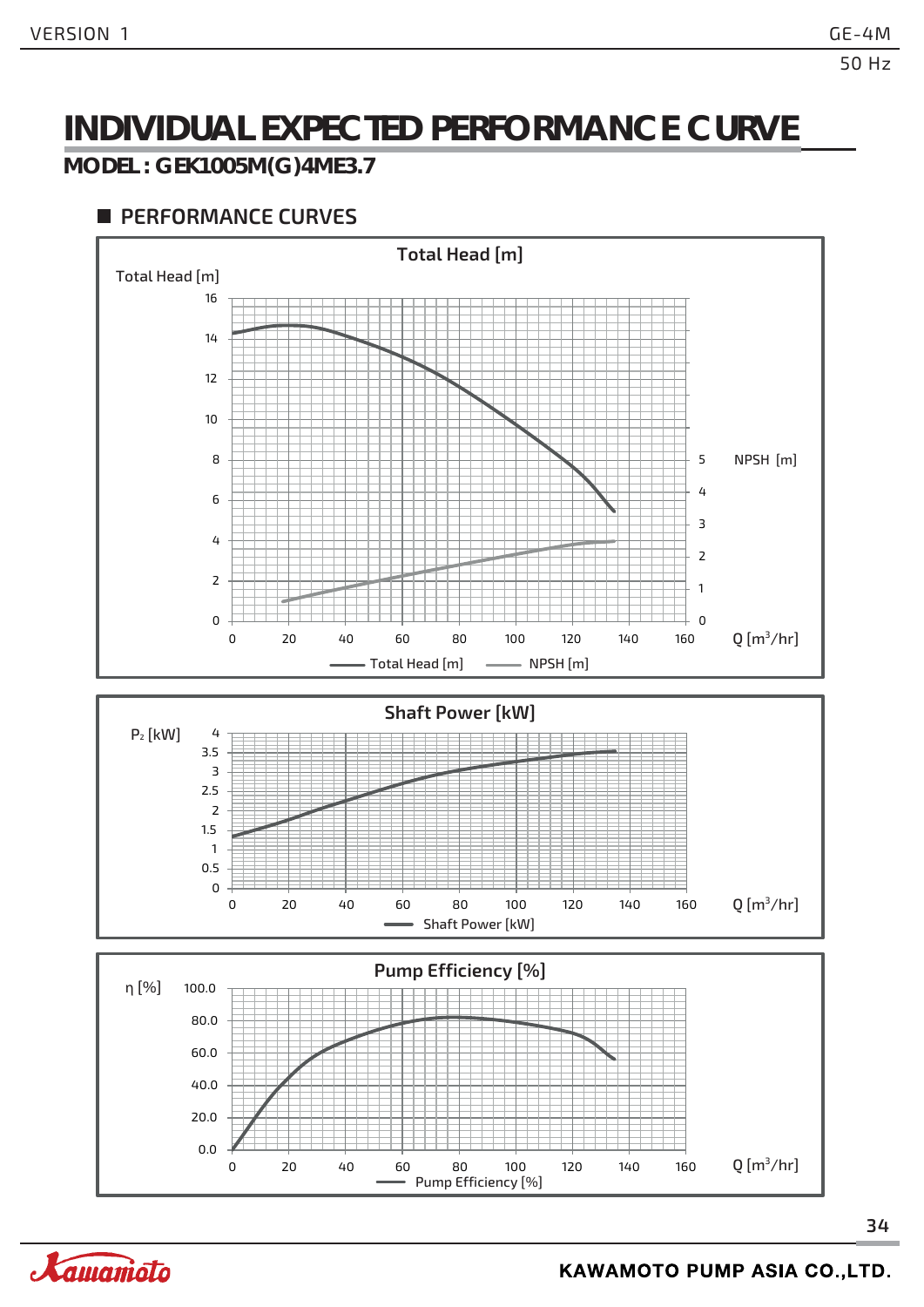### **INDIVIDUAL EXPECTED PERFORMANCE CURVE**

#### **MODEL : GEL1005M(G)4ME5.5**



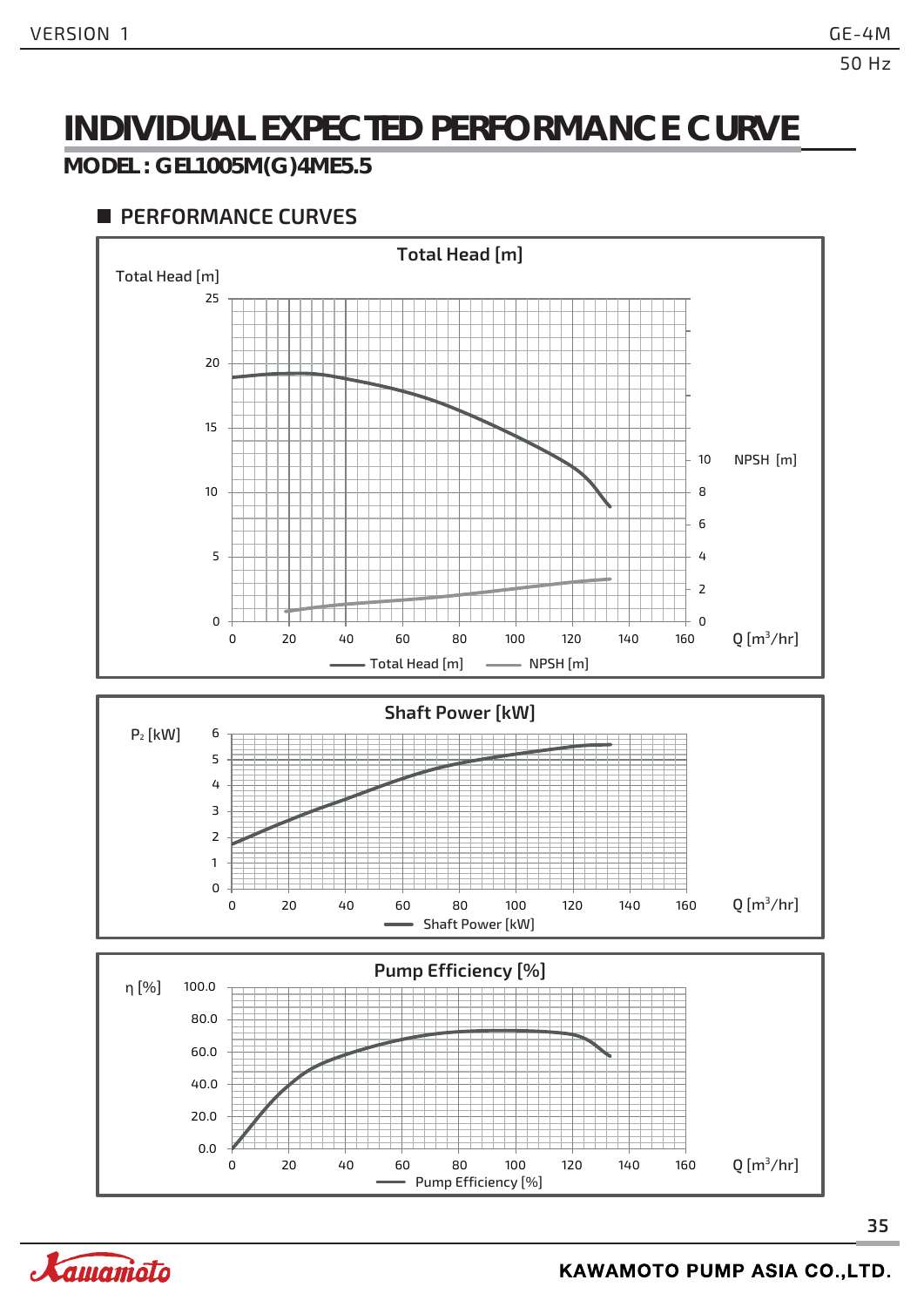### **INDIVIDUAL EXPECTED PERFORMANCE CURVE**

#### **MODEL : GEL1005M(G)4ME7.5**



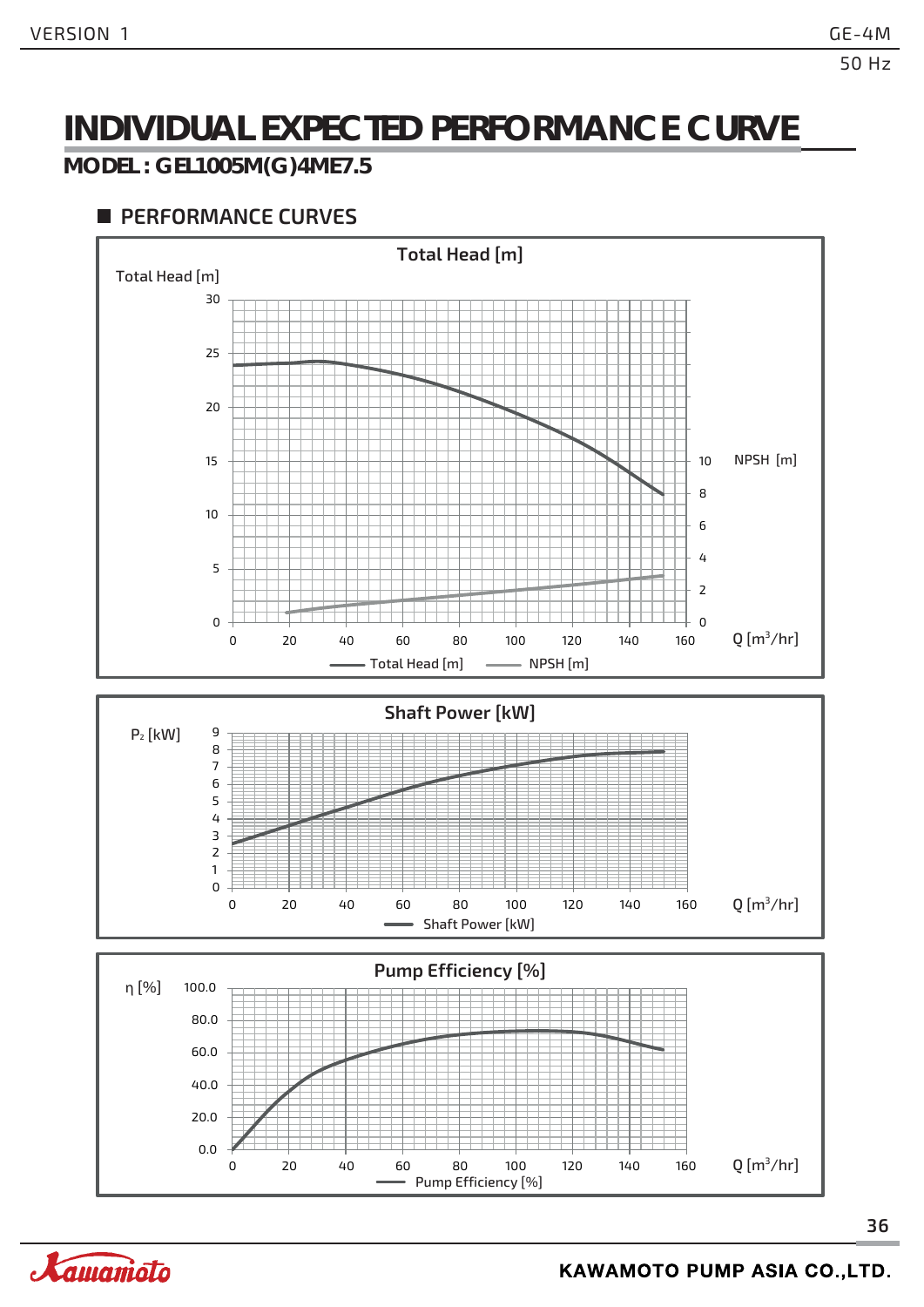### **INDIVIDUAL EXPECTED PERFORMANCE CURVE**

#### **MODEL : GEM1005M(G)4ME11**

#### **PERFORMANCE CURVES**



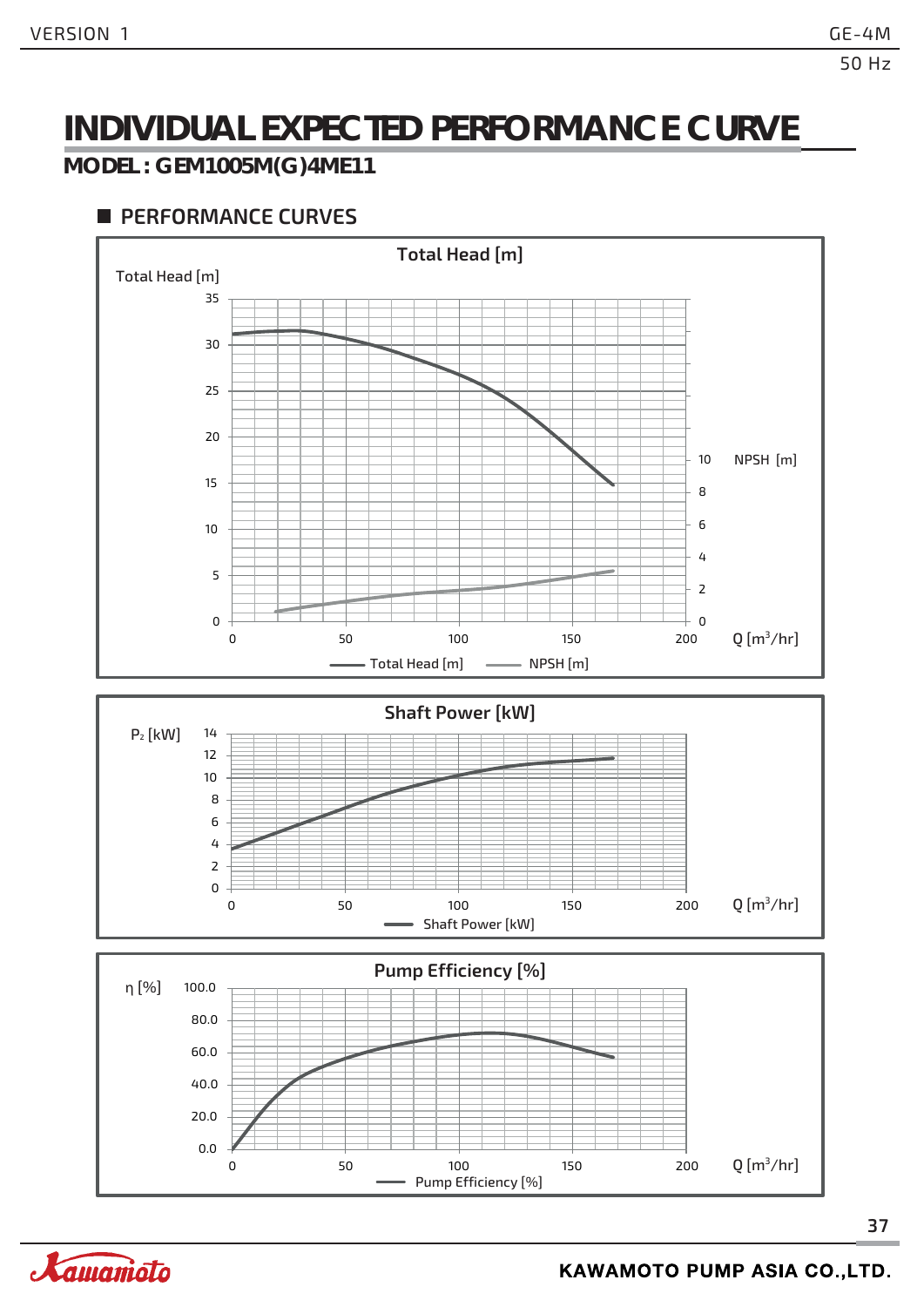### **INDIVIDUAL EXPECTED PERFORMANCE CURVE**

#### **MODEL : GEM1005M(G)4ME15**



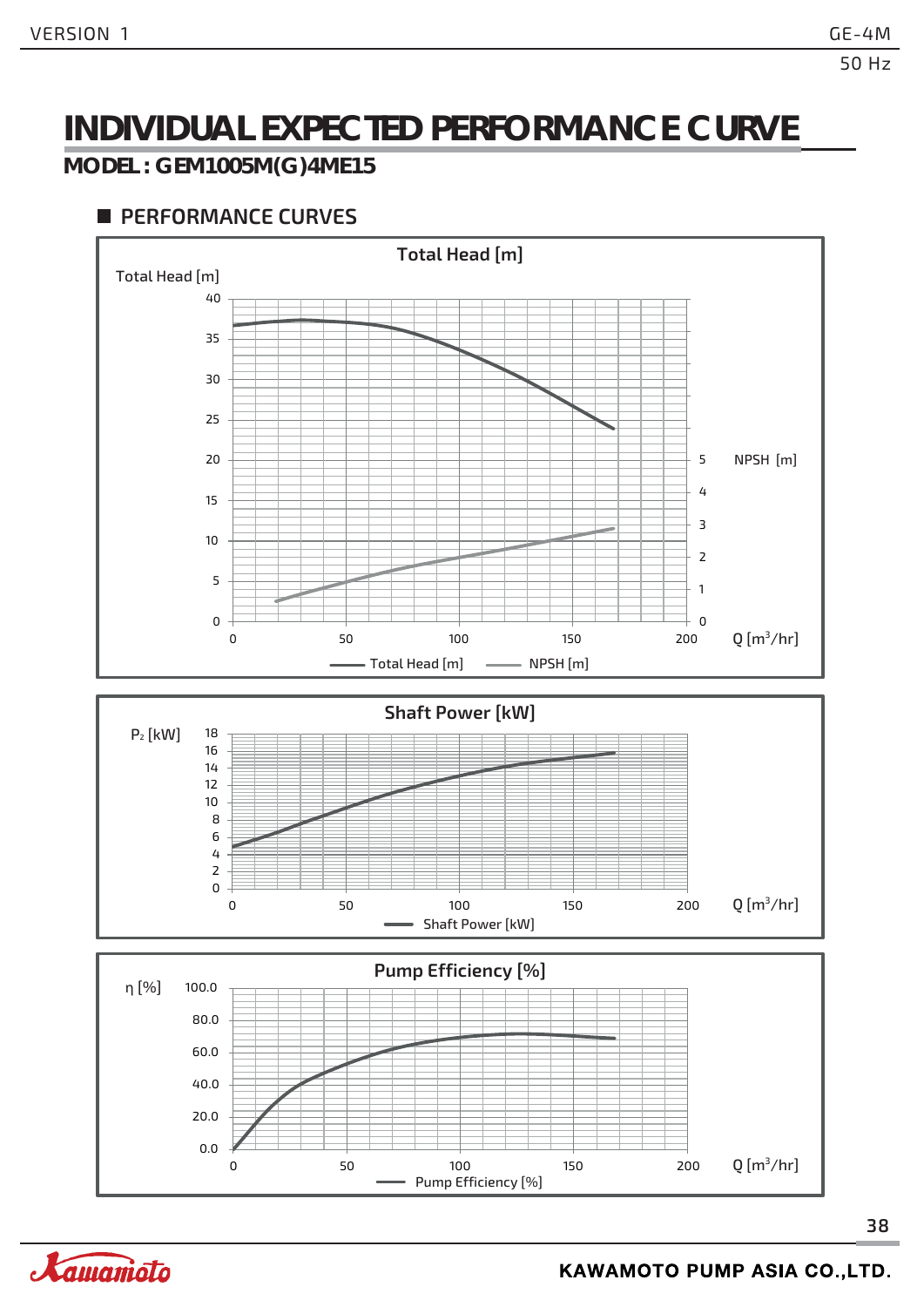### **INDIVIDUAL EXPECTED PERFORMANCE CURVE**

#### **MODEL : GEK1255M(G)4ME3.7**

#### **PERFORMANCE CURVES**



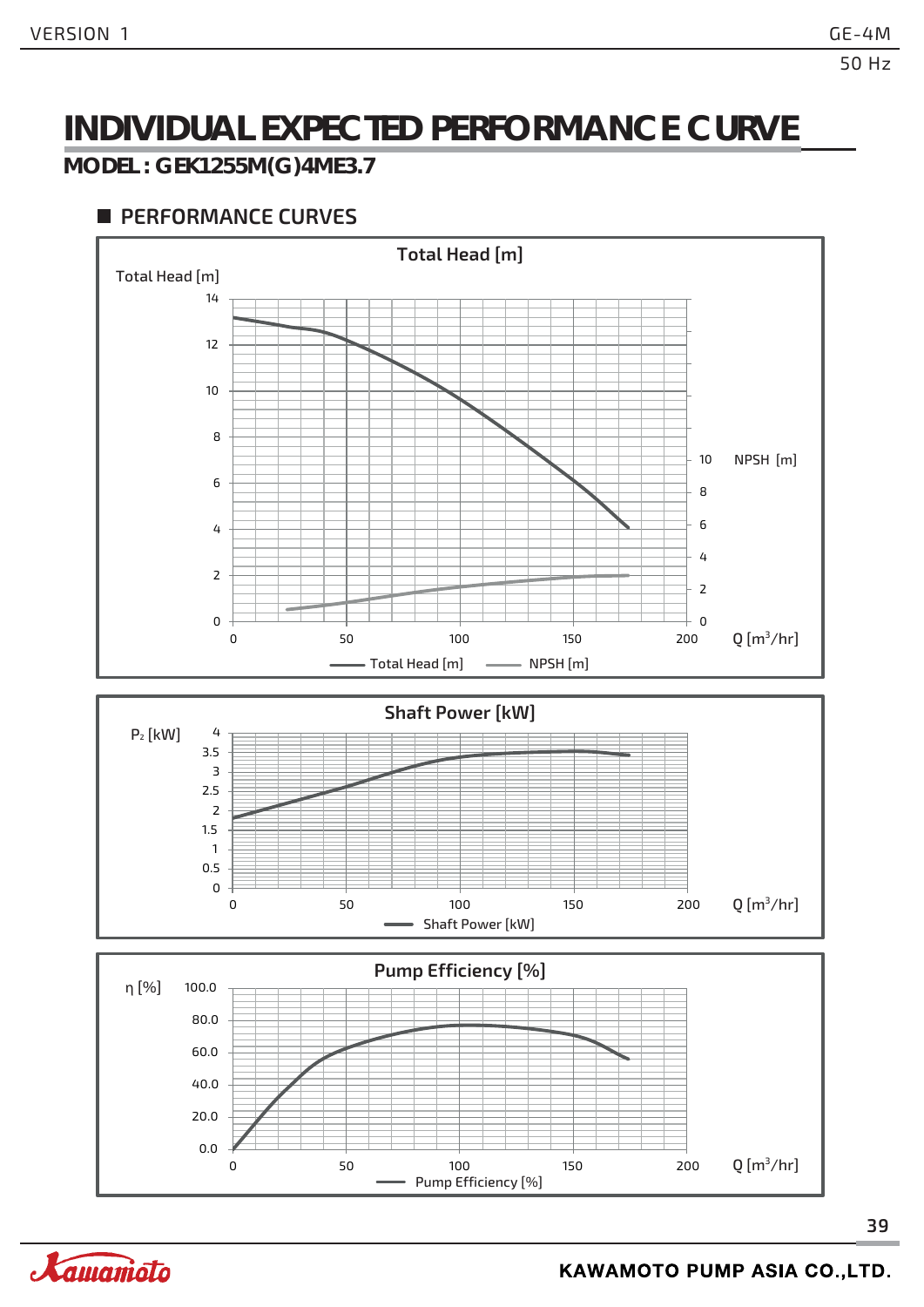### **INDIVIDUAL EXPECTED PERFORMANCE CURVE**

#### **MODEL : GEK1255M(G)4ME5.5**



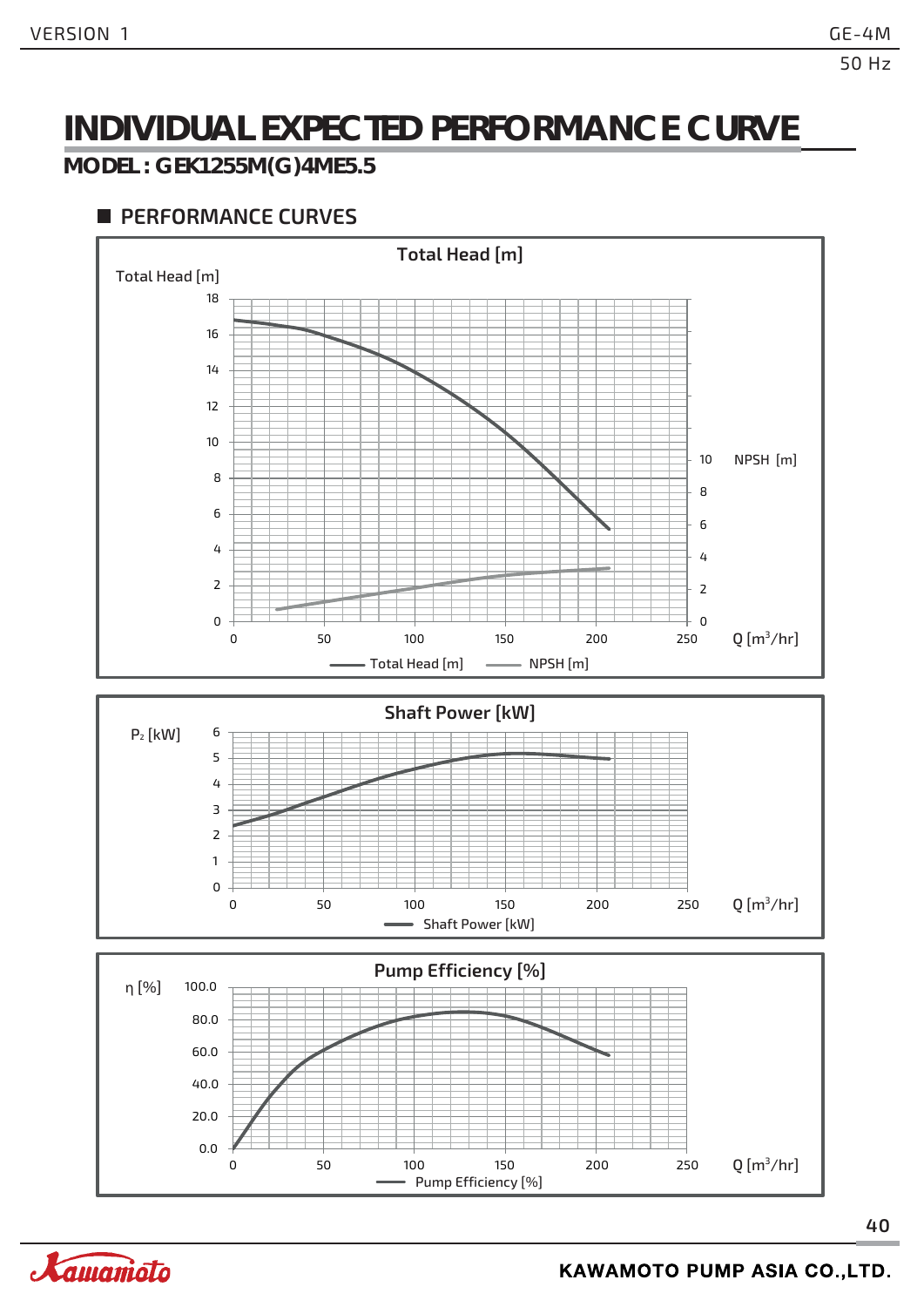### **INDIVIDUAL EXPECTED PERFORMANCE CURVE**

**MODEL : GEL1255BM(G)4ME7.5**

#### **PERFORMANCE CURVES**



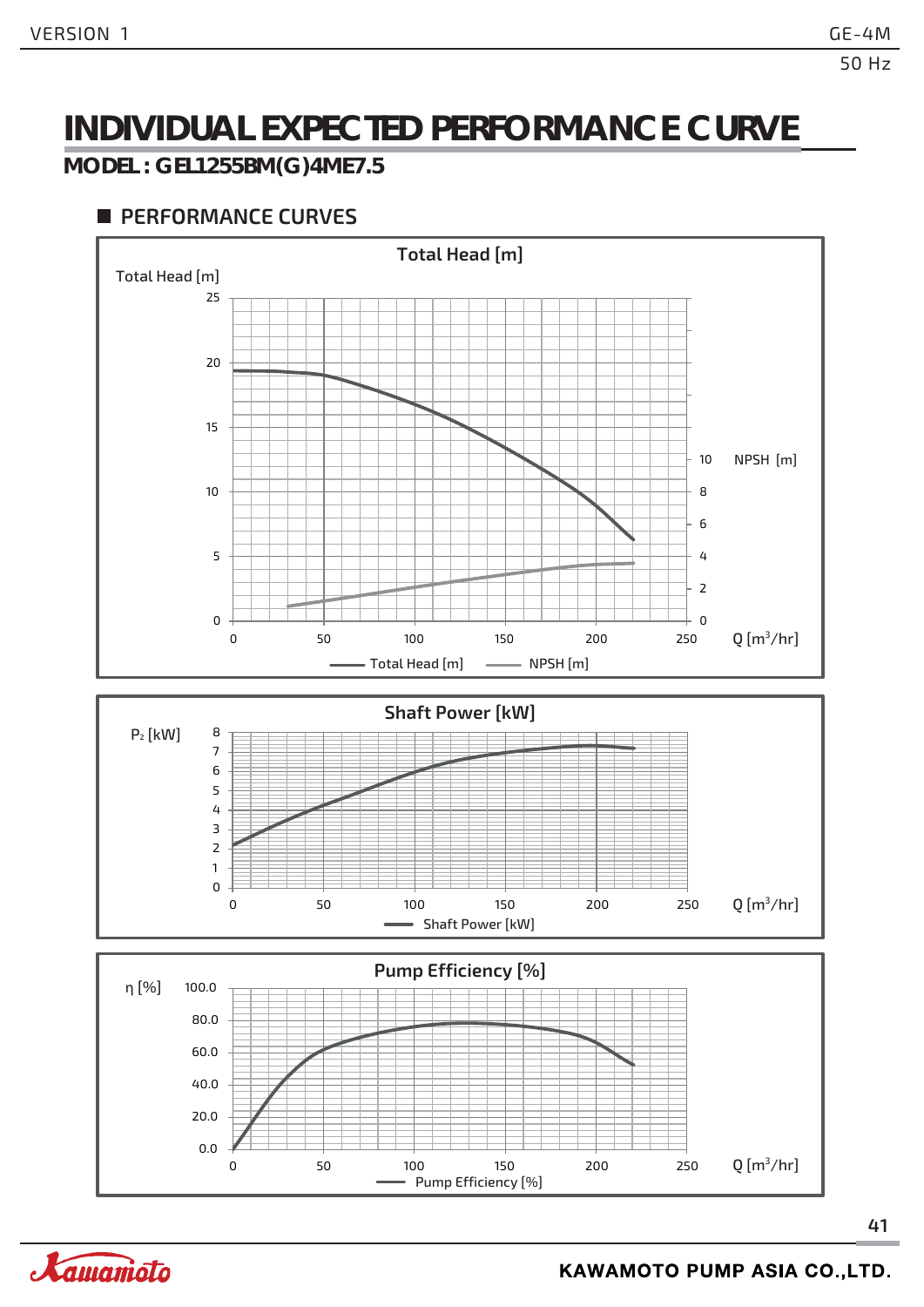### **INDIVIDUAL EXPECTED PERFORMANCE CURVE**

#### **MODEL : GEL1255BM(G)4ME11**



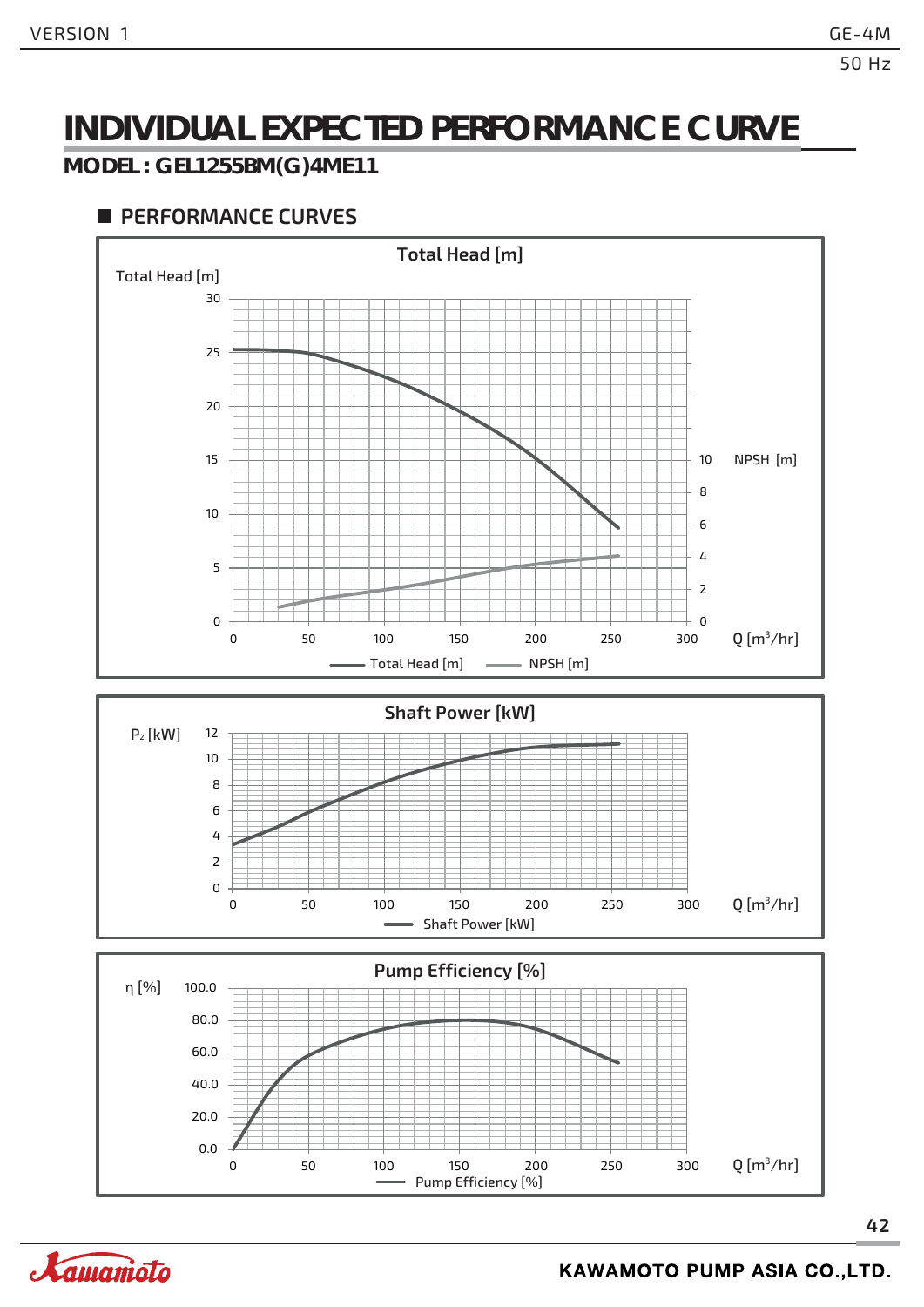### **INDIVIDUAL EXPECTED PERFORMANCE CURVE**

#### **MODEL : GEM1255BM(G)4ME15**



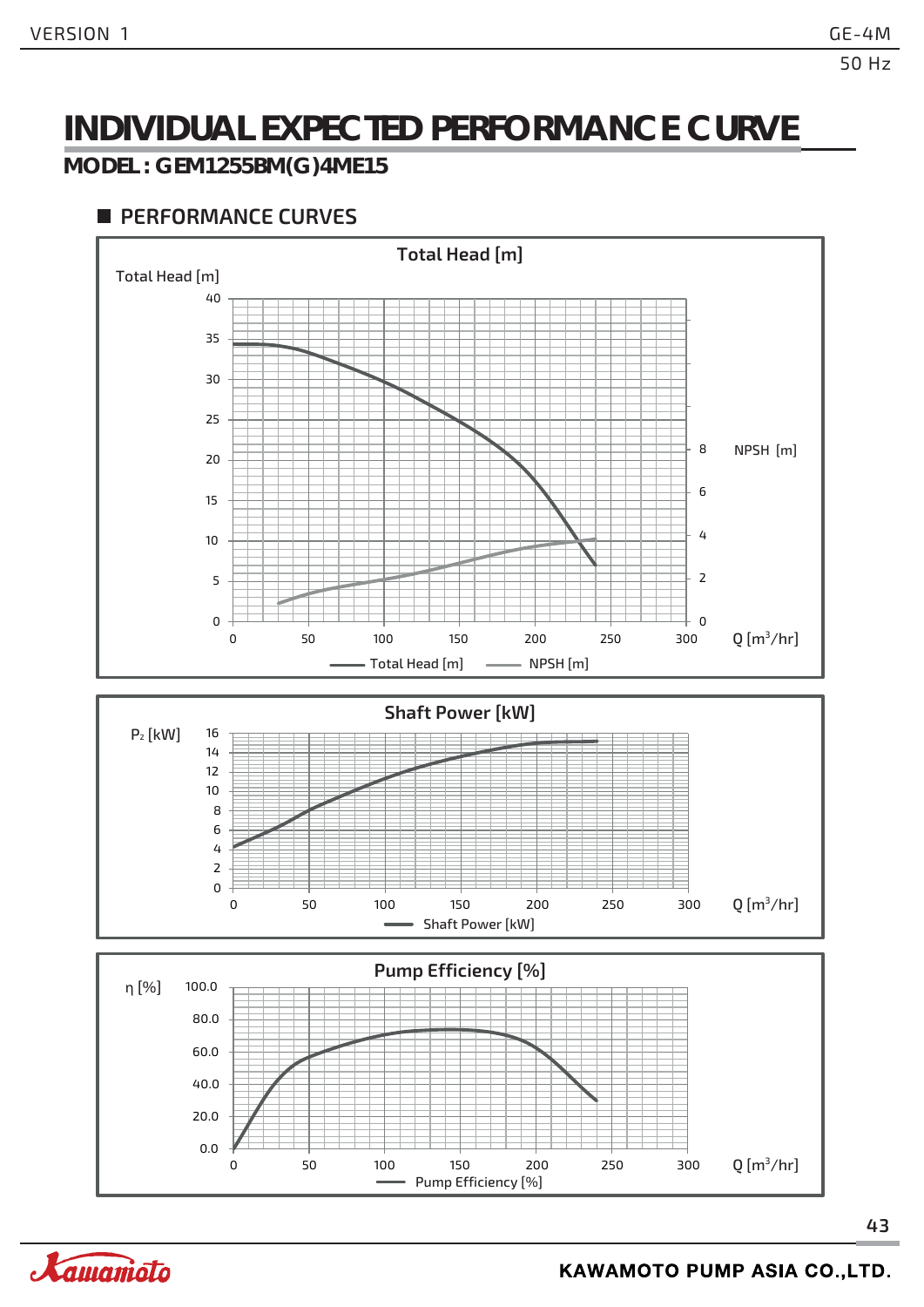### **INDIVIDUAL EXPECTED PERFORMANCE CURVE**

#### **MODEL : GEM1255BM(G)4ME18**

#### **PERFORMANCE CURVES**







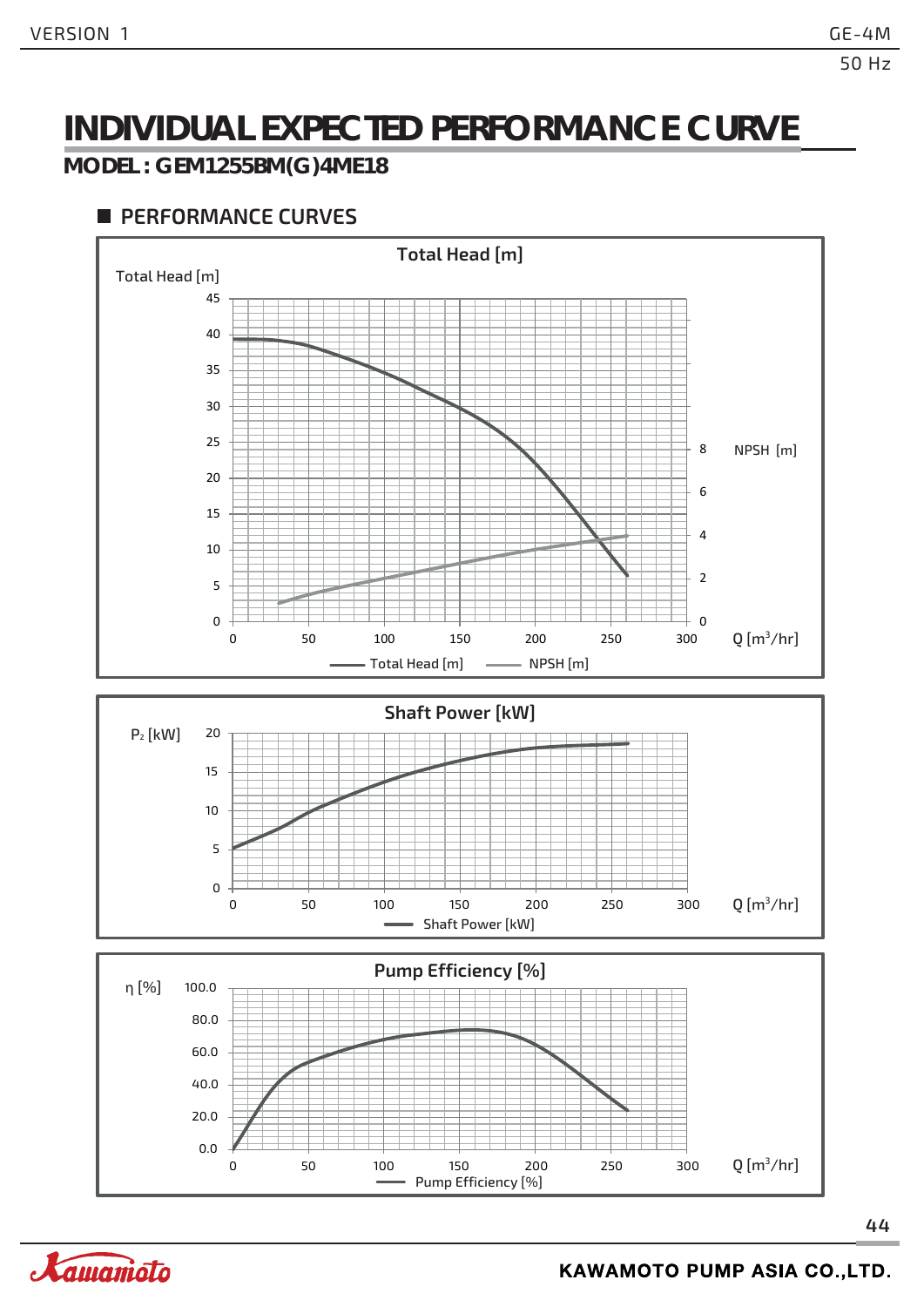### **INDIVIDUAL EXPECTED PERFORMANCE CURVE**

#### **MODEL : GEM1255M(G)4ME18**



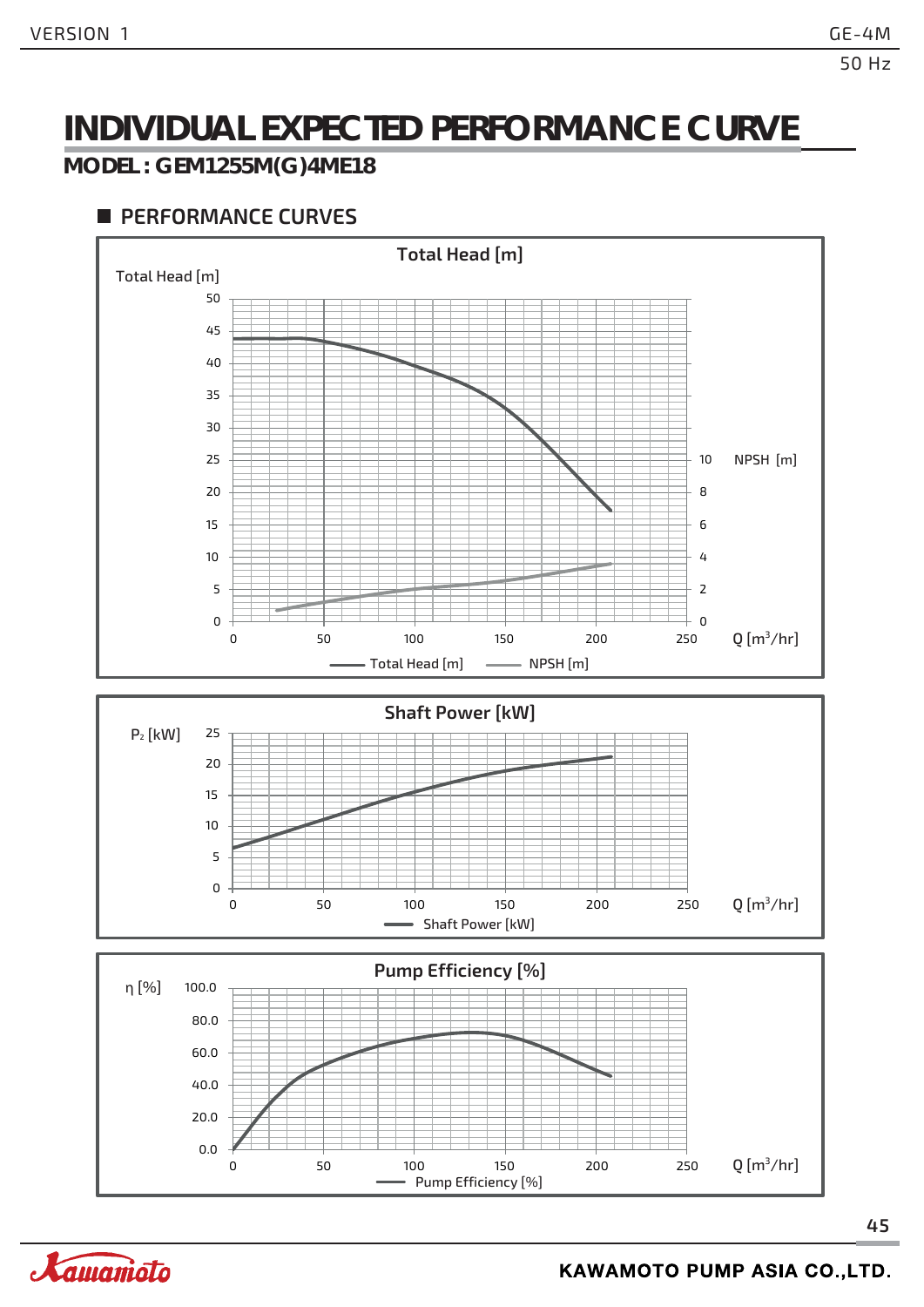### **INDIVIDUAL EXPECTED PERFORMANCE CURVE**

#### **MODEL : GEO1255M(G)4ME22**



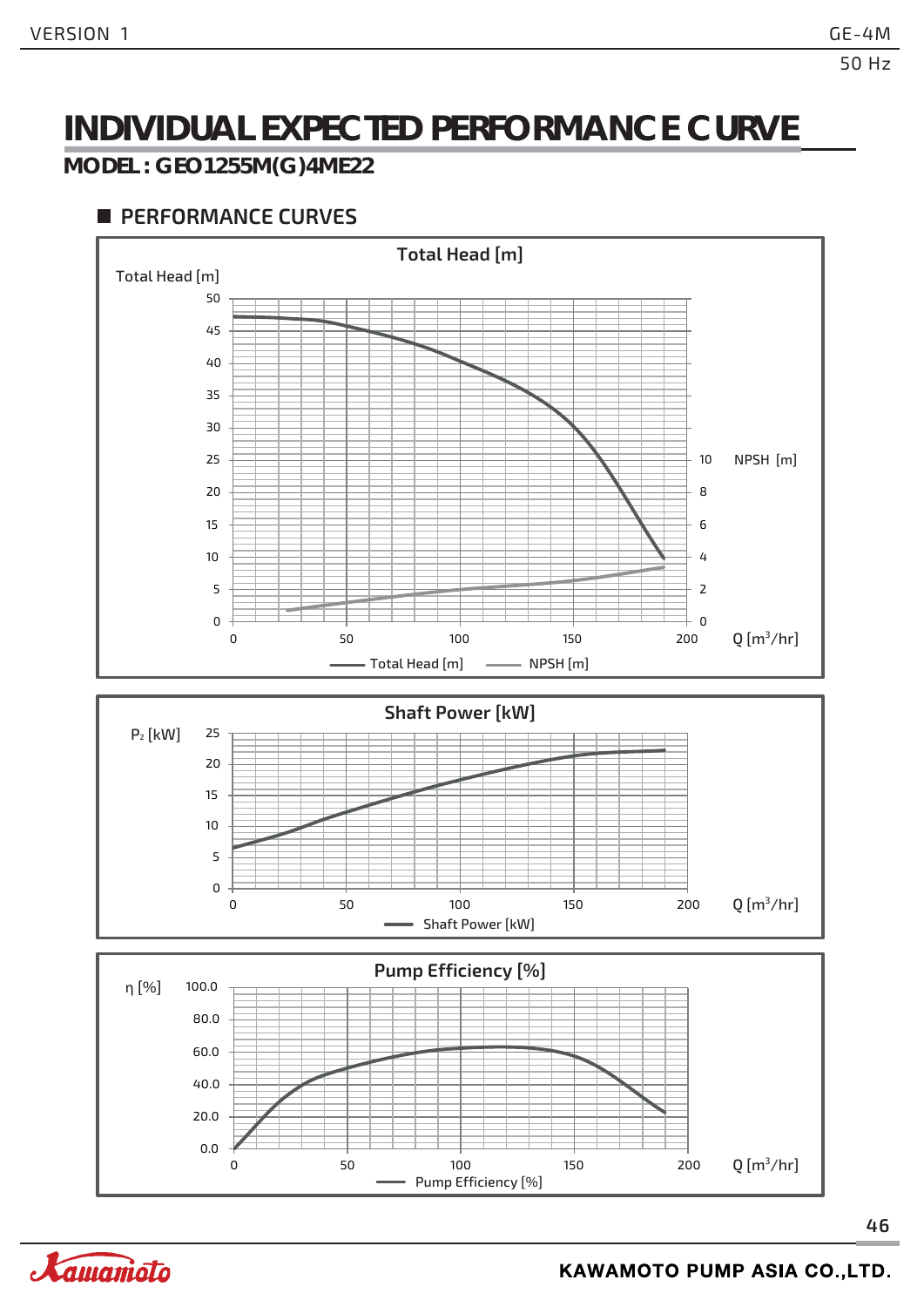### **INDIVIDUAL EXPECTED PERFORMANCE CURVE**

#### **MODEL : GEO1255M(G)4ME30**



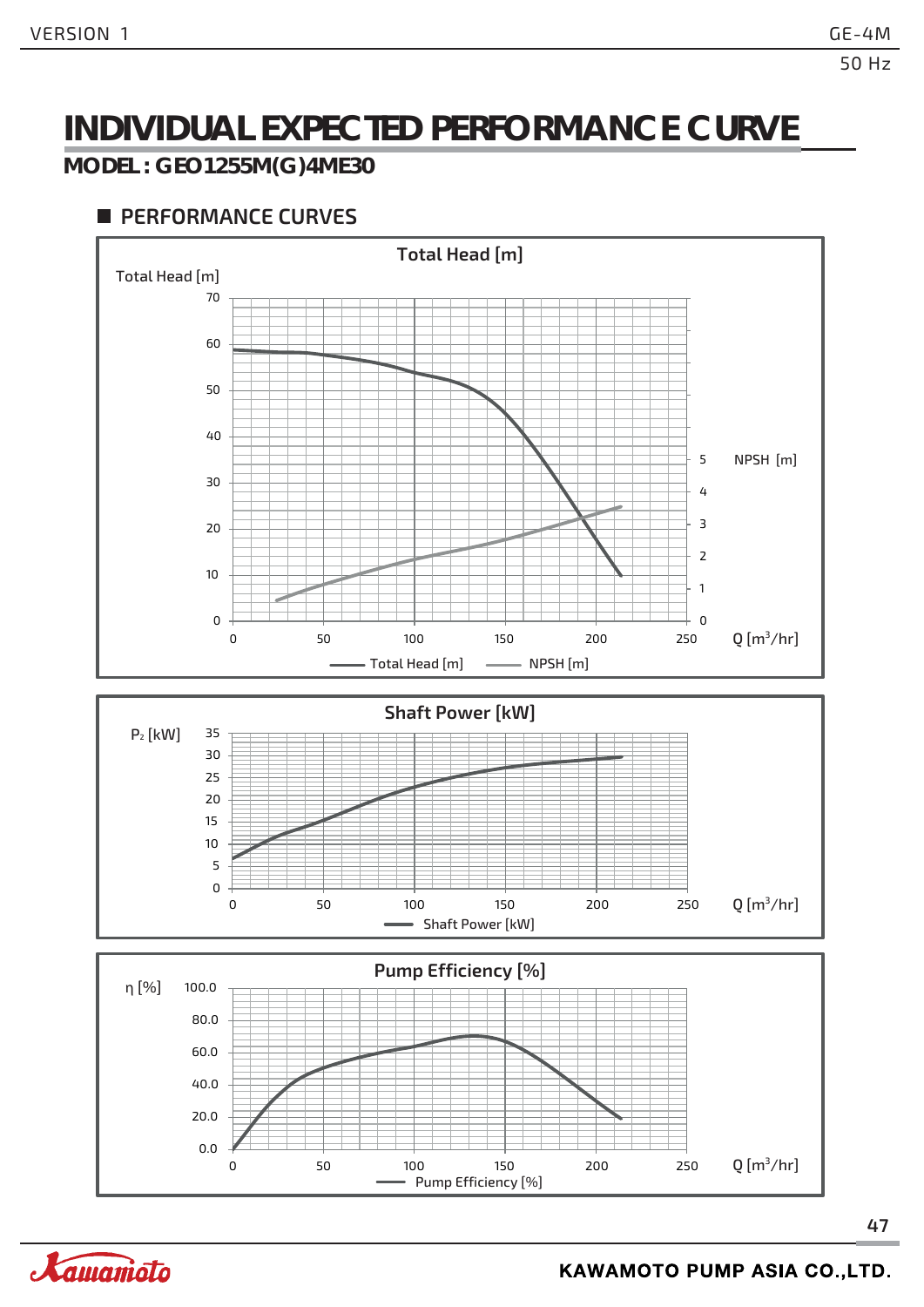### **INDIVIDUAL EXPECTED PERFORMANCE CURVE**

#### **MODEL : GEK1505M(G)4ME7.5**



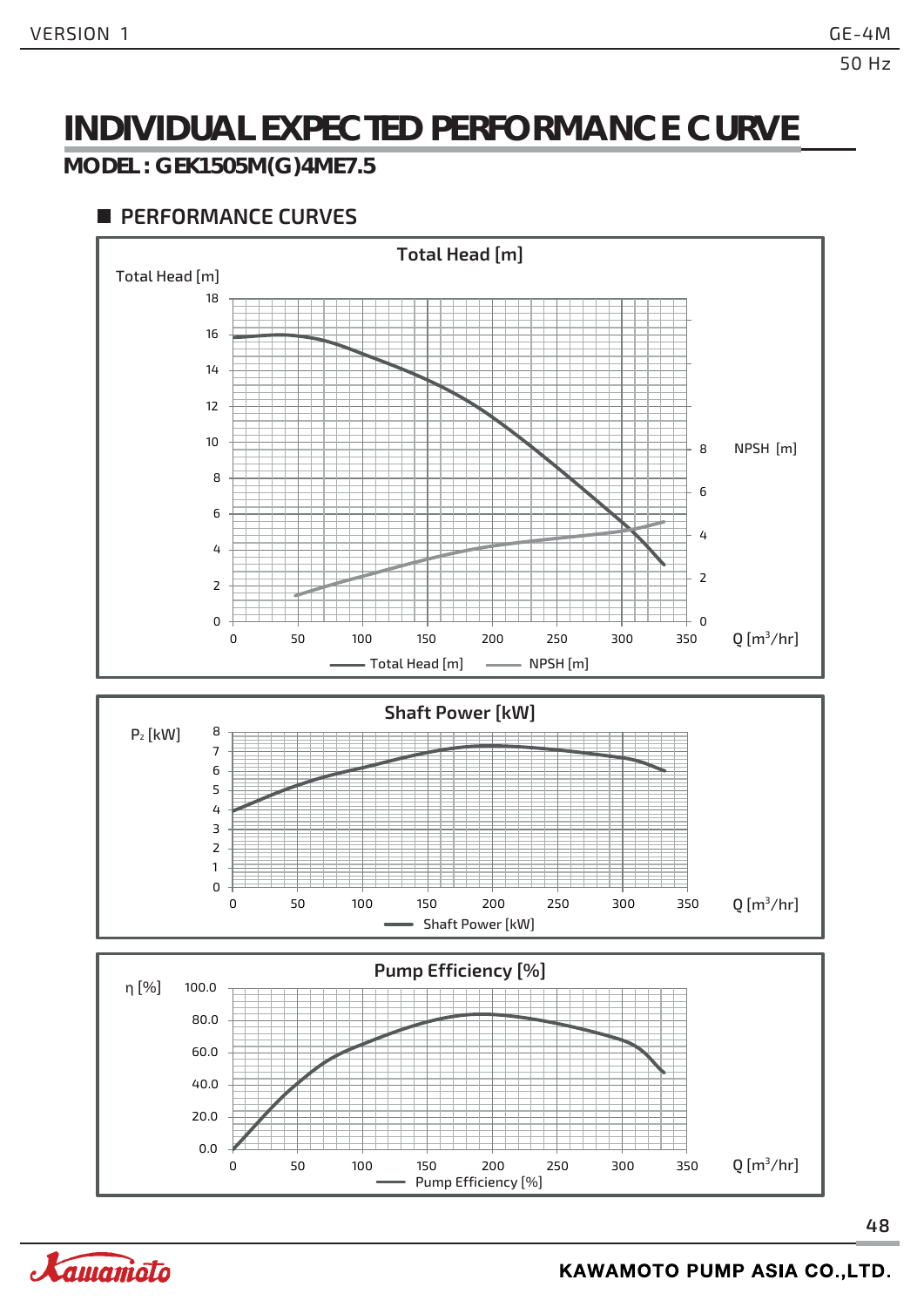### **INDIVIDUAL EXPECTED PERFORMANCE CURVE**

#### **MODEL : GEK1505M(G)4ME11**



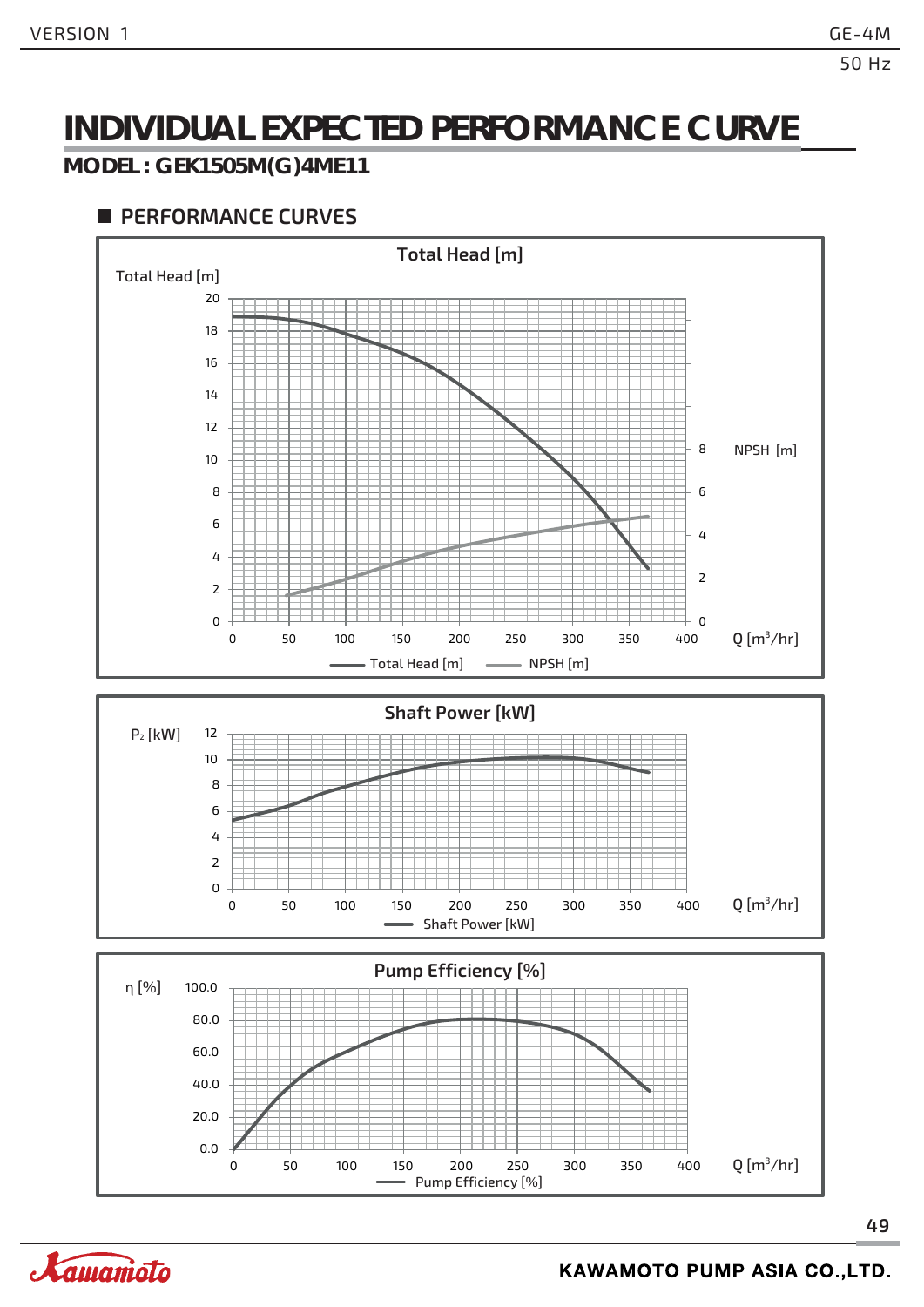### **INDIVIDUAL EXPECTED PERFORMANCE CURVE**

#### **MODEL : GEL1505M(G)4ME15**



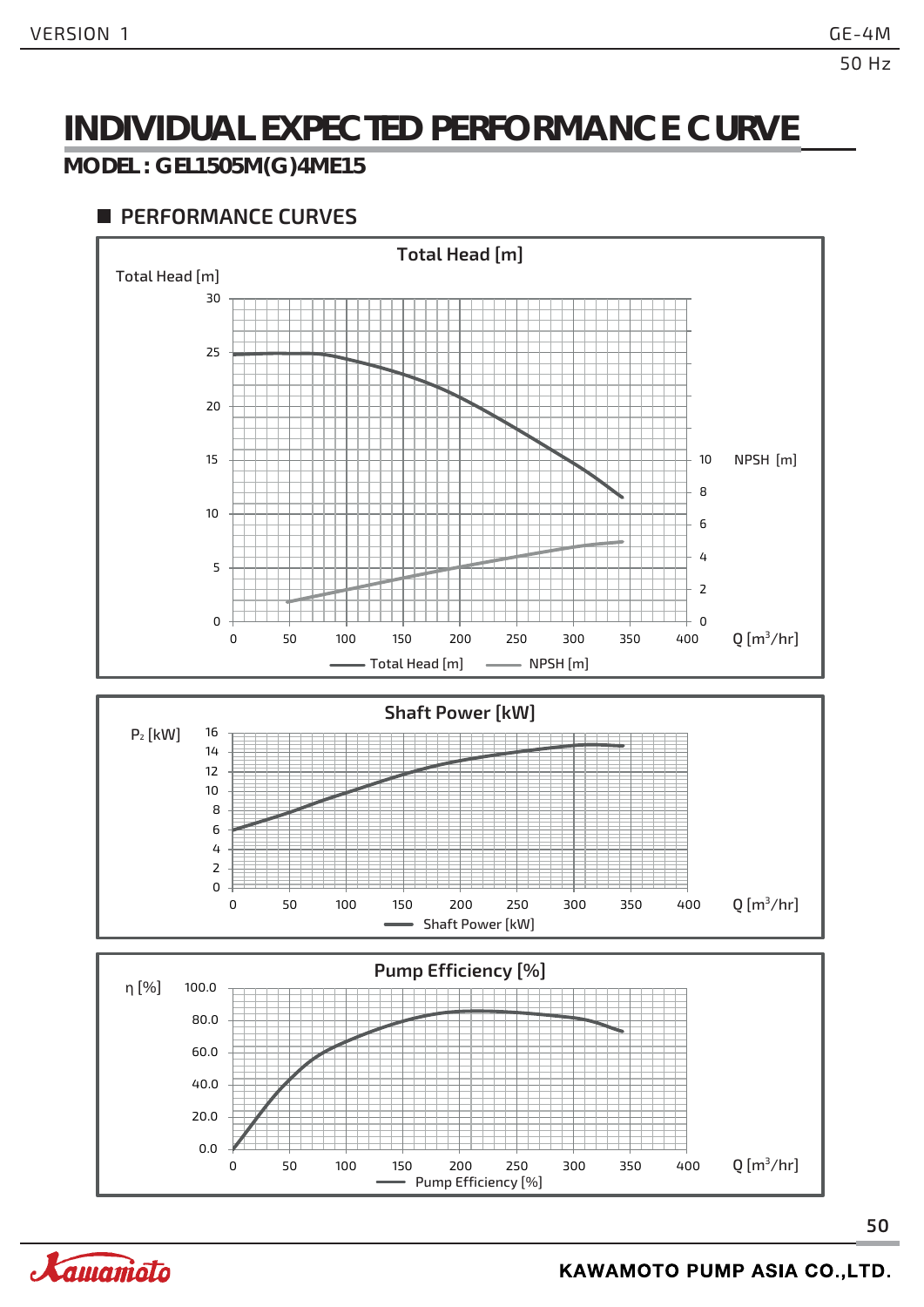### **INDIVIDUAL EXPECTED PERFORMANCE CURVE**

#### **MODEL : GEL1505M(G)4ME18**

#### **PERFORMANCE CURVES**



Pump Efficiency [%]

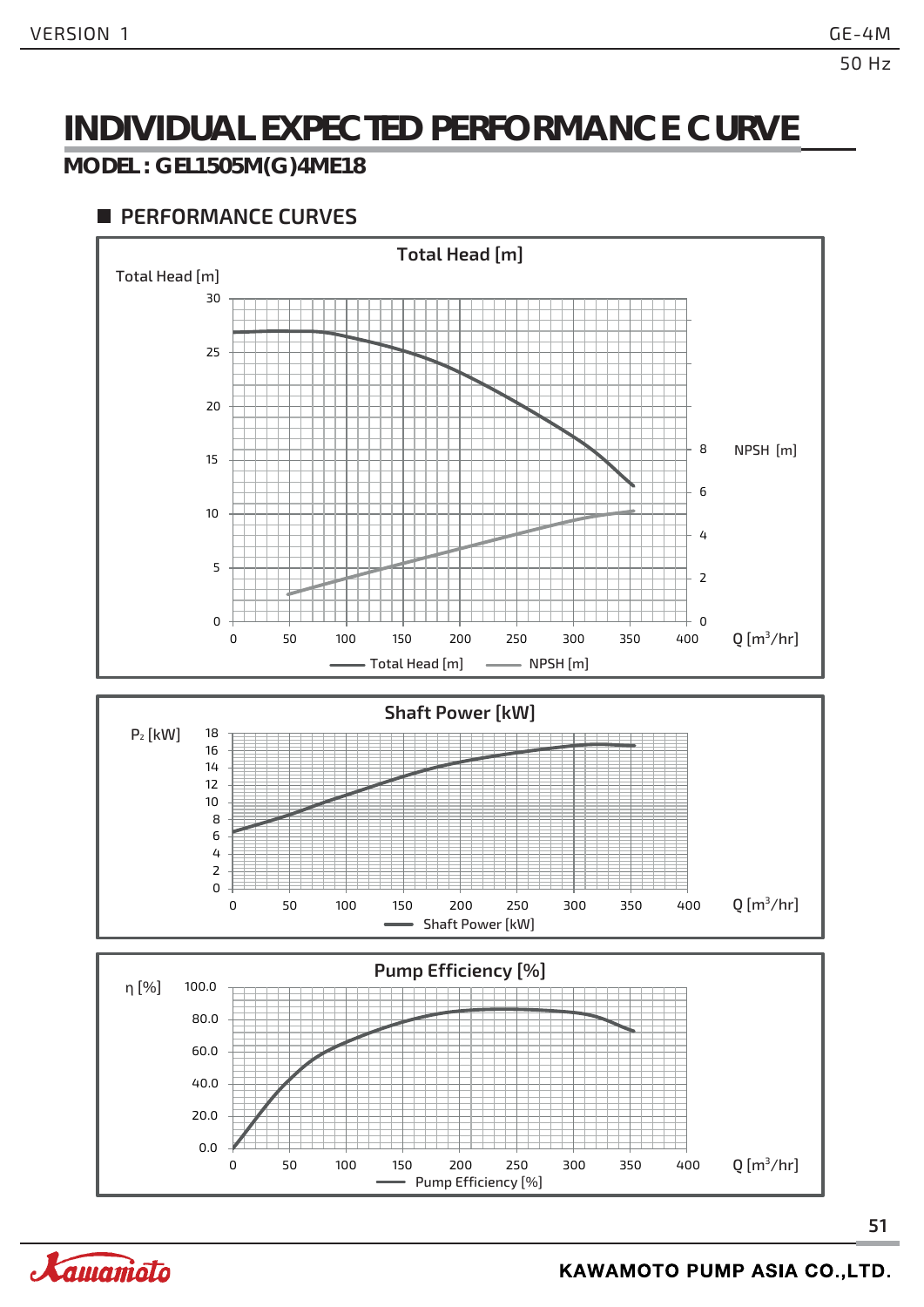### **INDIVIDUAL EXPECTED PERFORMANCE CURVE**

#### **MODEL : GEM1505M(G)4ME18**

#### **PERFORMANCE CURVES**





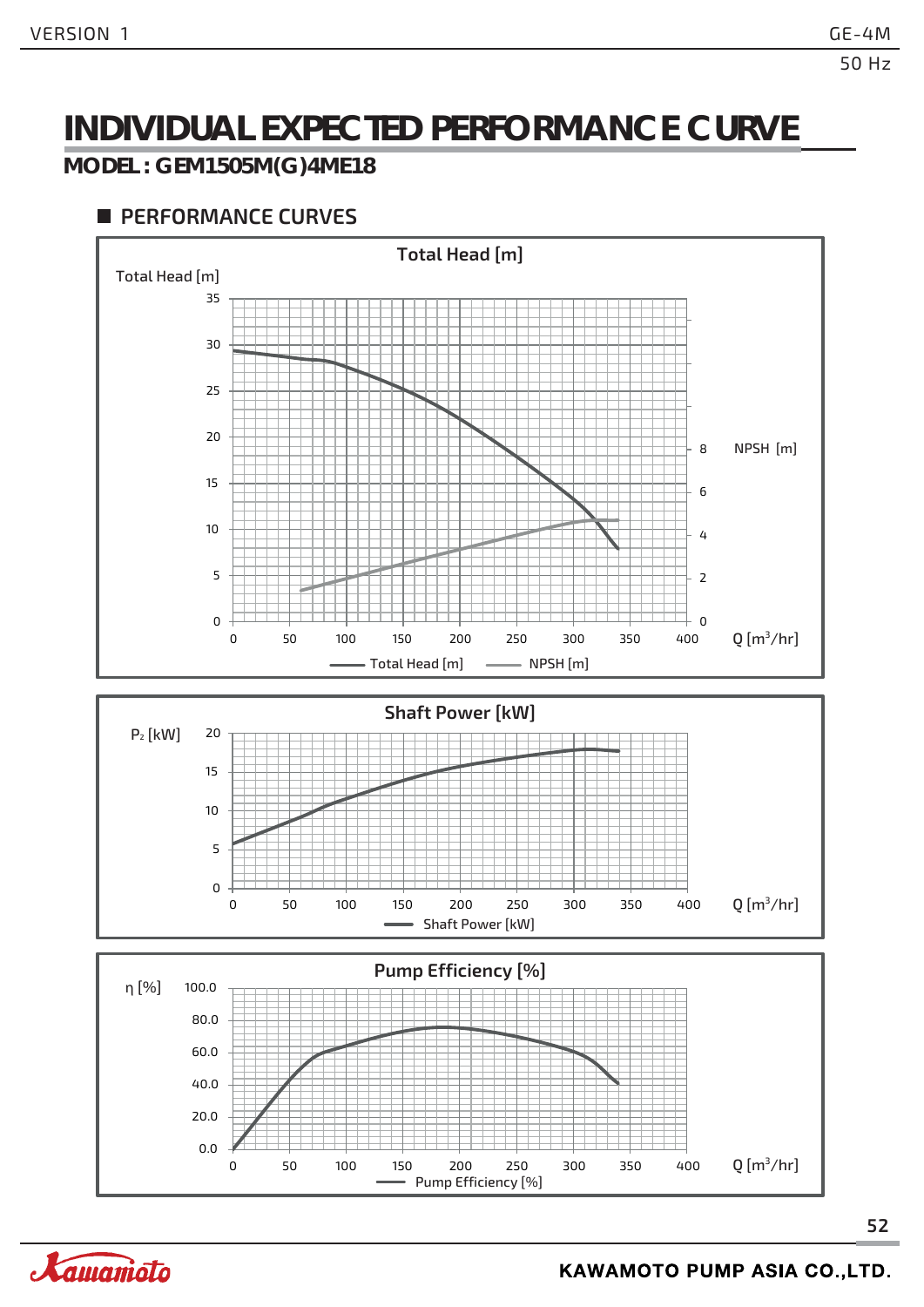### **INDIVIDUAL EXPECTED PERFORMANCE CURVE**

#### **MODEL : GEM1505M(G)4ME22**

#### **PERFORMANCE CURVES**



Pump Efficiency [%]

0 50 100 150 200 250 300 350 400



0.0

20.0 40.0

60.0

 $Q$ [m<sup>3</sup>/hr]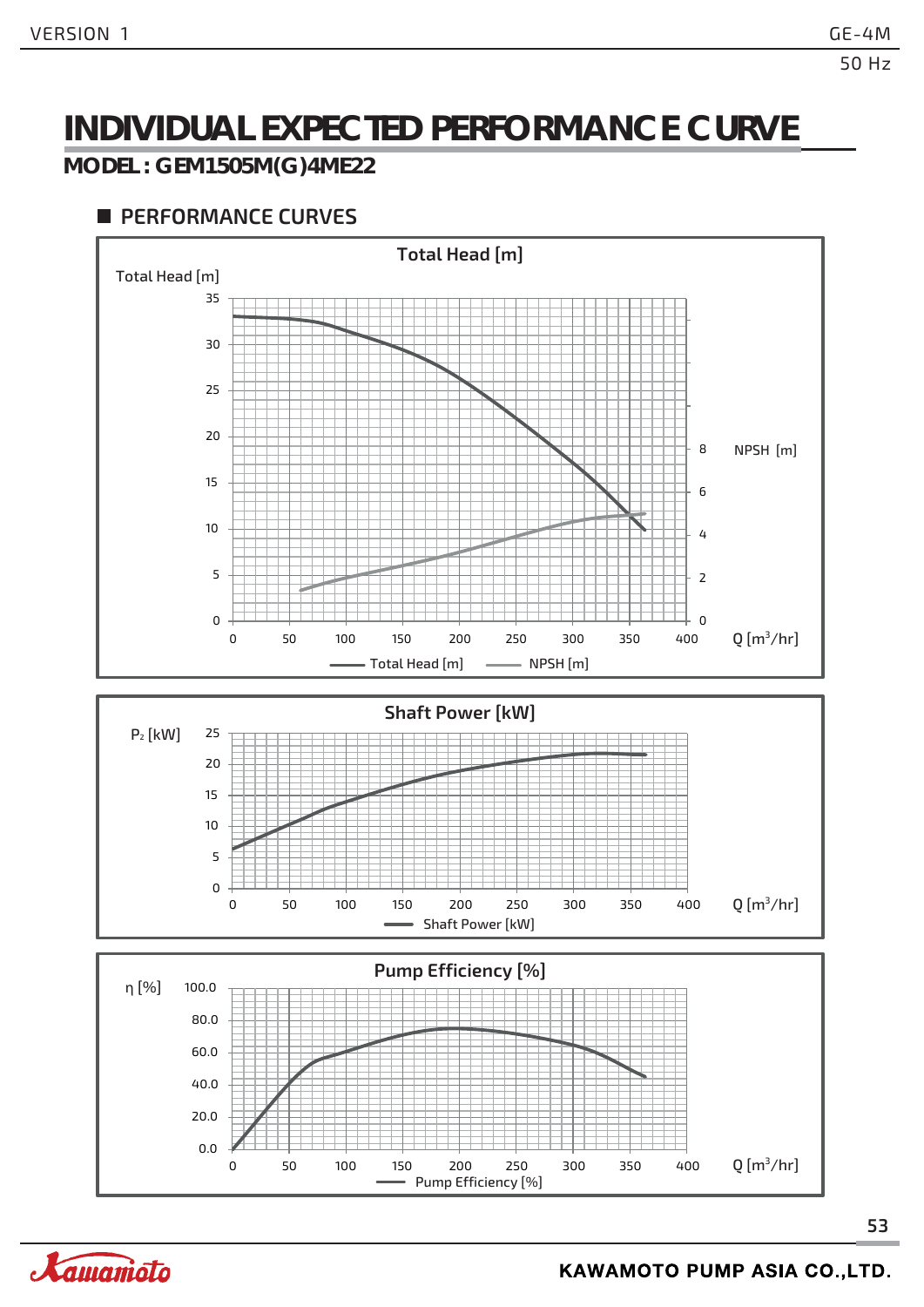### **INDIVIDUAL EXPECTED PERFORMANCE CURVE**

#### **MODEL : GEM1505M(G)4ME30**



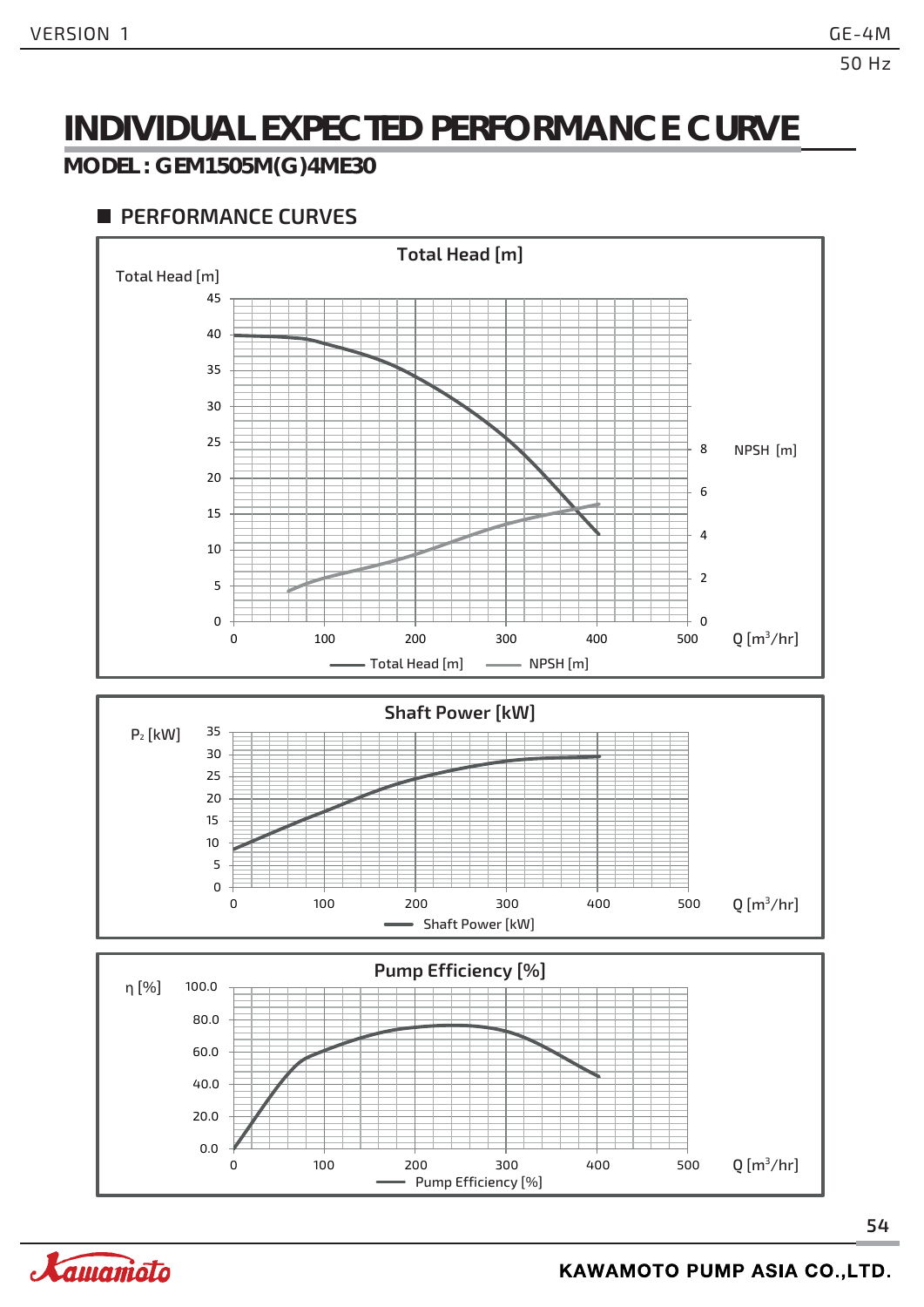### **INDIVIDUAL EXPECTED PERFORMANCE CURVE**

#### **MODEL : GEM1505M(G)4ME37**



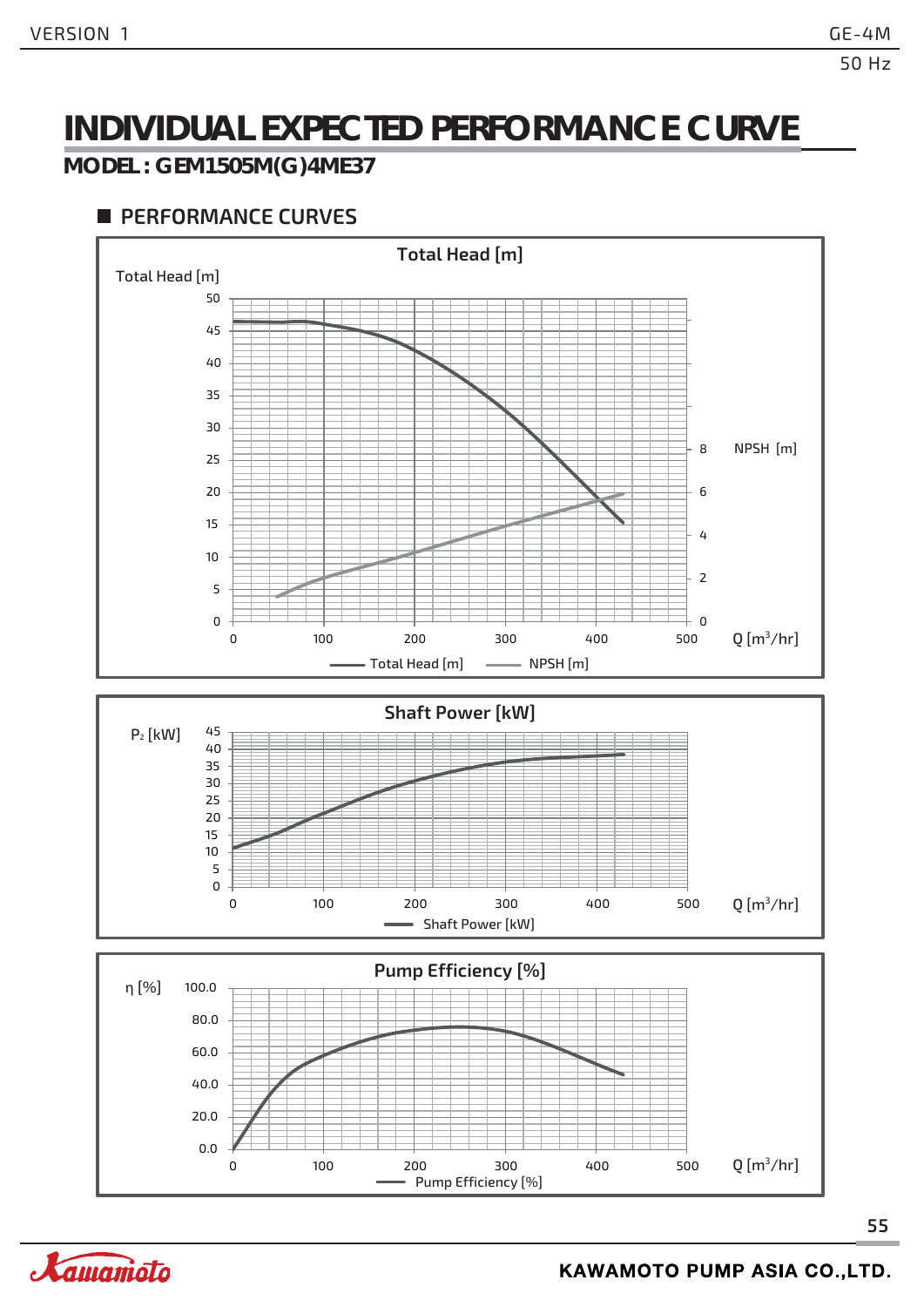### **INDIVIDUAL EXPECTED PERFORMANCE CURVE**

#### **MODEL : GEO1505M(G)4ME30**



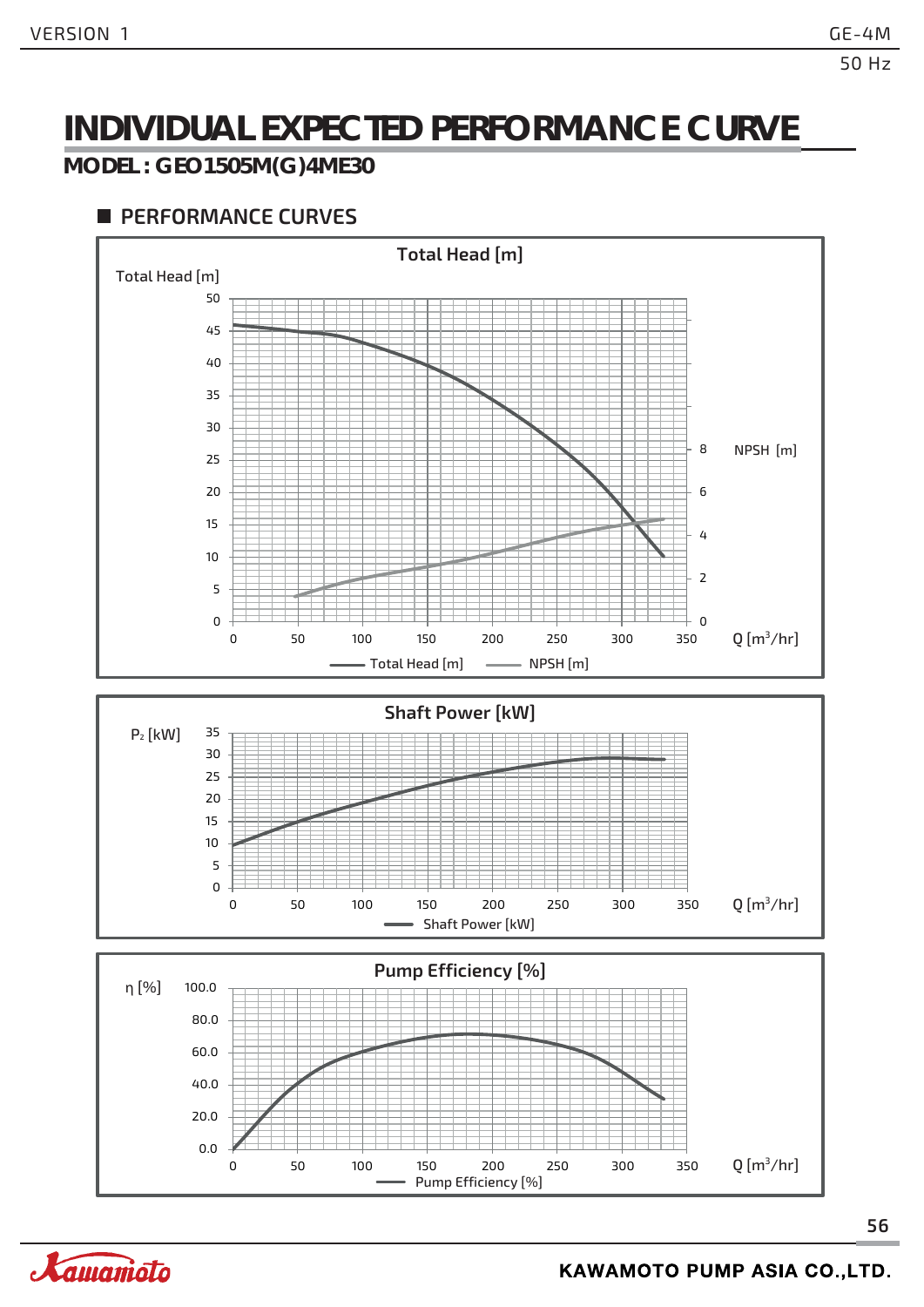### **INDIVIDUAL EXPECTED PERFORMANCE CURVE**

#### **MODEL : GEO1505M(G)4ME37**

#### **PERFORMANCE CURVES**

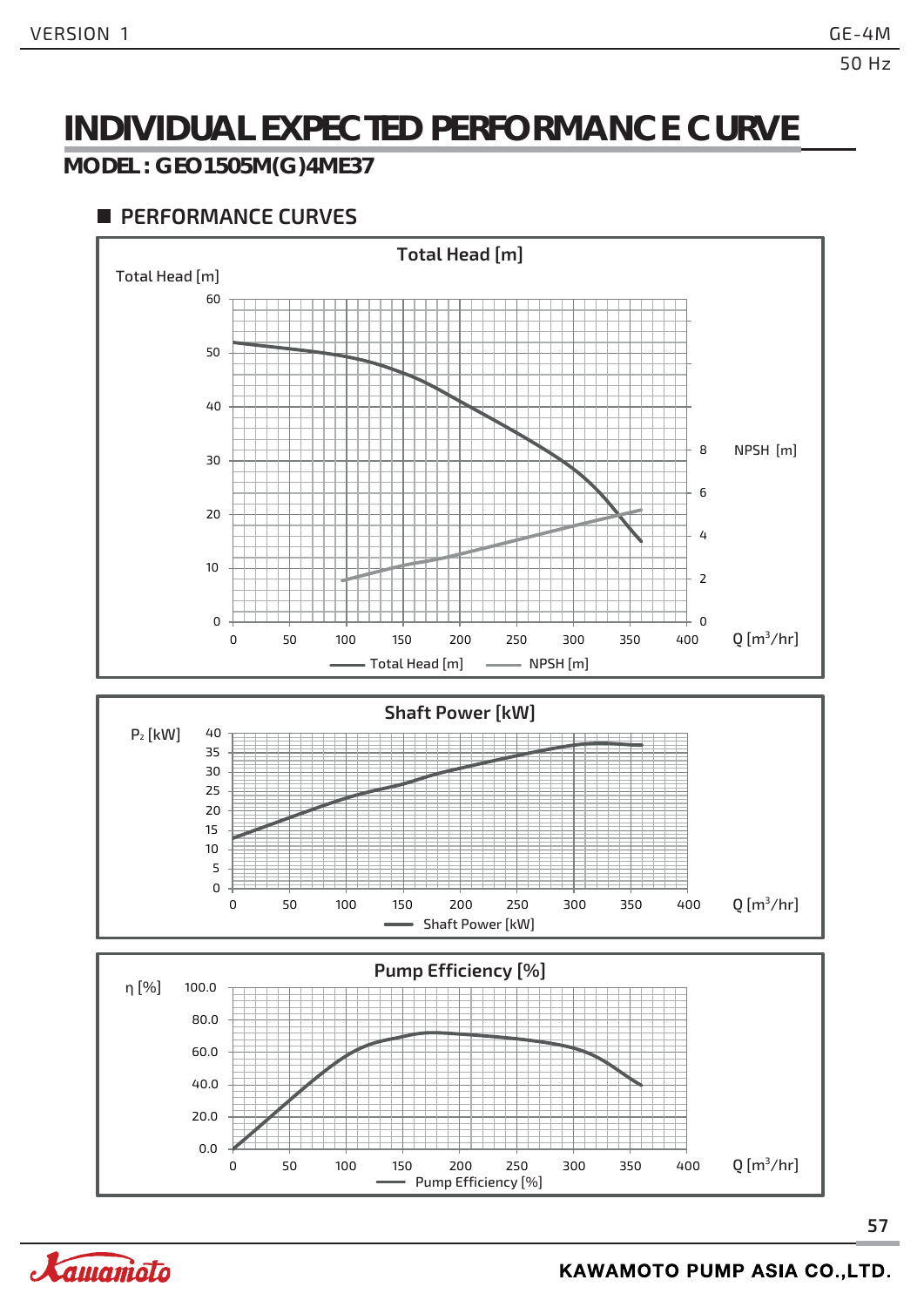### **INDIVIDUAL EXPECTED PERFORMANCE CURVE**

#### **MODEL : GEO1505M(G)4ME45**



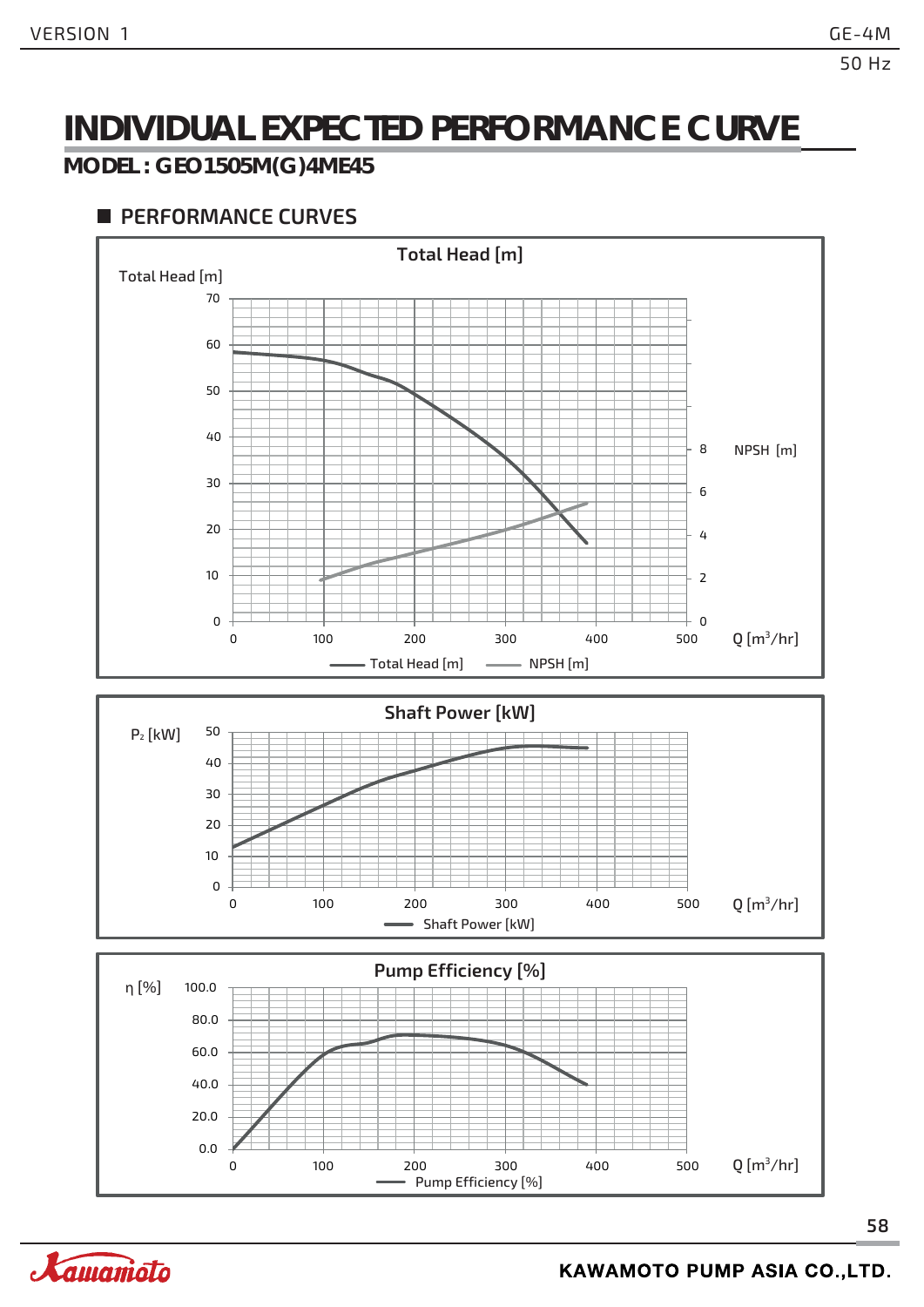### **INDIVIDUAL EXPECTED PERFORMANCE CURVE**

#### **MODEL : GEO1505M(G)4ME55**